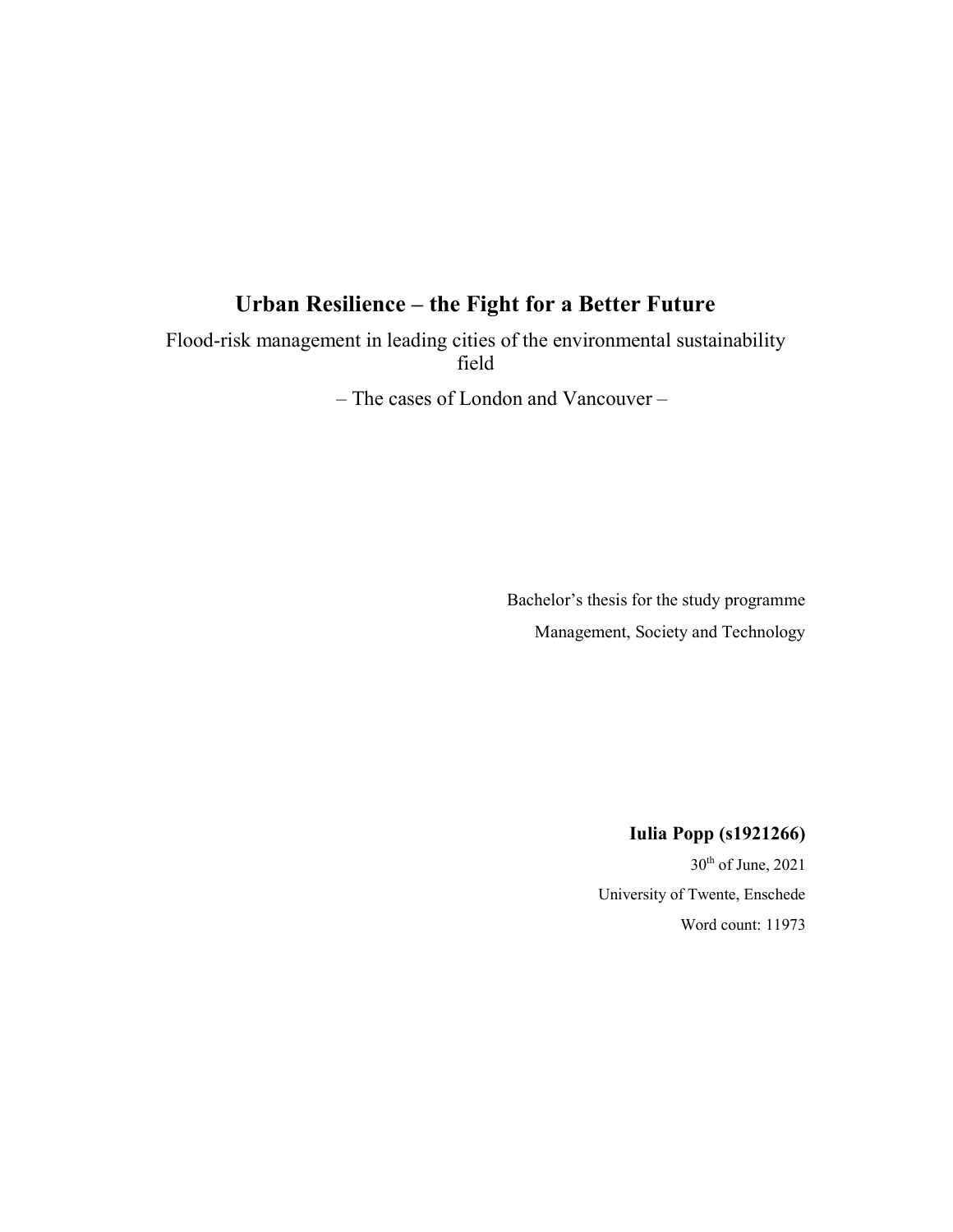| 1.                                                                         |
|----------------------------------------------------------------------------|
| 1.1.                                                                       |
| 1.2.                                                                       |
| 1.3.                                                                       |
|                                                                            |
| 2.1.                                                                       |
| 2.2.                                                                       |
| 3.                                                                         |
| 3.1.                                                                       |
| 3.1.1.                                                                     |
|                                                                            |
|                                                                            |
|                                                                            |
| 3.3.                                                                       |
| 3.3.1.                                                                     |
| 3.3.1.1.                                                                   |
|                                                                            |
|                                                                            |
| 3.3.2.1.                                                                   |
|                                                                            |
|                                                                            |
| 3.3.3.1.                                                                   |
|                                                                            |
| 4.                                                                         |
| 4.1.                                                                       |
| 4.1.1.                                                                     |
| 4.1.2.                                                                     |
| 4.2.                                                                       |
|                                                                            |
| 5.1.                                                                       |
| 5.2.                                                                       |
| 6.                                                                         |
| Appendix A: Literature list featuring policy dimensions and indicators  36 |
|                                                                            |

## Table of Contents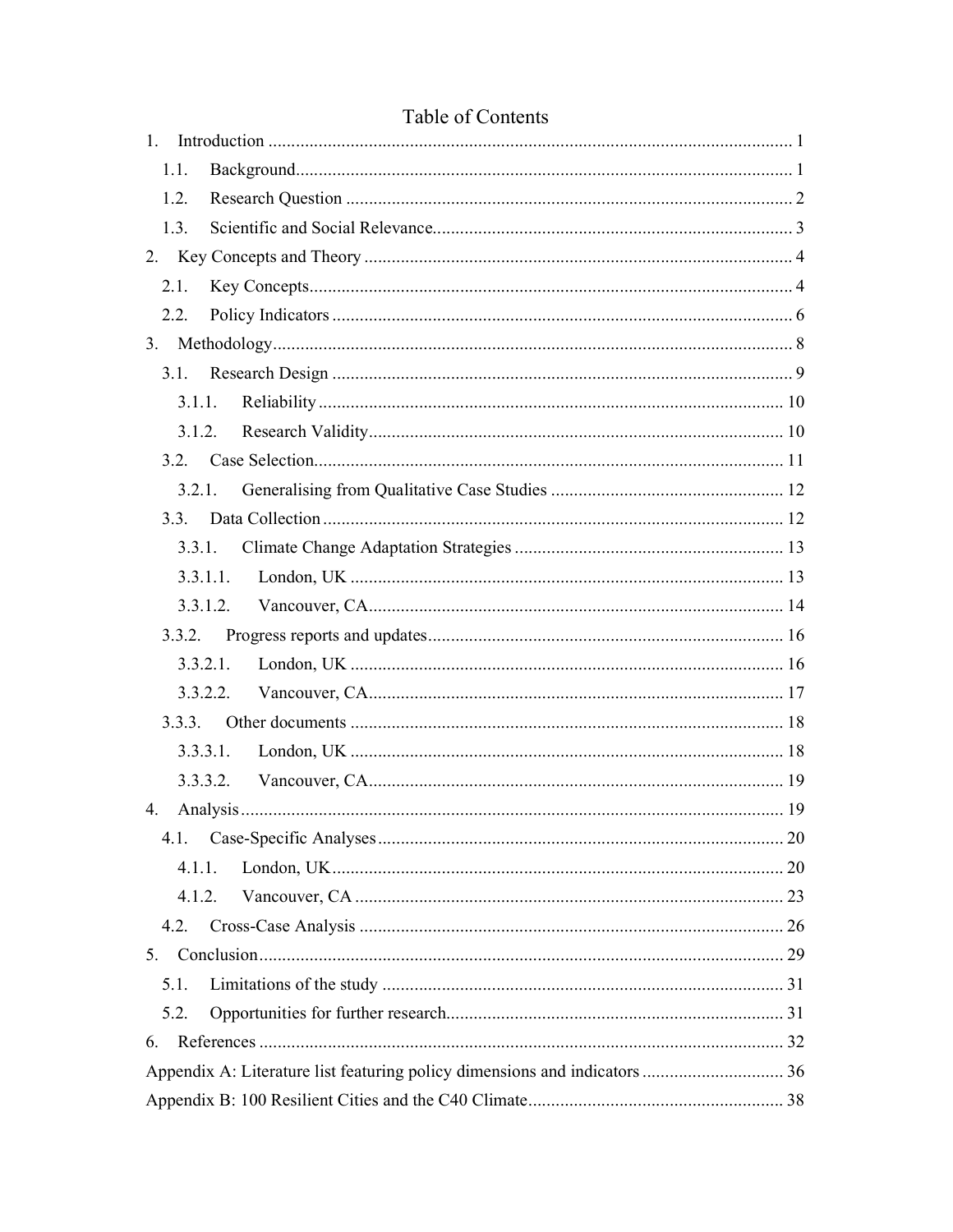## Tables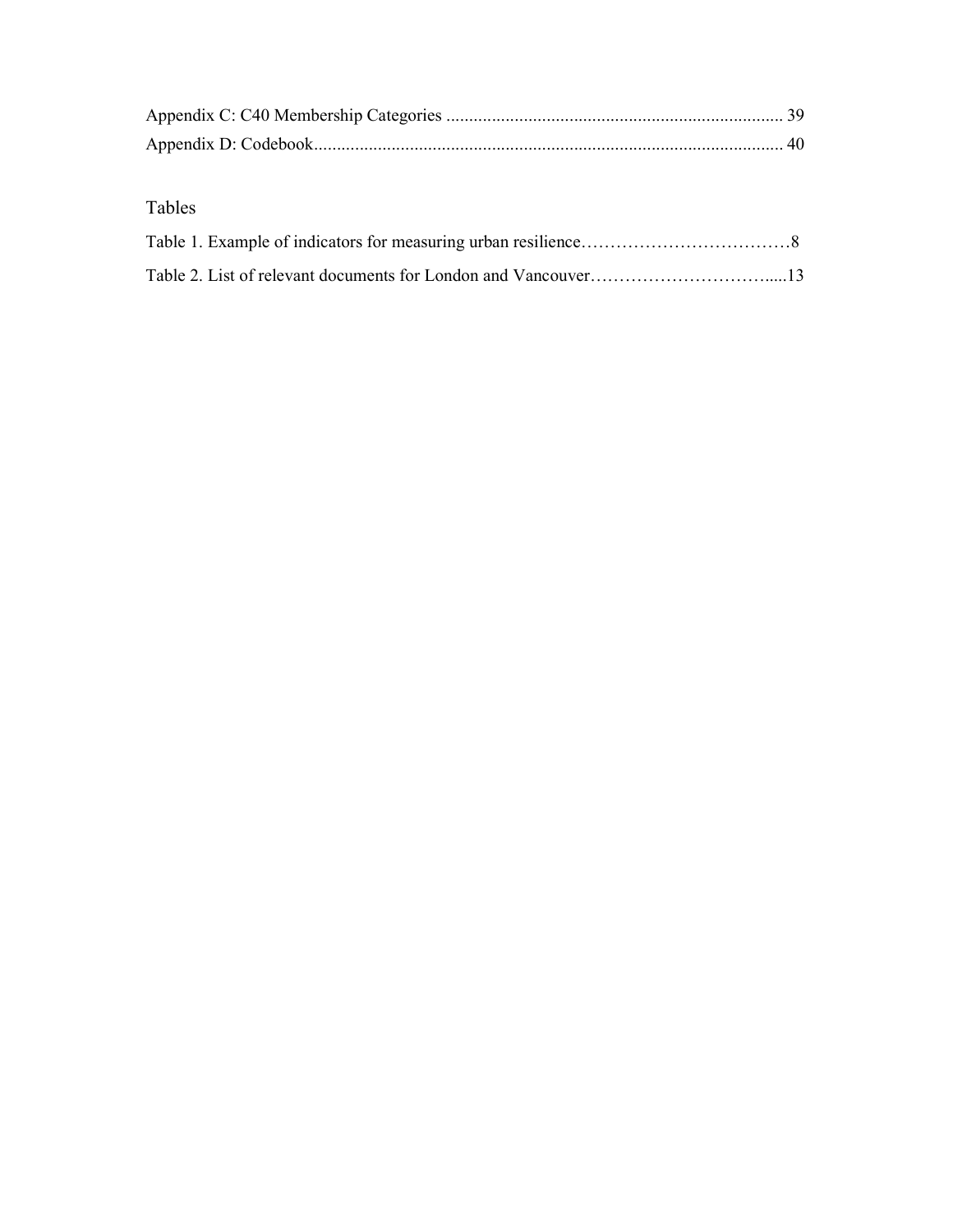## Abstract

Urban resilience is a method that recently emerged within the field of sustainable development. Through resilience-building, leading cities within this field, such as London, UK and Vancouver, CA, can become resistant to the effects of climate change, such as the increased flood risk. This research focuses on the ways in which London and Vancouver strive to become floodresilient through policy-making.

A document analysis of London and Vancouver's climate change adaptation strategies, progress reports and updates on them, and other related documents is conducted to determine the two cities' success at building resilience throughout the last decade. This is done by exploring the presence of policy dimensions (economic, environmental, social, infrastructure and institutional) and indicators within the documents.

It has been concluded that both London and Vancouver have made efforts to become more flood-resilient. The process relies on improving and developing their infrastructure as well as further producing plans of how to manage the flood-risk in the future. However, Vancouver tends to simultaneously built resilience across multiple sectors, as indicated by policies that pertain to all dimensions, while London focuses solely on improving and developing new infrastructure and flood defenses. Additionally, neither city uses the full potential of policy indicators, therefore the impacts of their climate change adaptation strategies on resilience-building cannot be fully determined.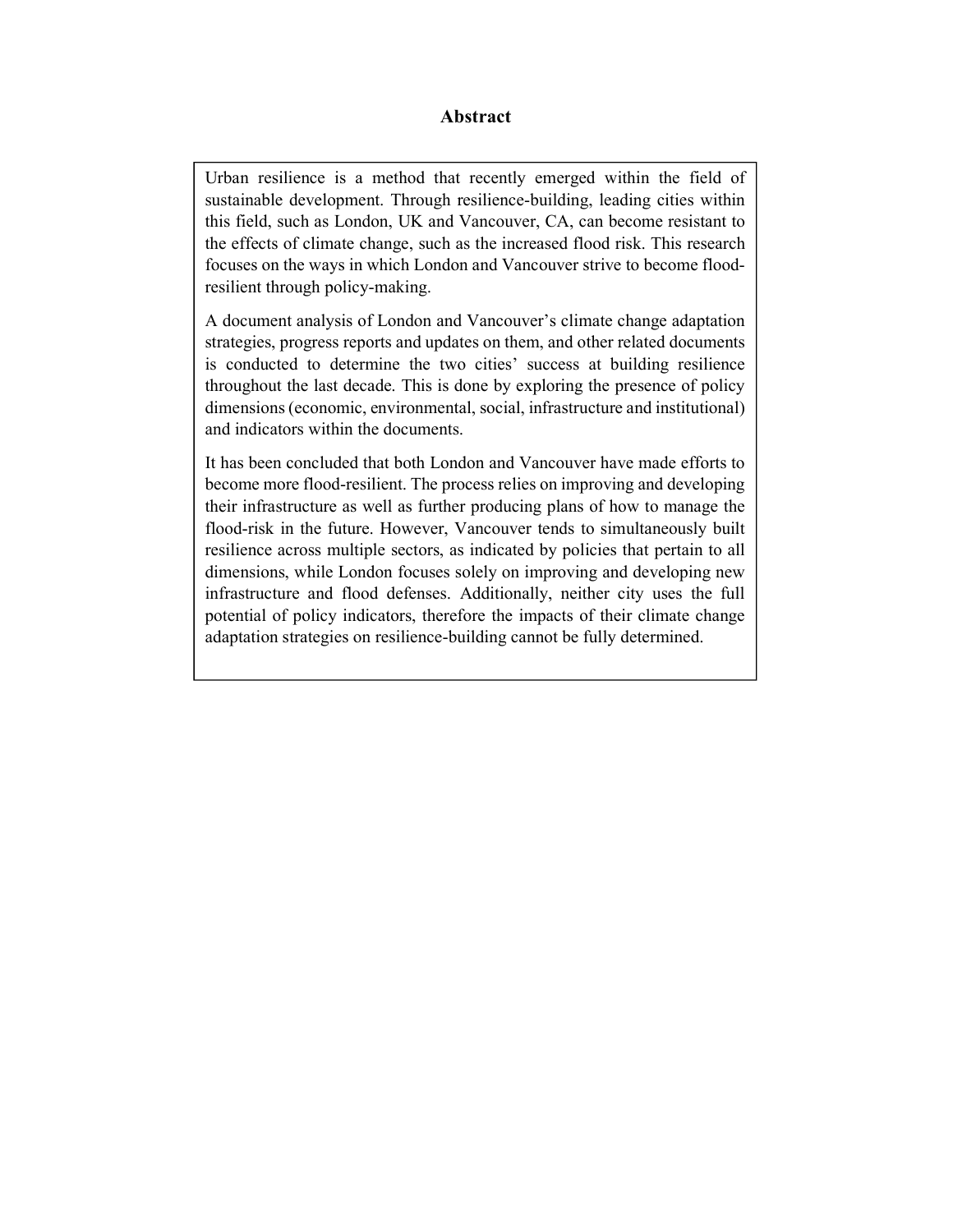### 1. Introduction

#### 1.1. Background

Climate change is a phenomenon that includes global warming driven by human emissions of greenhouse gases resulting in large-scale shifts in weather patterns. These patterns affect the quality of life throughout the entire world and, since the mid- $20<sup>th</sup>$  century, they have increasingly created issues that threaten the planet's future. Therefore, measures to mitigate and/or adapt to climate change are needed at a global level. Within this thesis, the primary focus will be on one specific method of adapting to climate change, urban resilience.

Urban resilience is a concept that has recently become prominent in the context of sustainable development. The need for urban resilience emerged when the socio-ecological systems and their sustainable management became affected by the negative effects of climate change on the world at large. The term "resilience" has been gaining ground in urban sustainability literature. Furthermore, "resilience" has started being integrated within the field of policy-making as well (Meerow, Newell, & Stults, 2016). "Resilience", paired with the urban aspect, has drawn the attention of both policy-makers and the scientific community. Adopting adaptation measures is now critical for tackling the impacts of climate change (Meerow et al., 2016).

Resilient cities' role is to build resistance to better handle natural and human-made disasters, to protect human life, to absorb the impact of economic, environmental and social hazards, and promote well-being and inclusive as well as sustainable growth. Cities going through a constant process of change and evolution, physically, socially, and politically, trigger the need for plans of bouncing back in case the development falters, be it because of natural or human-made incidents. Moreover, urban resilience also encourages and requires a high level of coordination across multiple governance levels and between government, various industries and humanitarian organisations. Hence, building urban resilience within the world's cities is not relevant solely for the good of a specific city, but it becomes an effort that concerns the entire world.

Recent literature within the sustainable development domain enunciates various methods of urban resilience-building, distinct approaches of determining the urgency at which urban resilience needs to be taken care of, multiple pointers towards what the main focus of building urban resilience should be given the predominant issues of the region and/or city in question (Figueiredo, Honiden, & Schumann, 2018; Sanchez, Van der Heijden, & Osmond, 2018; Sharifi & Yamagata, 2014; Tyler & Moench, 2012). As such, the literature provides a comprehensible understanding of what the problems and actions should be, yet, only in the past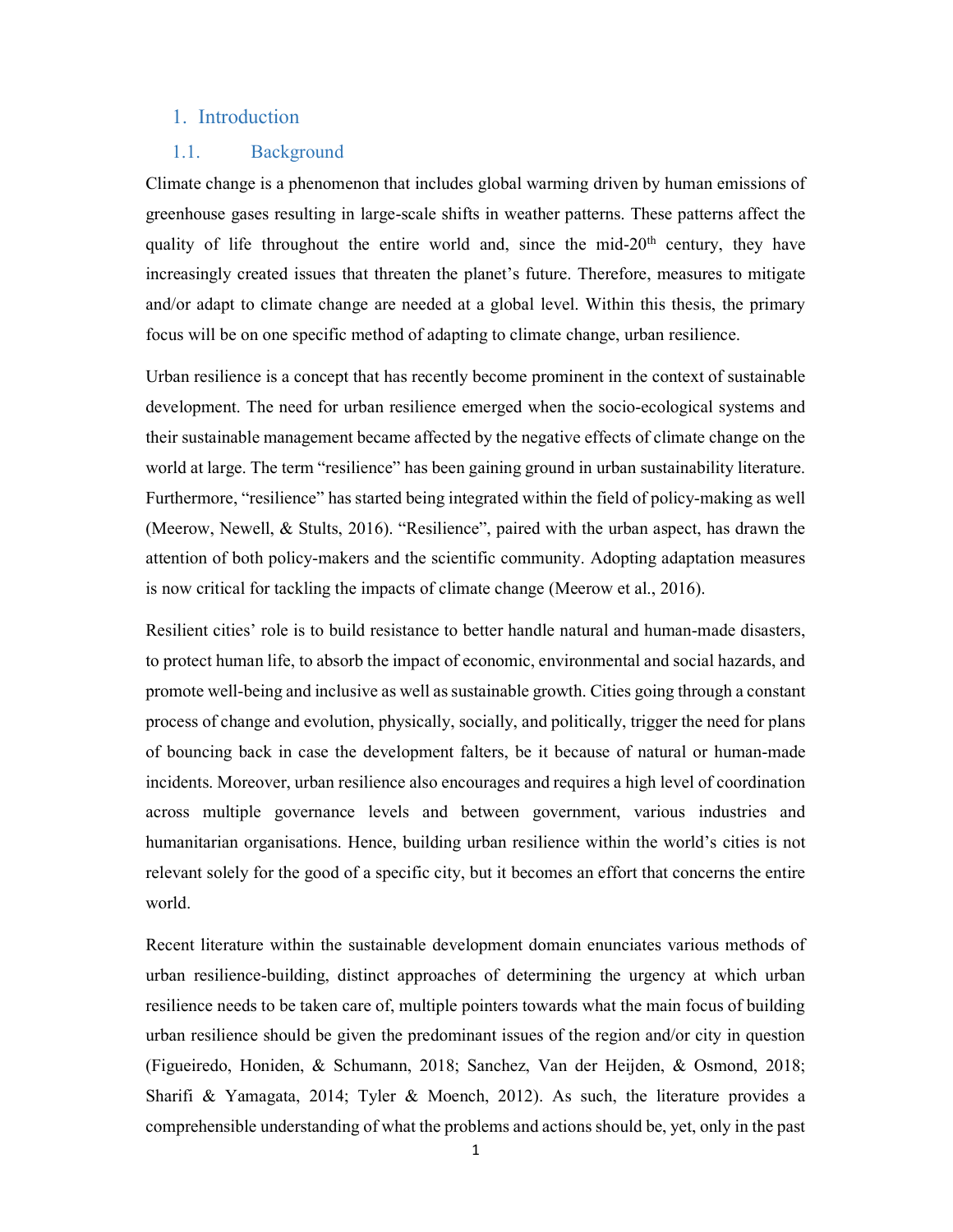few years, actions for urban resilience-building have truly occurred. Therefore, not much information exists within literature as to how effective urban resilience-building has been since there is "little research on the development of tools for assessment of urban resilience" (Sharifi & Yamagata, 2014, p. 1492). However, cities engaged in building resilience provide updates and reports on how well their strategies are functioning by presenting several tools used. Updates and reports also inform about alterations that should be implemented for achieving better results.

This paper aims to produce a better understanding of what policies and actions cities seeking to build urban resilience create and implement by analysing the climate change adaptation strategies (CCASs), progress reports and action plans of two leading cities in the field of urban resilience, London, United Kingdom (UK) and Vancouver, Canada (CA). In this context, urban resilience is part of CCASs' goals which, in turn, are interconnected with environmental policies. As both London and Vancouver are under threat of being flooded – climate change affects weather patterns which will cause increased rainfall and the rise of the sea level –, CCASs and other documents containing action plans set for building resilience against floods become the focus of the analysis presented within this paper.

It is relevant to look into both London and Vancouver since they face similar as well as distinct flooding threats: London has to deal with three major flooding scenarios, tidal, fluvial and surface water flooding, whilst Vancouver is threatened by coastal and surface water flooding. Both cities' policies for building resilience against floods are worth analysing as how resilience is built differs on the type of flooding threat and available resources. Therefore, London is prone to accomplishing resilience against fluvial flooding differently than Vancouver is building resilience against coastal flooding. The ways in which building resilience against flooding is handled in the cases of London and Vancouver can be seen as complementary. Thus, by gaining information about practices for all flood types, a complete picture can be constructed of how the cities can become more resilient.

#### 1.2. Research Question

Based on the aforementioned information, this paper will present a description of urban resilience within the context of the flood risk brought around by climate change, how urban resilience can be monitored and strengthened, and the role policy-making plays in this endeavour. This description will aid in understanding how the strategies, policies and action plans regarding urban resilience-building at the local level can be improved. Several cities of the world are considered leaders in taking action for combating climate change, such as London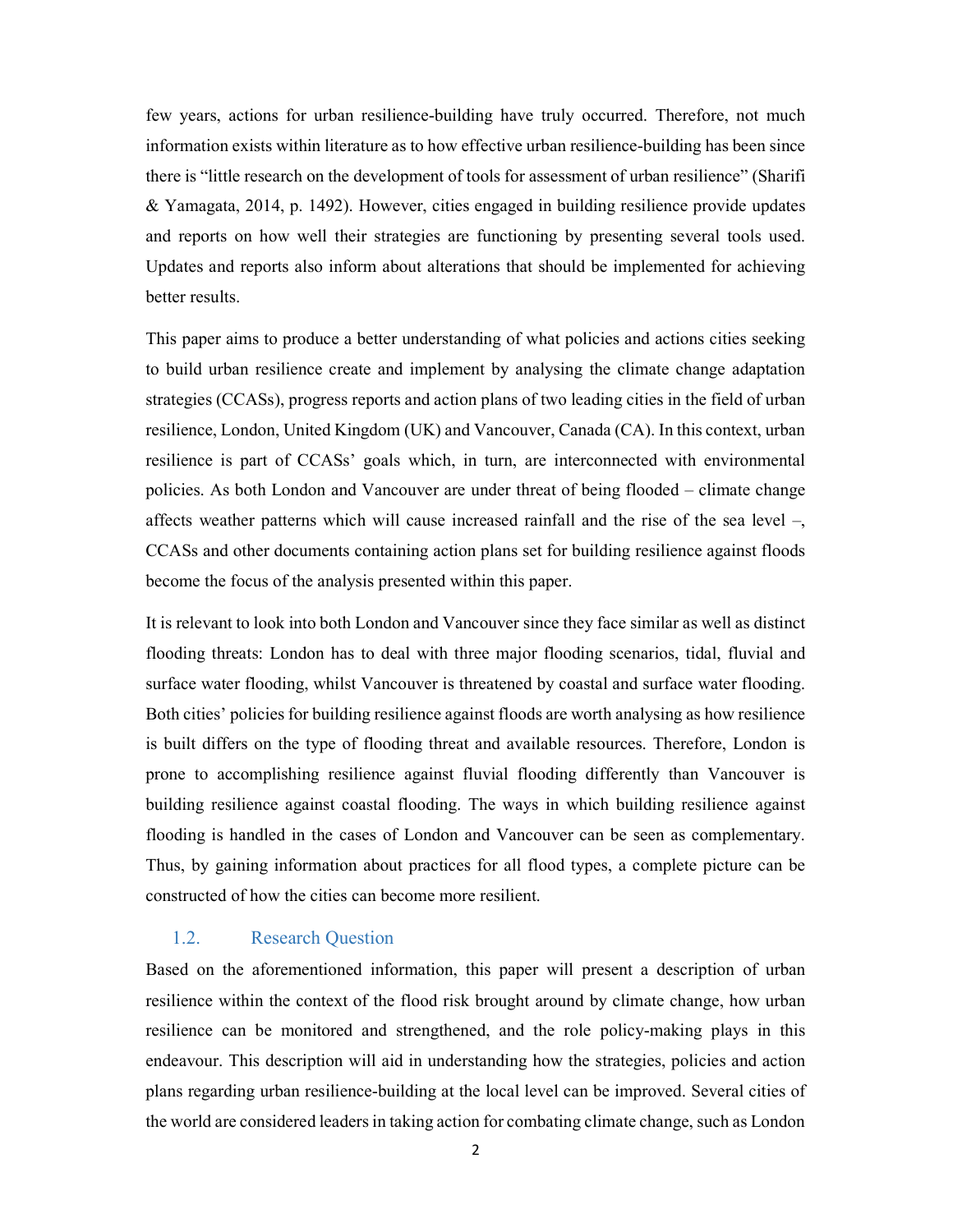and Vancouver (C40, n.d.-a). Hence, this research aims to answer the research question: "How can leading cities in the field of environmental sustainability, such as London and Vancouver, become more resilient to climate change?".

In order to answer the research question, three sub-questions guide the research process:

- To what extent does the need for climate change adaptation shape the policies for London, respectively Vancouver?
- What are the indispensable elements climate change adaptation strategies must have?
- What are the common limitations to climate change adaptation strategies?

The first sub-question is going to be addressed and answered by conducting a thorough analysis on the policies designed, implemented or soon-to-be implemented in both London and Vancouver using CCASs, progress reports and other related documents. This analysis will lead to a better comprehension of the actions required to build resilience within a city. The second and the third sub-questions will be answered using the policy indicators theory for measuring urban resilience. The necessary elements and limitations of the strategies will be determined on the basis of their capacity to act on the various dimensions encompassing policy indicators. Conversely, the policy indicators will also indicate where a specific city may be lacking behind in its resilience strategy.

#### 1.3. Scientific and Social Relevance

In terms of scientific relevance, the study is meant to provide insight into how good policies and action plans can contribute to improving urban resilience. Policies can be argued to be the foundation for communities to achieve their greatest potential through common effort, hence climate change policies become indispensable instruments for building urban resilience. Furthermore, in order to obtain an in-depth understanding of the key role policies have in building resilience, the requirement of monitoring and assessing climate change adaptation policies and actions is emphasised. Methods through which this can be achieved are presented.

Socially, this research raises awareness about the climate change threats and provides information about the efforts for climate change adaptation and building urban resilience. Moreover, the research emphasises the need of a unified approach for climate change adaptation at the local level. The importance of monitoring and assessing climate change adaptation policies is also highlighted for the society at large to comprehend the impact of policies and actions. Therefore, one of the purposes of this paper is to inform about the need of urban resilience not only for an improved environment, but also for increasing the quality of life.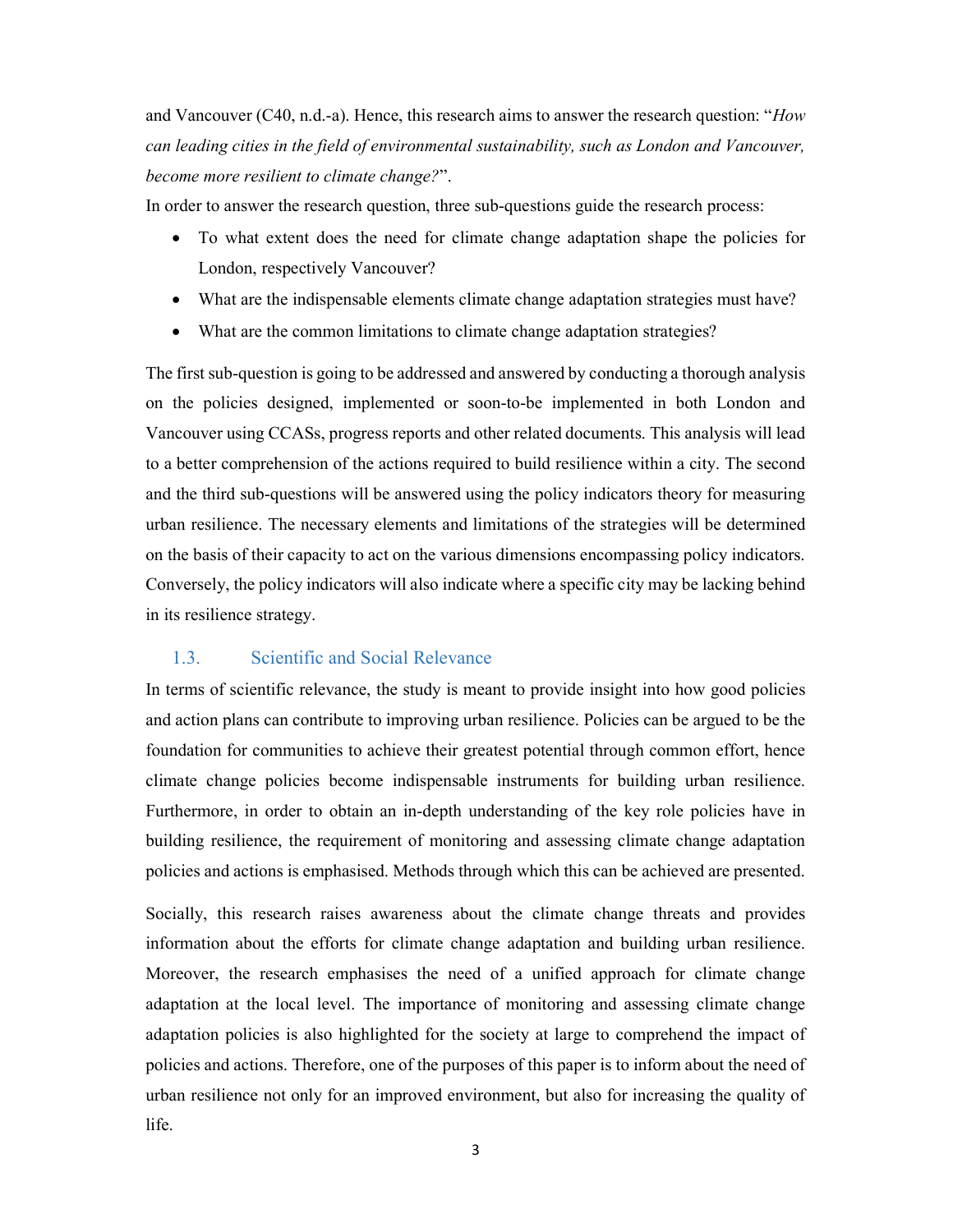#### 2. Key Concepts and Theory

The following chapter presents key concepts and theories which have the role of contouring the context of this research. Hence, several main concepts are defined and discussed for a general understanding of the domain in which urban resilience is built. Afterwards, the necessity of determining a set of indicators based on multiple dimensions for measuring and assessing the success of policies and action plans, i.e. CCASs, is emphasised. These will serve the purpose of identifying best practices within the selected cases.

### 2.1.Key Concepts

Throughout the last decade, the concept of *urban resilience* has been widely adopted by diverse academics and practitioners. However, there are various definitions of the concept itself as thoroughly illustrated by Meerow, Newell, and Stults (2016). Sanchez, van der Heijden, and Osmond (2018) also acknowledge the various conceptualizations of urban resilience. Integrating the 25 definitions presented by Meerow et al. (2016) with other urban resilience definitions that emerged from the policy-advising international arena, an overarching one has been developed: "[…] urban resilience can be understood as the ongoing capacity of cities to absorb, adapt, transform and prepare for shocks and stresses along the economic, social, institutional and environmental dimensions, with the aim of maintaining the functions of a city and improving response to future shocks" (Figueiredo et al., 2018, p. 10). The term "shock" is defined as a sudden event (e.g. floods, high winds, droughts, earthquakes etc.) that affects the performance of a system, and the term "stress" refers to a longer term trend that undermines the performances of a system and increases the vulnerability of various areas within it (e.g. natural resource degradation, climate change, political instability, economic decline etc.) (Figueiredo et al., 2018).

Two concepts tightly connected to urban resilience are climate change *mitigation* and adaptation. The former is defined by the Intergovernmental Panel on Climate Change (IPCC) (2014, p. 4) as "a human intervention to reduce the sources or enhance the sinks of greenhouse gases", i.e. climate change *mitigation* consists of actions meant to limit global warming and its related effects. Sanchez et al. (2018) argue that mitigation is an important part of resiliencebuilding and emphasise that climate change *mitigation* alongside *adaptation* actions increase climate change resilience.

Salehi et al. (2019, p. 806) define climate change *adaptation* as "the ability of system instability, sustainability, empowerment, productivity, flexibility, and transformation to climate change through the optimal use of resources, resistance, and coping, capacity building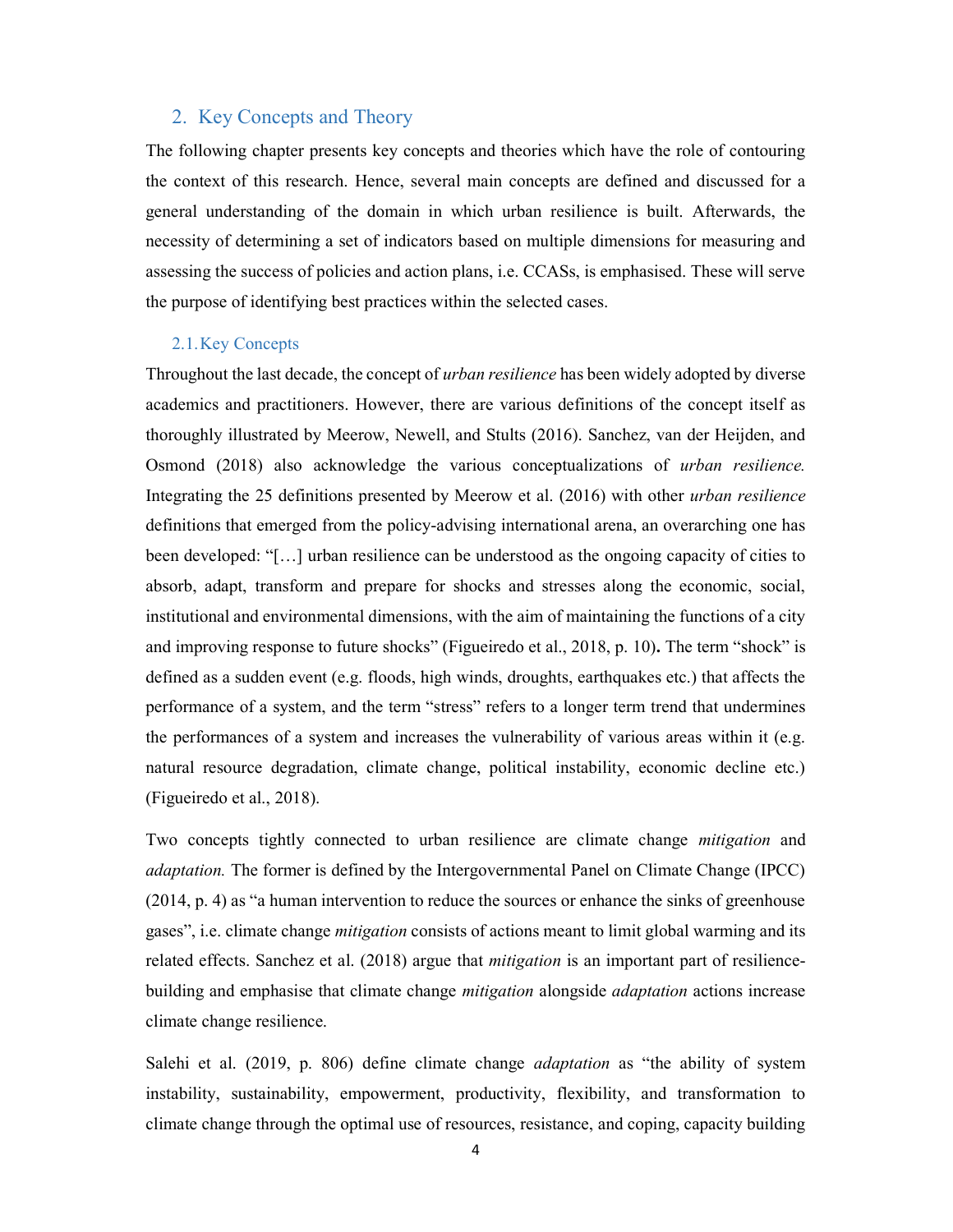and opportunity creation". This definition includes the main characteristics of climate adaptation as well as adaptation strategies for climate change.

Adaptation strategies are created by cities that aim to build urban resilience. The strategies highlight where urgent action is needed. Flowing from these adaptation strategies, clear policies can be built as means for effectively and efficiently producing the desired outcomes, for example, reducing the flood risk, making cities more robust to draught, managing the impact of hot weather on the population. Nelson (2010) discusses the relationship between adaptation and resilience, thus the two concepts are interconnected and it is argued that adaptation functions as a means to improve resilience.

Adaptation and urban resilience must be presented alongside the triggers for such need. Thus, cities' vulnerability concept is introduced. Tyler and Moench (2018, p. 318) define vulnerability as occurring "when fragile, inflexible systems and/or marginalised or lowcapacity agents are exposed to increased climate hazards, and their ability to respond or to shift strategies is limited by constraining institutions". In this context, systems are for delivering essential services, complex adaptive systems emphasise the integration of social agents and institutions together with biophysical elements as components of socio-ecological systems, and institutions are represented by "social rules and conventions that structure human behaviour and exchange in social and economic interactions" (Tyler & Moench, 2018, p. 315).

Generally, public policy can be defined as "a set of interrelated decisions taken by a political actor or group of actors concerning the selection of goals and the means of achieving them within a specified situation where those decisions should, in principle, be within the power of those actors to achieve" (Howlett & Cashore, p. 18-19). In the context of urban resilience, which can be seen as one goal of environmental policy-making, *public policy* is narrowed down and interpreted as "strengthening the urban system's capacity to change in response to economic and natural shocks to the system" (Zhao, Chapman, Randal, & Howden-Chapman, 2013, p. 3219). This interpretation of *public policy* can be linked to CCASs' reason for existence, the necessity of a strong policy to tackle the issues created by climate change through adaptation and mitigation. Nevertheless, taking into consideration how complex the urban systems are, identifying the environmental impacts of urban processes as well as evaluating the efficiency of policies regarding urban resilience is challenging.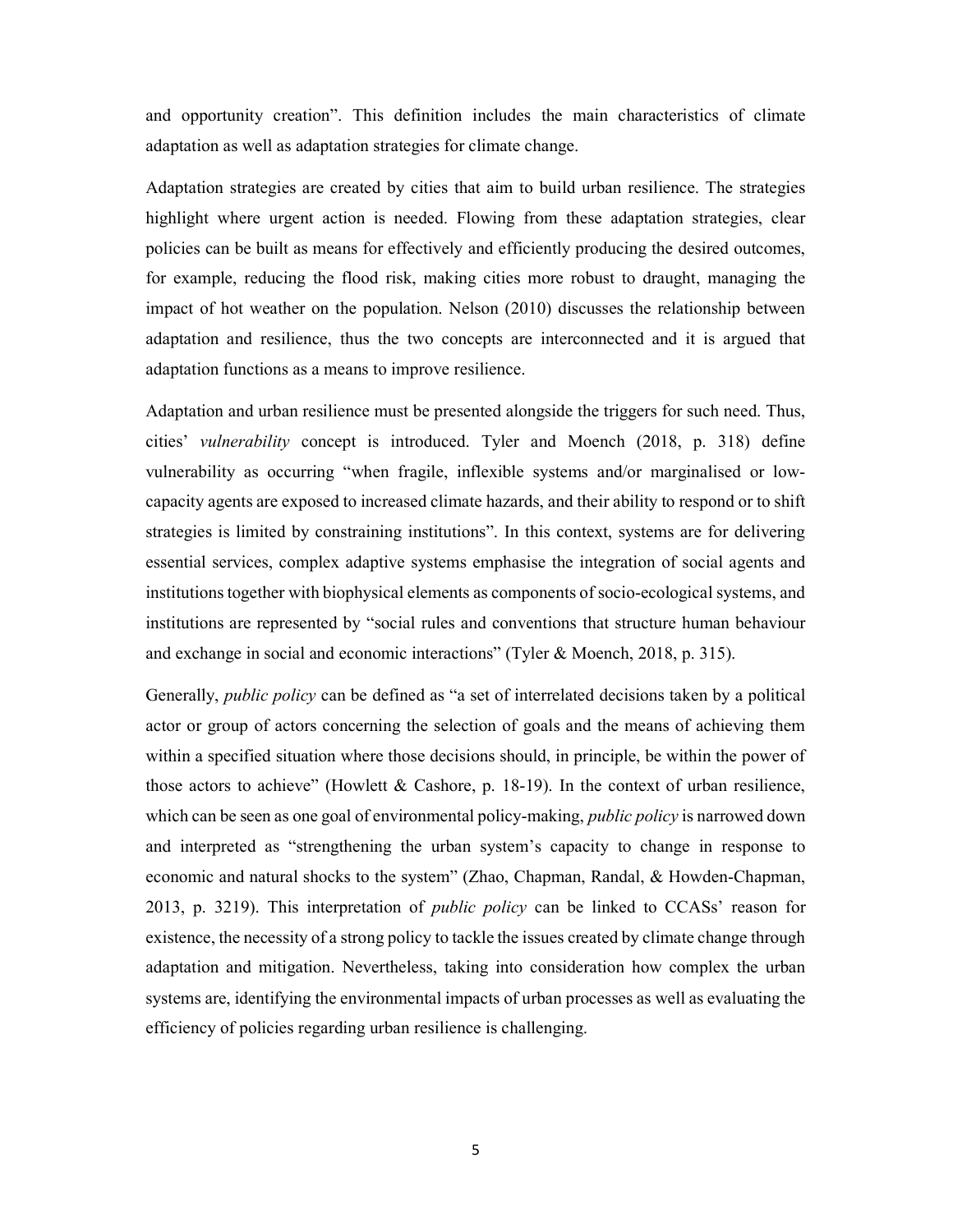#### 2.2. Policy Indicators

The policy-making process involves a wide variety of intertwined elements that are necessary for building realistic policies with achievable objectives. One element that can be argued to be indispensable for good policy is tracking the progress made by applying the policy in question, such as whether all the steps for accomplishing the policy's goals have been taken or whether the targets have been achieved. Consequently, this is an aspect highly relevant for the current research as measuring the CCASs effectiveness is dependent on an appropriate assessment based on well-constructed indicators.

For monitoring and strengthening urban resilience, various papers emphasise the existence of a set of indicators for the relevant policies (Figueiredo et al., 2018; Sharifi & Yamagata, 2016; Ribeiro  $\&$  Goncalves, 2019). These indicators can be included within the policy-making process for achieving the goal of urban resilience at various governance levels (local, regional, national). Figueiredo et al. (2016) stress the application of these indicators at the local level and their role within the resilience-building process, defining the context of this paper. Figueiredo et al. (2016) also draw attention to the fact that policy objectives should be the ones guiding the development of indicators as these objectives are needed to identify which resilience dimensions should be monitored with indicators. Overall, indicators are meant to function as tools for assessing, informing and monitoring policies as to "create an evidence base from which to build better policies" (Figueiredo et al., 2016, p. 24).

As assessment tools, indicators help identify risks and vulnerabilities, as information tools, they help design and implement various plans (e.g. emergency plans, land-use plans), and as monitoring tools, indicators "can identify how well a city has responded to and recovered from disasters and shocks and whether the targets [of policies] will be met" (Figueiredo et al., 2016, p. 26). Moreover, indicators can aid policy-makers to better design the policies that are needed for improving cities. In the context of London and Vancouver's CCASs and other relevant documents, indicators play a crucial role in understanding the city's resilience-building process and progress. Additionally, the presence of indicators within these documents strengthen the connection between government and communities as they are meant to assess, inform and monitor urban resilience-building in a comprehensible manner for the public.

The indicators presented within the works of Figueiredo et al. (2016), Sharifi and Yamagata (2016), Ribeiro and Goncalves (2019) have been compared and combined, hence the prominent ones are considered to be within the environmental, economic, social, institutional and infrastructure dimensions (see Appendix A).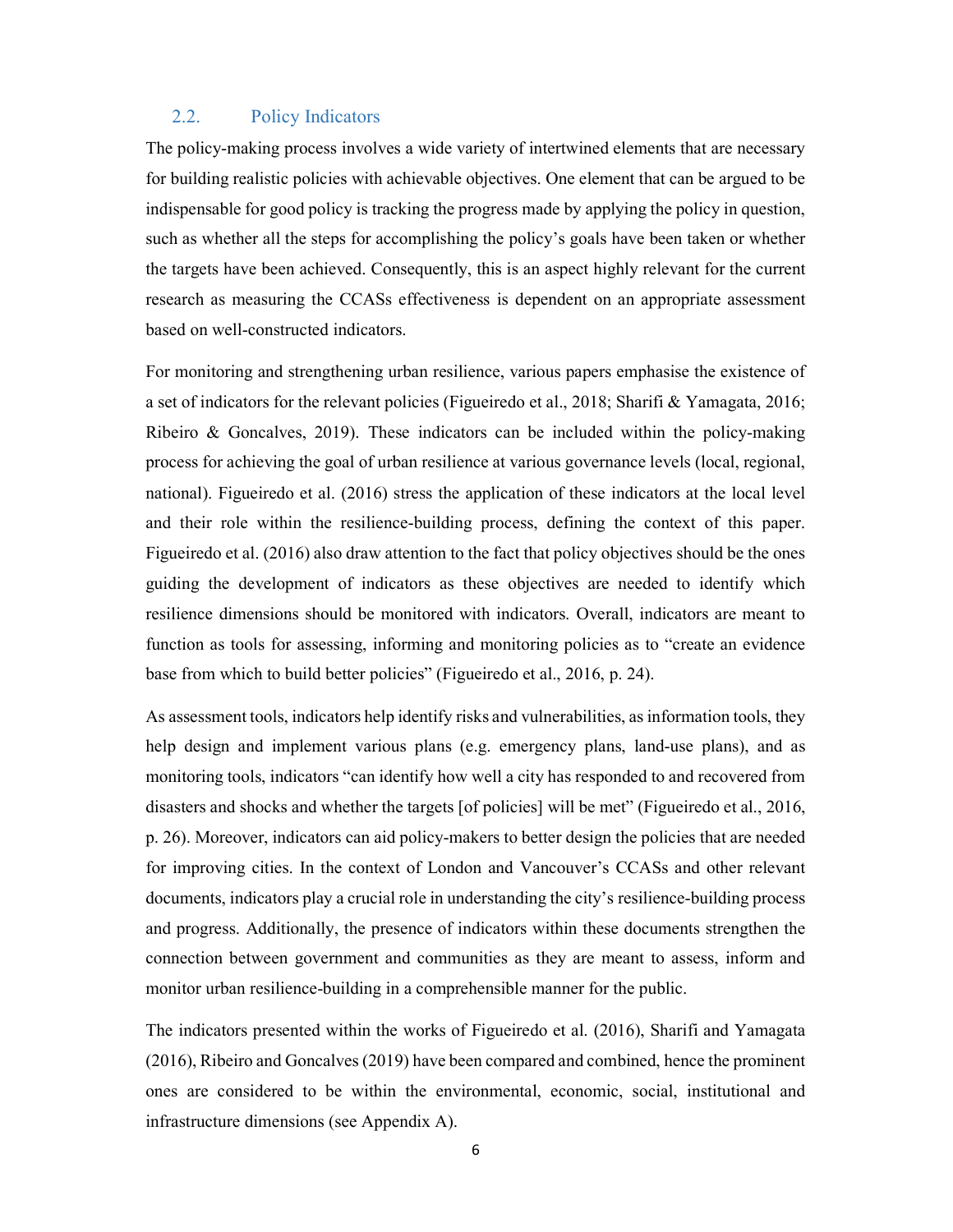The environmental dimension refers to the natural environment as well as to the systems and networks set for managing it (Figueiredo et al., 2018). Resources like wetlands "are necessary for absorbing impacts of disasters such as flood and improving the recovery process" (Sharifi & Yamagata, 2016, p. 264). The economic dimension reflects the economic conditions of a city or community. Contributing to economic resilience are reliable infrastructure and skilled labour force (Figueiredo et al., 2018). "Economic resilience of a community depends on the capacity and skilfulness of its working population to support the dependent population" (Sharifi & Yamagata, 2016, p. 266). The social dimension deals with the well-being of a society and its members either organised or not. It is highly relevant for resilient cities to adopt coordinated and coherent economic and social policies and practices as they can aid the cities in addressing change smoothly (Figueiredo et al., 2018). Various literature has paid attention to the social and well-being dimension since it is considered to strongly influence the achievement of community self-sufficiency and resilience (Sharifi & Yamagata, 2016). The institutional dimension is connected with the leadership of cities, such as governments, organized civil societies and private stakeholders. Moreover, through resilient institutions, the policy-making process and the policy implementation can be open, transparent and inclusive (Figueiredo et al., 2018). Also, the institutional dimension, as discussed by Sharifi & Yamagata (2016, p. 268), can be useful for evaluating the "efficiency and effectiveness of relationships between and within community organisations and entities". Lastly, the infrastructure dimension has redundancy and robustness as key factors. The former facilitates the replacement of infrastructure in the case it becomes faulty, while the latter is concerned with strengthening the infrastructure against shocks. Regular monitoring is needed for ensuring the proper actions are taken when needed for improving the infrastructure, such as retrofit, refurbishment, and technology update (Sharifi & Yamagata, 2016).

Each of the aforementioned dimensions contains a multitude of indicators that can be arbitrarily set by policy-makers. Sharifi and Yamagata (2016) as well as The Rockefeller Foundation and ARUP (2015) feature examples of indicators for each dimension. However, the former provides an extensive list of criteria and indicators, whilst the latter's list is more compressed. As such, the CCASs to be analysed within this paper, the ones developed for London and Vancouver, are expected to contain a set of indicators in line with the determined dimensions (see Table 1).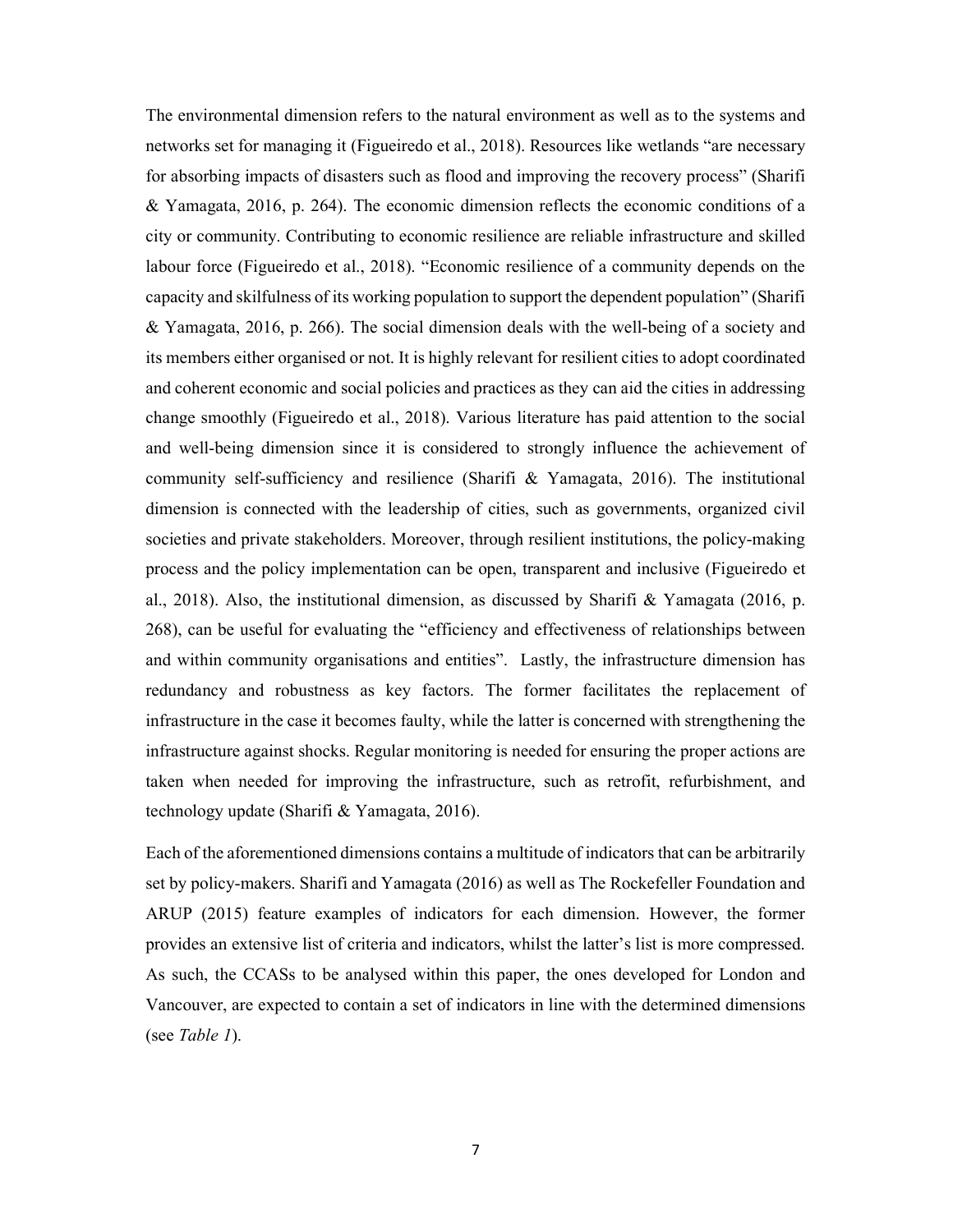| <b>Dimension</b> | <b>Indicators</b>                        |  |
|------------------|------------------------------------------|--|
| Environmental    | Hazard exposure and mapping<br>$\bullet$ |  |
|                  | Protective ecosystems                    |  |
|                  | Public finances<br>$\bullet$             |  |
| Economic         | Integration with regional and global     |  |
|                  | economies                                |  |
|                  | Community<br>support,<br>community       |  |
|                  | cohesion                                 |  |
| Social           | Engaged citizens                         |  |
|                  | Housing                                  |  |
|                  | Sanitation                               |  |
|                  | monitoring<br>City<br>data<br>and        |  |
| Institutional    | management                               |  |
|                  | Co-ordination<br>with<br>government      |  |
|                  | bodies                                   |  |
|                  | Transport networks<br>$\bullet$          |  |
| Infrastructure   | Maintenance                              |  |
|                  | Infrastructure services                  |  |

Table 1. Example of indicators for measuring urban resilience

Note. Own elaboration based on information retrieved from The Rockefeller Foundation and ARUP (2015).

All the above-mentioned information is going to play an important role in discussing how urban resilience is built within the two cities selected for a thorough analysis, London and Vancouver. The definitions of urban resilience, vulnerabilities of cities and public policy within the context of climate change help frame the progress of London, respectively Vancouver. Furthermore, the indicators presented are a means for observing the main focus for each of the two cities and monitoring their achievements. Therefore, observing the cities' progress over a decade will allow for a better understanding of how to successfully build urban resilience across the world.

## 3. Methodology

This chapter discusses the study's methodology, reasoning for approaching the research from a specific perspective. In addition, the methodology allows for a critical evaluation of the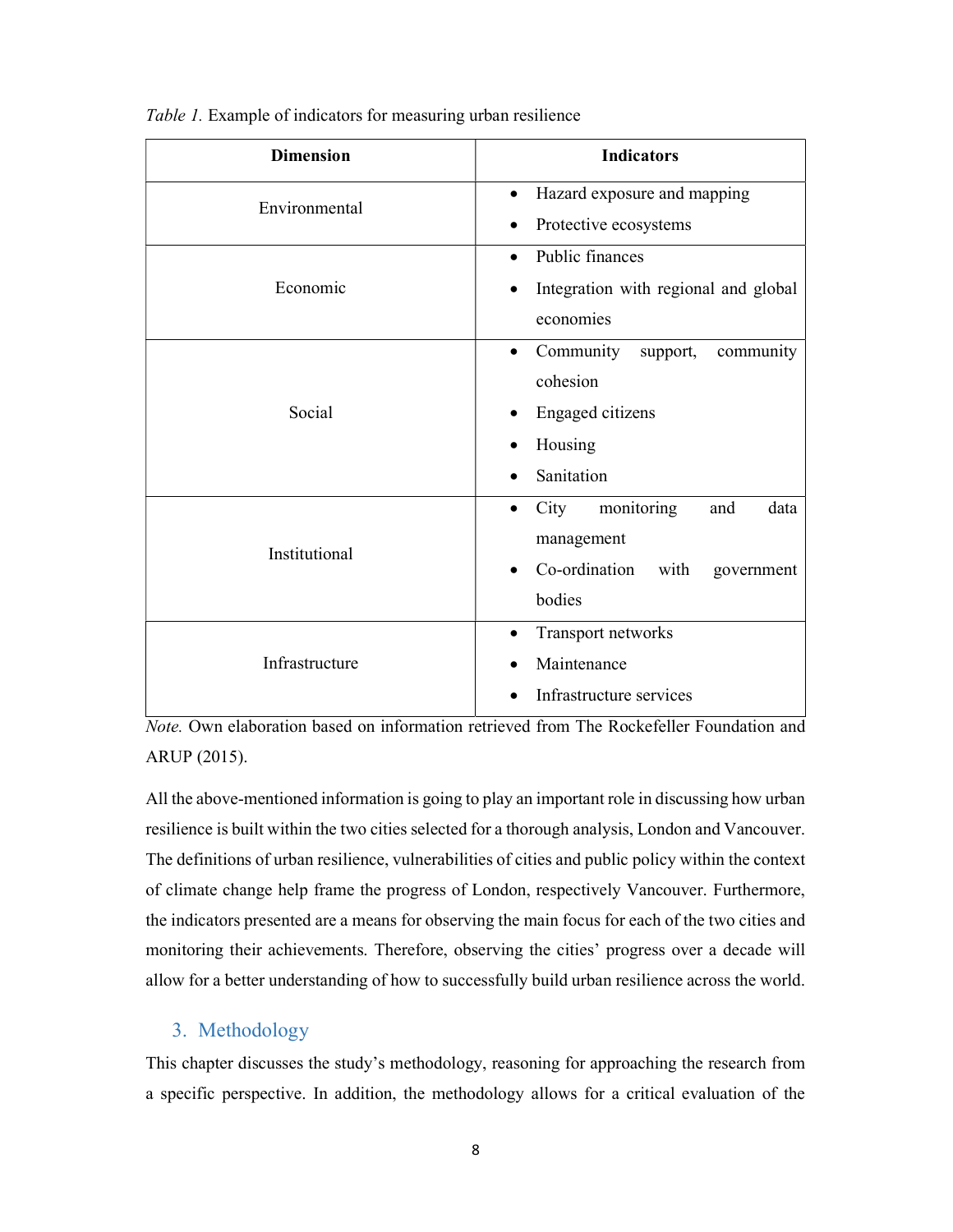study's reliability and validity. Below, the research design, case selection and data collection methods are elaborated upon.

#### 3.1. Research Design

This paper's research relies on qualitative research aiming at "providing an in-depth and interpreted understanding of the social world" (Snape & Spencer, 2003, p. 3). Patton (2015) emphasises the more personal approach towards making sense of the world in comparison with quantitative research. The goal of the current research, in line with the qualitative research's properties, is to obtain a deep understanding of the impact resilience-building action plans defined within the CCASs can have on London, respectively Vancouver. This is meant to be achieved through a comparative analysis on the issue of adapting and building resilience against floods. As this research consists of descriptive work, aiming at accurately illustrating the current relevance of urban resilience-building through the policy-making perspective, qualitative research is more appropriate than quantitative.

To answer the descriptive research question posed above, this study is conducted as a descriptive longitudinal design. The design is defined as "research emphasising the study of change and containing at minimum three repeated observations (although more than three is better) on at least one of the substantive constructs of interest" (Ployhart & Vandenberg, 2010, p. 97).

The cities of London and Vancouver will be analysed from 2011, respectively 2012, until 2021 using data provided by CCASs and other related documents. This allows for a detailed approach, unlike cross-sectional research that would only offer insight into the variables in question at one particular point in time. The longitudinal research design's advantage lies in how variables might change over time, instead of measuring variables at only one instance. It is useful for describing a phenomenon's development over a certain timeframe and for predicting a variable's future changes. The longitudinal research design requires repeated measurements of the same variable, thus issues arise in cases where the data collection method implies a significant increase in resources required for the realisation of the research (e.g. funds and time for large-scale or field-work based interviews). This paper, however, relies solely on pre-existing data, generated from secondary sources, hence the aforementioned constraint does not apply. For the analysis, a document analysis is needed, thus the text-coding method is employed and completed through the Atlas.ti software.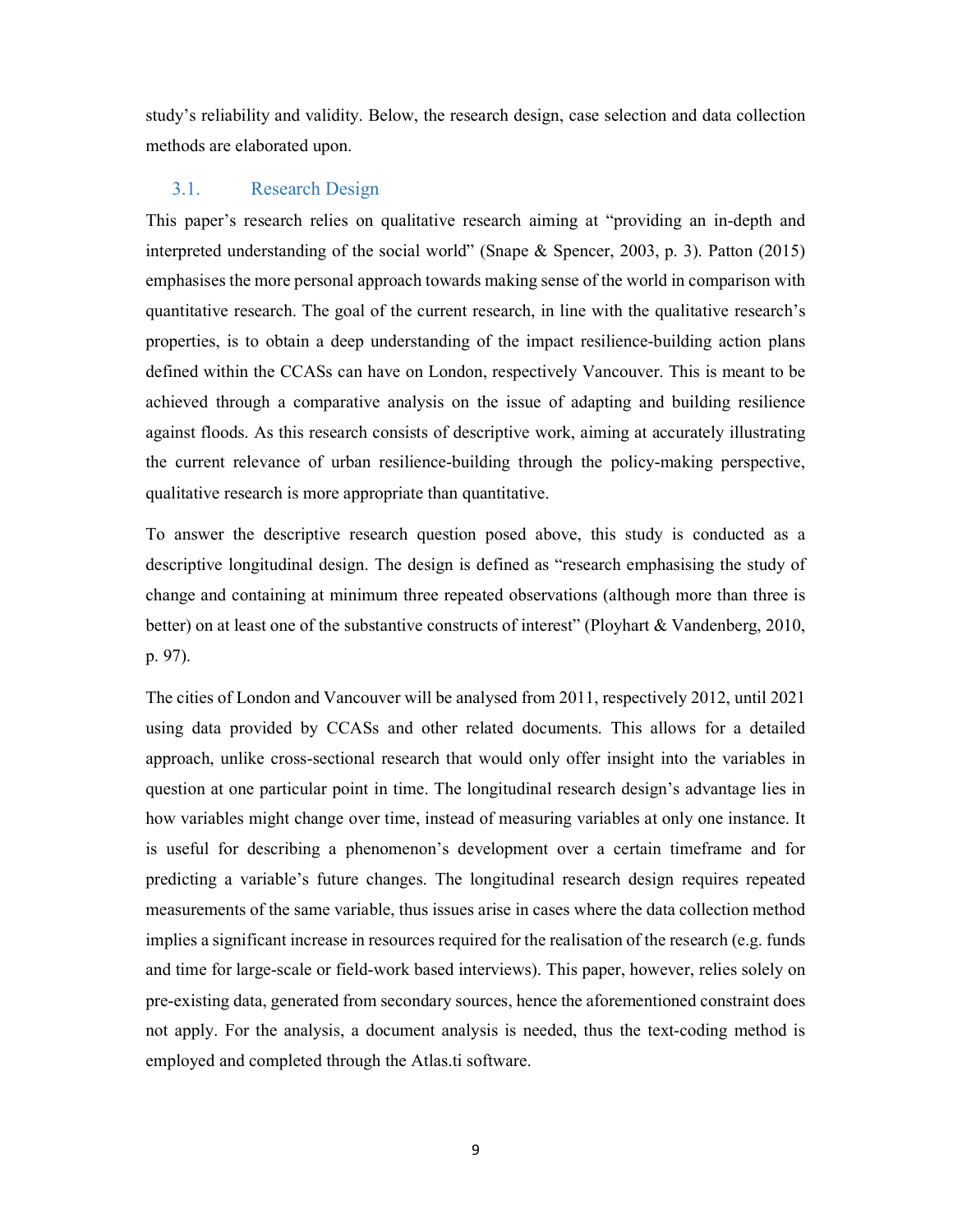Qualitative descriptive research faces two threats: reliability and validity (Lewis & Ritchie, 2003). Reliability refers to the replicability or confirmability of the researchers' results with the same or similar methods. Several social scientists argue that qualitative research might not be replicable at all since many types of qualitative data are personal and subjective in nature (Lewis & Ritchie, 2003). Thus, an often encountered argument is that reliability in qualitative research is associated with the ability to confirm previous results rather than replicate them.

#### 3.1.1. Reliability

In terms of reliability, the research presented within this paper is expected to offer similar findings in case of replication of the study. The method through which reliability is checked the easiest involves the use of the codebook on the basis of which the data collected will be coded. Part of the text can be coded and the reliability can be verified by cross-checking for intercoder reliability (Cho, 2008).

#### 3.1.2. Research Validity

Two dimensions are related to the research validity concept: internal and external validity. Internal validity refers to the extent to which a given research studies indeed what is claimed to be studied. Yin (2016) presents multiple methods that can be used for strengthening the internal validity of research, such as the trustworthiness of data and triangulation, converging information from different sources. Within this study, the former method relates to the main data source being represented by official documents, such as London and Vancouver's CCASs, progress reports and other documents focusing on a certain issue caused by climate change. These documents can be argued to contain reliable and valid information as they are issued by the government and other internationally recognised bodies.

Because the documents analysed for the present research are unique and non-academic, triangulation of the data is possible solely by comparing CCASs with progress reports of the CCASs and other documents similar to these that contain necessary information for conducting the overall analysis of London, respectively Vancouver. Furthermore, these documents can increase validity since practices are expected to be measured through a set of indicators, as introduced within Chapter 2. These indicators allow the measuring of CCASs' success in urban resilience-building and, through them, best practices are meant to be distinguished.

External validity refers to the generalization extent – the degree to which results of the study can be applied to different populations, settings or contexts (Lewis & Ritchie, 2003). Since case studies are determined within one specific context, generalizations can create issues unless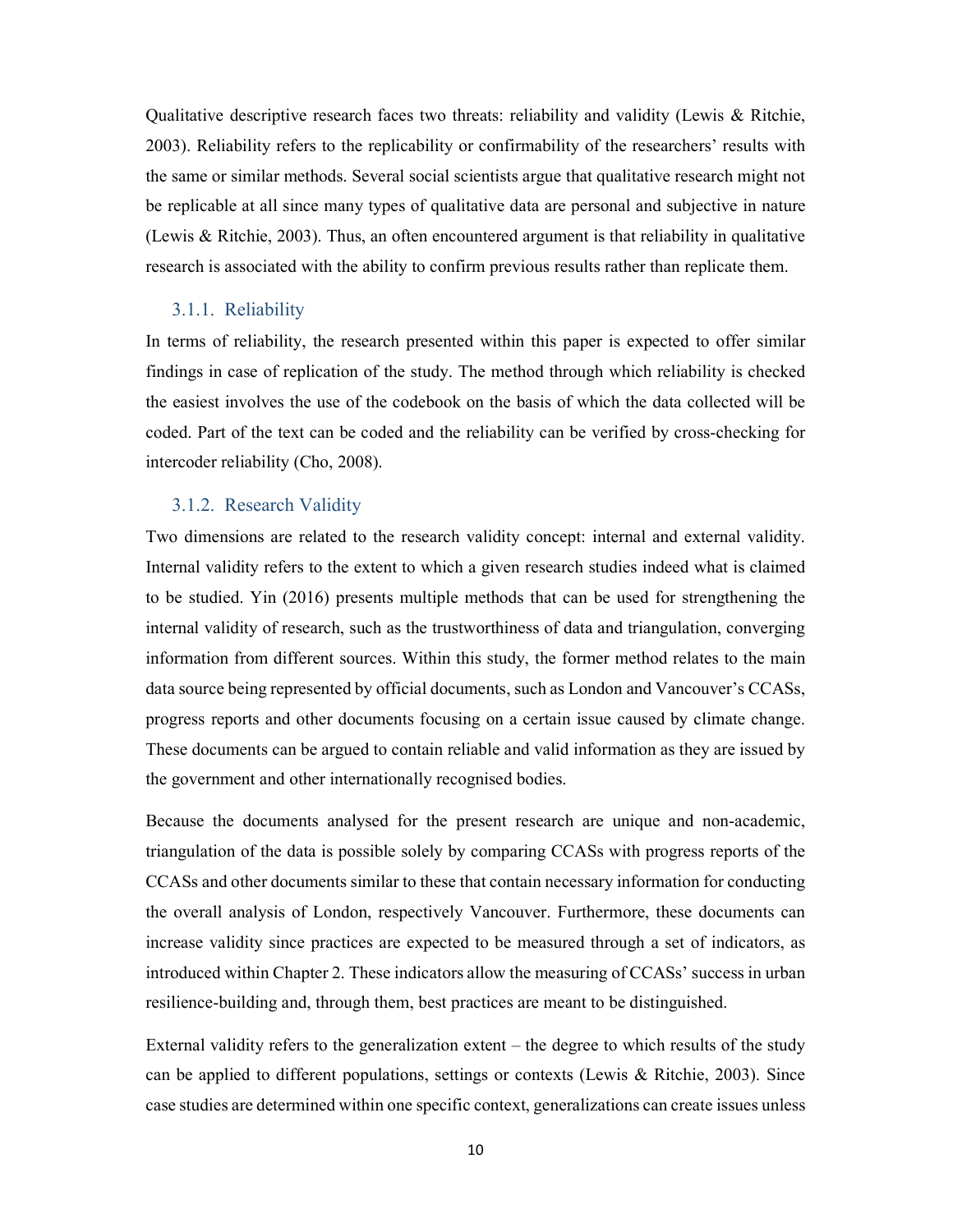carefully designed. Every case study's purpose is to formulate statements or have some sort of statements that are applicable beyond the immediate situation under study (Flick, 2011). The goal is to "discover patterns and processes within the case and to use analytic generalization to extract the lessons learned" (Yin, 2016, p. 105). A typology of case selection techniques is presented by Seawright and Gerring (2008). The following section elaborates on this topic.

#### 3.2. Case Selection

The case selection process comprises four steps: determining the inquiry purpose, focussing the inquiry question, deciding what data to collect and selecting which cases to study (Patton, 2015). Following this process, this study's research purpose is to illuminate a societal need (the need for urban resilience) and the ways in which it can be accomplished across the world. Consequently, the question "How can leading cities in the field of environmental sustainability become more resilient to climate change?". This research question is not yet narrowed down, as the cases to be studied are not present. The following discussion leads to the cases' determination.

Building urban resilience to climate change is a prominent subject nowadays. Resiliencebuilding can be accomplished by linking the academic and governmental fields through policymaking. For implementing measures of dealing with the threats of climate change, measures that include climate change adaptation, policy-makers must set steps needed for their population to take action. Thus, policies are necessary to guide the actions of the population at large as well as the actions of powerful actors within various domains. Thence, two networks that spread awareness about climate change threats, shape policies, and take action to adapt and combat the arising issues were identified, the 100 Resilient Cities (100RC) and the C40 Cities Climate Leadership Group (C40) (see Appendix B). Since the 100RC programme has ended in April 2019 and C40 is ongoing, a list of cities that have participated in both 100RC and C40 was obtained. The list was narrowed down to two cities, London, UK, and Vancouver, CA. The choice was further based on the C40 network's membership categories: steering committee, innovator city, megacity and observer city (see Appendix C).

A steering committee city (London, UK) and an innovator city (Vancouver, CA) were selected. Four selection criteria were used: the governments' transparency, the cities' dedication to act against and adapt to climate change, the need to become resilient to floods, and the distinct governance modes. The governments' transparency ensures the public availability of documents. London and Vancouver are both part of the C40 network, thus have the same main goal of striving for becoming resilient. While London faces the threat of tidal, fluvial and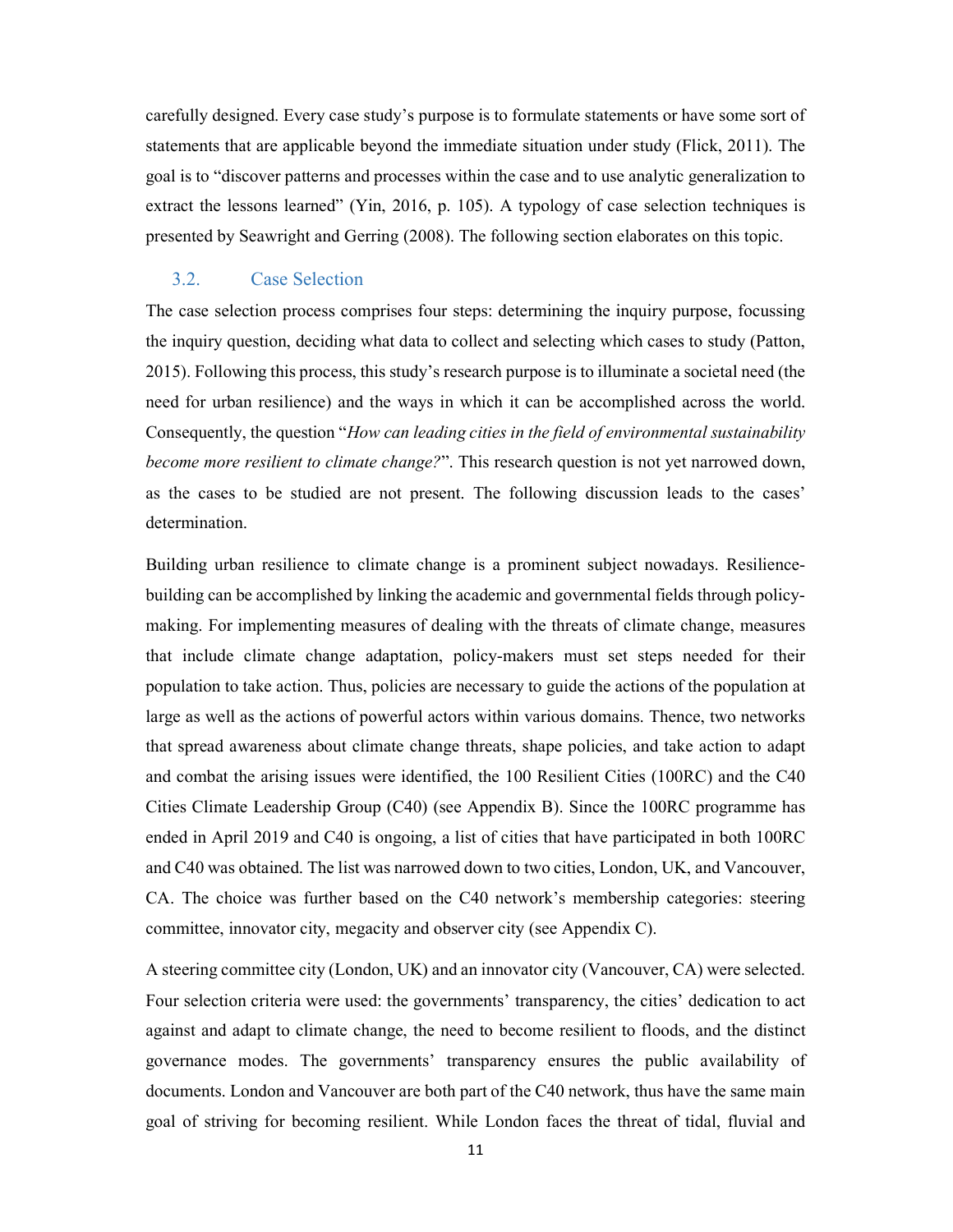surface water flooding, Vancouver has to combat coastal and surface water flooding. In terms of governance mode, London's local government is divided into two tiers: the upper tier – the Greater London Authority (GLA), controlled by the Mayor of London and the London Assembly,  $-$  and the lower tier  $-32$  borough councils in Greater London, and the London Corporation in the City of London. Vancouver is governed by the 10-member Vancouver City Council, a nine-member School Board, and a seven-member Park Board, all elected for fouryear terms. Unlike London, Vancouver does not have a strong mayor system of government.

#### 3.2.1. Generalising from Qualitative Case Studies

Seawright and Gerring (2008) present seven distinct types of case studies, outlining how to effectively infer patterns useful later for checking their generalizability. Based on their definition, the cases selected for this research correspond to the category of a most similar case study. The conditions which a most similar case study has to fulfil are a minimum of two cases and that they present similarities on as many variables as possible except for the variable of interest (Seawright & Gerring, 2008). As the previous sub-section has indicated, the cases chosen, London and Vancouver, are indeed similar in terms of various dimensions relevant for this study.

Later chapters of this paper provide evidence that they do differ when it comes to the dependent variable of interest, the types of action required to adapt and combat the threats presented by floods. This strengthens the cities' as being cases representative for a most similar case study design. A most similar case study research requires the cases to represent the general population from which they were selected. In the present instance, it is expected that the findings will be generalizable to other cities across the world that face similar climate change-triggered issues, have similar resources and governance modes as London, respectively Vancouver.

### 3.3. Data Collection

The data collection and the subsequent analysis for this paper exclusively follow a qualitative approach, namely a document analysis. The data itself is mainly secondary data gathered by the cities of London and Vancouver in the context of climate change adaptation and resiliencebuilding between the years 2011-2021. Additional information was acquired through other London, respectively Vancouver, documents required for completing the analysis. All these documents were retrieved through searching the databases of the London Government website, respectively the City of Vancouver and Vancouver's City Council websites. Keywords such as "climate change adaptation", "flood", "indicators" were used for identifying the relevant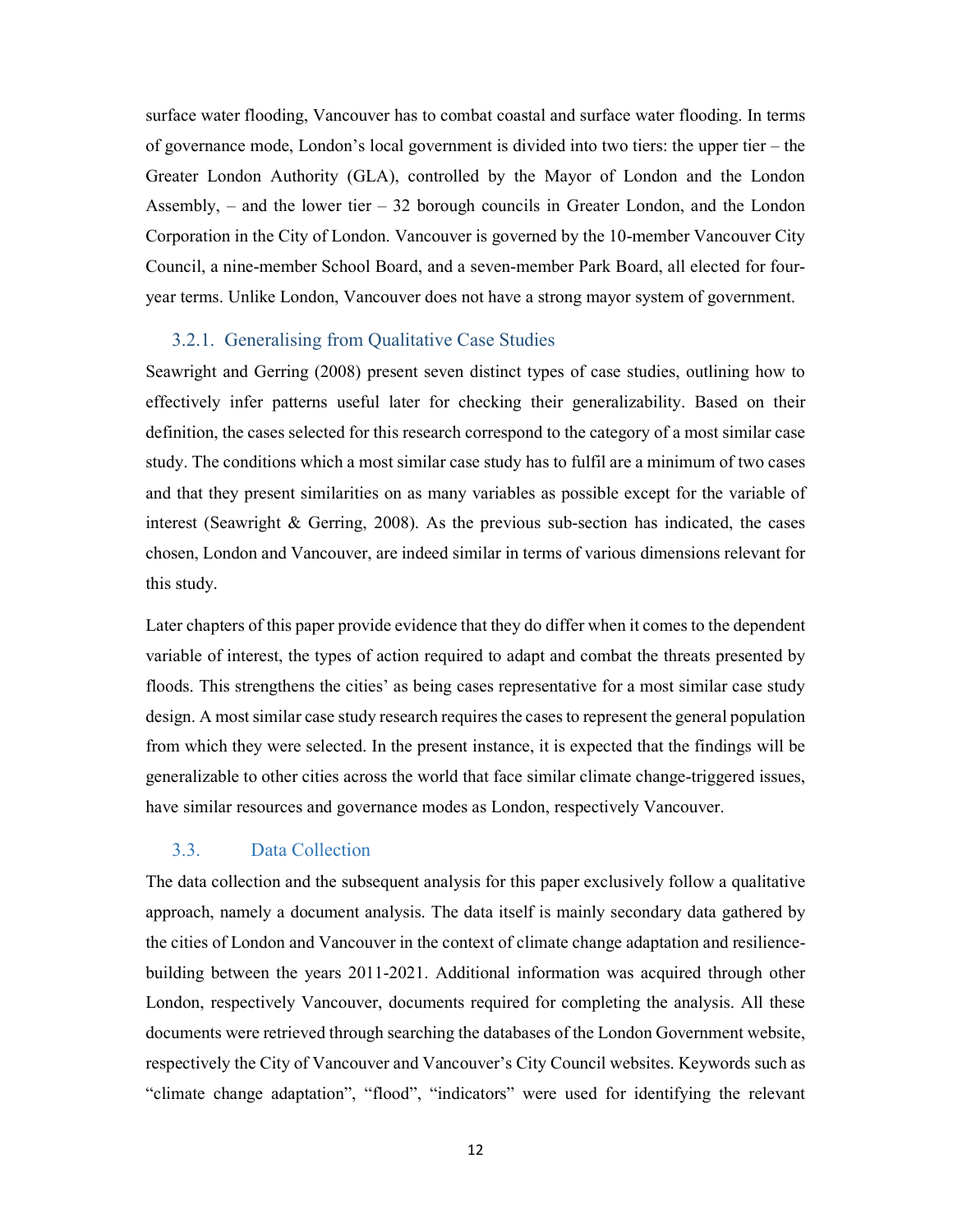documents. Furthermore, the documents selected create a network as they complement one another. Table 2 features the documents' list.

| <b>City</b><br>Document type                  | London, UK                                                                                      | Vancouver, CA                                                                |
|-----------------------------------------------|-------------------------------------------------------------------------------------------------|------------------------------------------------------------------------------|
| <b>Climate Change</b>                         | Climate Change Adaptation                                                                       | Climate Change Adaptation                                                    |
| <b>Adaptation Strategies</b>                  | Strategy $(2011)$                                                                               | Strategy (2012; 2018)                                                        |
| <b>Progress Reports and</b><br><b>Updates</b> | London Sustainable<br>Drainage Action Plan<br>(2016)<br>London Environment<br>Strategy $(2018)$ | Rain City Strategy (2019)                                                    |
| <b>Other Documents</b>                        | London City Resilience<br>Strategy $(2020)$<br>The London Plan (2021)                           | Coastal Flood Risk<br>Assessment (2018)<br><b>Resilient Vancouver (2019)</b> |

Table 2. List of relevant documents for London and Vancouver

#### 3.3.1. Climate Change Adaptation Strategies

CCASs are documents produced by governments to inform about and assess the local, regional or national challenges related to climate change that residents face. These strategies also contain action plans for how to combat these challenges. The CCASs analysed are local ones from the cities of London, respectively Vancouver. Overviews of the two CCASs are provided below.

#### 3.3.1.1. London, UK

London has developed its CCAS in 2011 during the mandate of Mayor Boris Johnson. Since then, under the new Mayor, Sadiq Khan, various other strategies (London Environment Strategy, London City Resilience Strategy) also containing action plans for climate change adaptation emerged. These other strategies will be treated as documents containing updated action plans for climate change adaptation and as other documents relevant for obtaining the full image of the threats London must combat.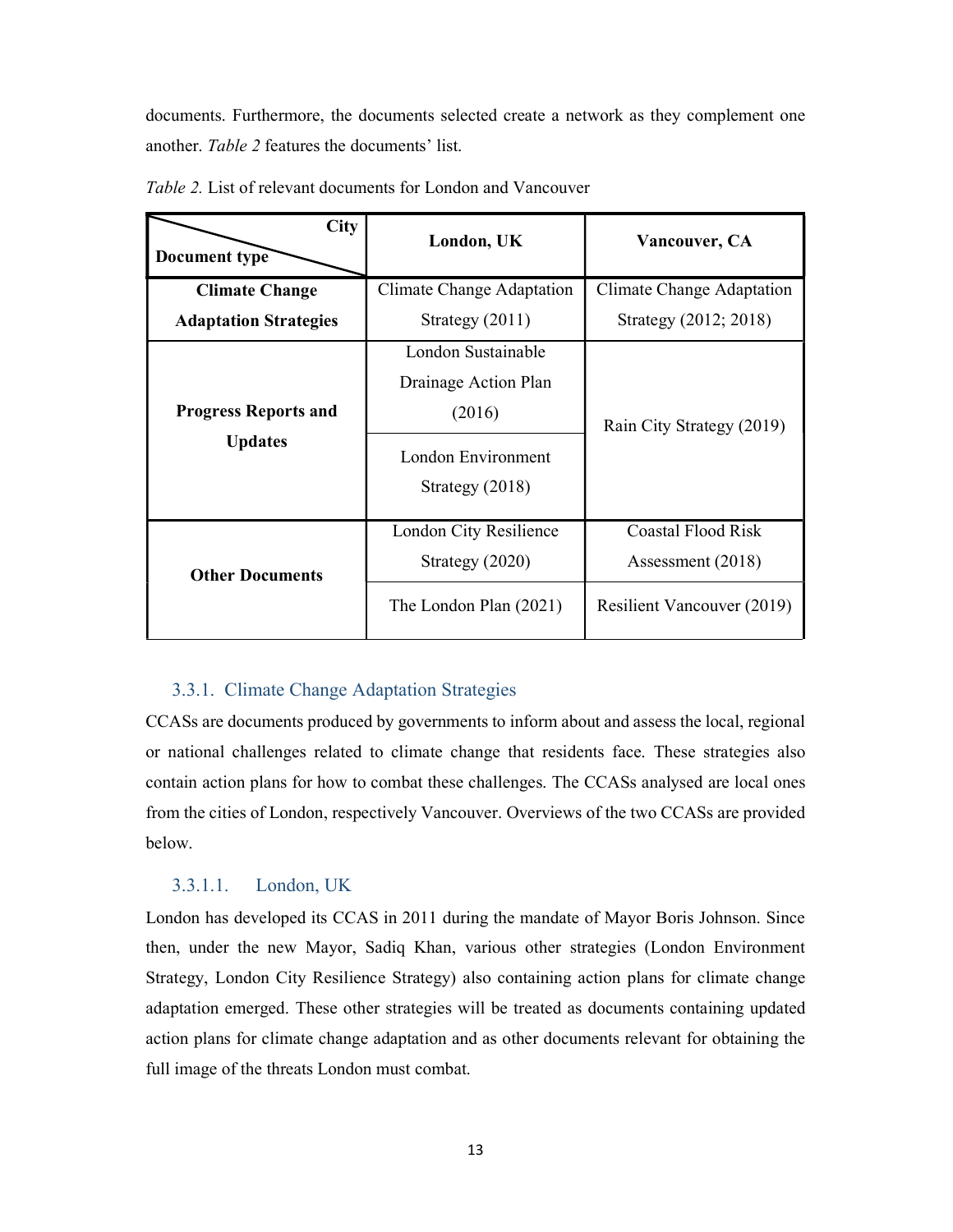#### 2011 London Climate Change Adaptation Strategy

London's CCAS provides information about the future climate of London based on observations from previous years, setting up climate predictions: warmer, wetter winters and hotter, drier summers, extreme weather events (e.g. heatwaves and heavy rainfall). The sea levels are expected to rise continuously for centuries to come. Having highlighted the threats, the strategy determines the responsible parties for climate change adaptation and identifies the gaps in enabling adaptation.

The strategy presents a detailed discussion about three main factors long-term affecting London: flooding, drought and overheating. London is vulnerable to flooding from the North Sea (tidal flooding), the freshwater Thames and tributaries to the Thames (fluvial flooding), and from heavy rainfall (surface water flooding). Droughts threaten the sustainable withdrawing of water from the environment, the security of the water supply. Overheating can affect the health and comfort of Londoners as well as the city's infrastructure. London is more vulnerable than other UK cities since the capital is located in the warmest part of the UK. Poor air quality contributes to higher temperatures, too.

The impacts of the aforementioned factors on cross-cutting issues within London, such as health, economy, environment and infrastructure are assessed. Response measures are set, the assessment and implementation of action plans to work towards climate change adaptation being done by the government of London alongside stakeholders.

London's CCAS features a list of actions plans for climate change adaptation. Additional information about the leaders as well as the stakeholders involved in each action plan is given. Deadlines have been determined for implementing these plans.

#### 3.3.1.2. Vancouver, CA

Vancouver has published its first CCAS in 2012. Since then, it has also developed other strategies (Resilient Vancouver, Rain City Strategy) and provided an updated CCAS in 2018. An overview of both the 2012 and 2018 CCASs follows.

#### 2012 Vancouver Climate Change Adaptation Strategy

Vancouver's 2012 CCAS informs about what adaptation means and the methods used for developing the strategy itself. Impacts on the city of Vancouver have been identified and prioritised through risk and vulnerability assessments. Hence, adaptation actions have been devised in accordance with priorities.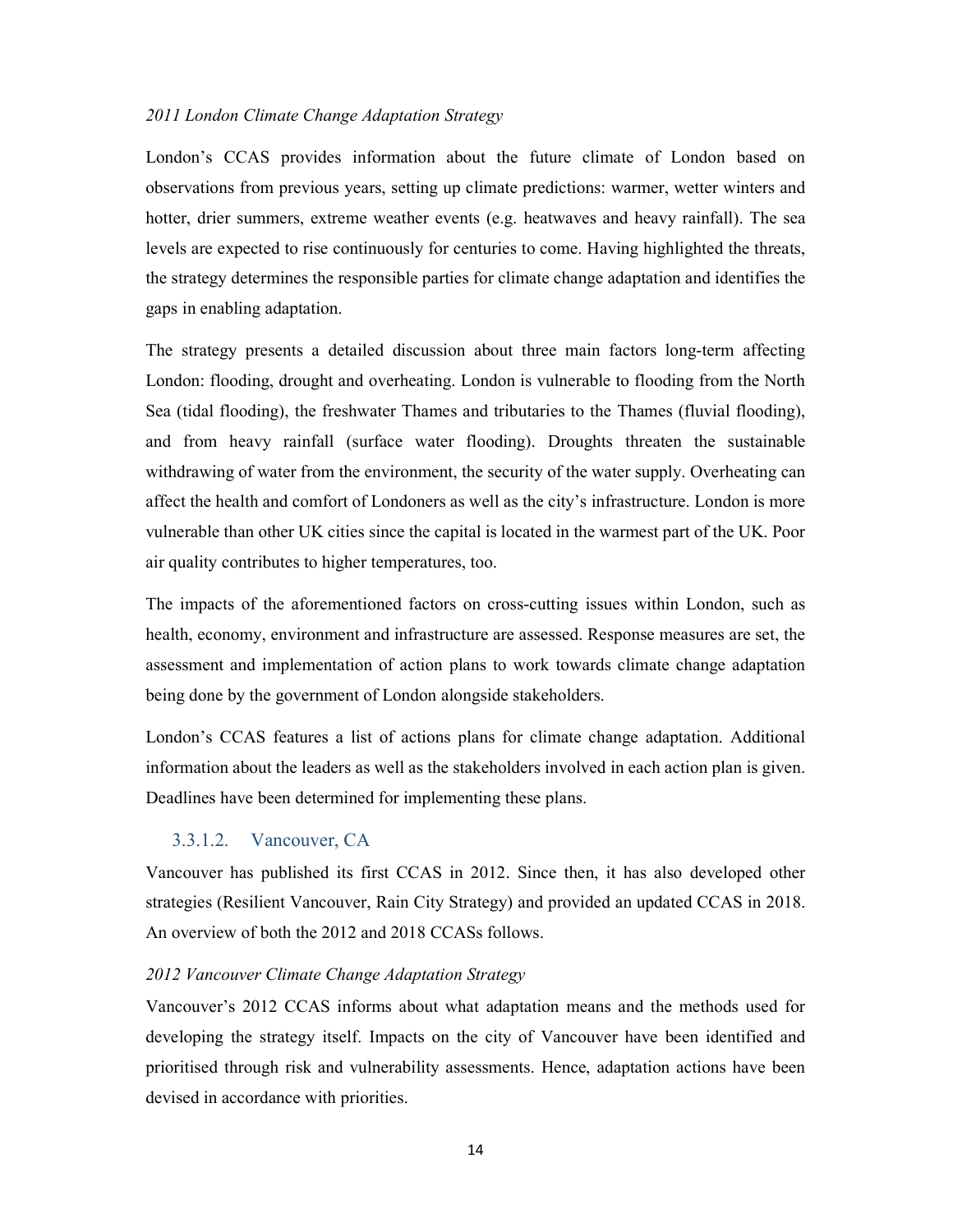The regional and local climate change threats are identified and discussed. The most concerning threat is the temperature increase, thus affecting the mountain reservoirs water supply. Additionally, the portion of the Fraser River contiguous with Vancouver is tidally dominated, climate change impacting the water availability and habitat. The risk of floods is also increased. Extreme weather events and their consequences are mapped out for producing reliable action plans. Treated separately is the rise of the sea level, a direct impact of global warming – warmer weather triggers the melting of glaciers and ice caps and the thermal expansion of oceans. Therefore, Vancouver is vulnerable to surface water flooding caused by precipitations and coastal flooding from the Fraser River.

The 2012 strategy focuses on impacts on infrastructure, human health and welfare, environment, economy and the coastal zone. Action plans for each of these areas are devised and presented within the strategy, plans that are meant to be updated and revised every five years unless emergency events cause the need for earlier revisions. Annual evaluations are also planned for evaluating the strategy and staying current with climate science.

The 2012 strategy has been successful in implementing over 50 action plans across Vancouver which have increased the city's preparedness for climate change. The achievements of this first strategy include the internationally recognized Coastal Flood Risk Assessment (CFRA), changes in the design and approach of drainage.

#### 2018 Vancouver Climate Change Adaptation Strategy

The 2018 CCAS of Vancouver features a new set of priorities, supporting actions and several new focus areas. Part of these new focus areas are the better integration of the strategy with other city work via co-benefits and earlier identification of overlap while also striving for equity. The action plans are split into core actions (84) and enabling actions (17), hence swifter preparations and implementation can be accomplished. The strategy and other existing city and community strategies (Resilient Vancouver Strategy, Rain City Strategy) and efforts are complementary, their aim being to improve the overall resilience of Vancouver to shocks (e.g. earthquakes, floods and extreme weather) and climate-related stresses (e.g. hotter, drier summers and sea level rise).

Similar to the 2012 strategy, the 2018 one presents an overview of the climate change threats Vancouver faces focusing on three points: hotter, drier summer, warmer, wetter winters, and sea level rise. The impact areas are the human systems (community), natural systems, and built environment (buildings and infrastructure). The 2018 strategy continues the climate adaptation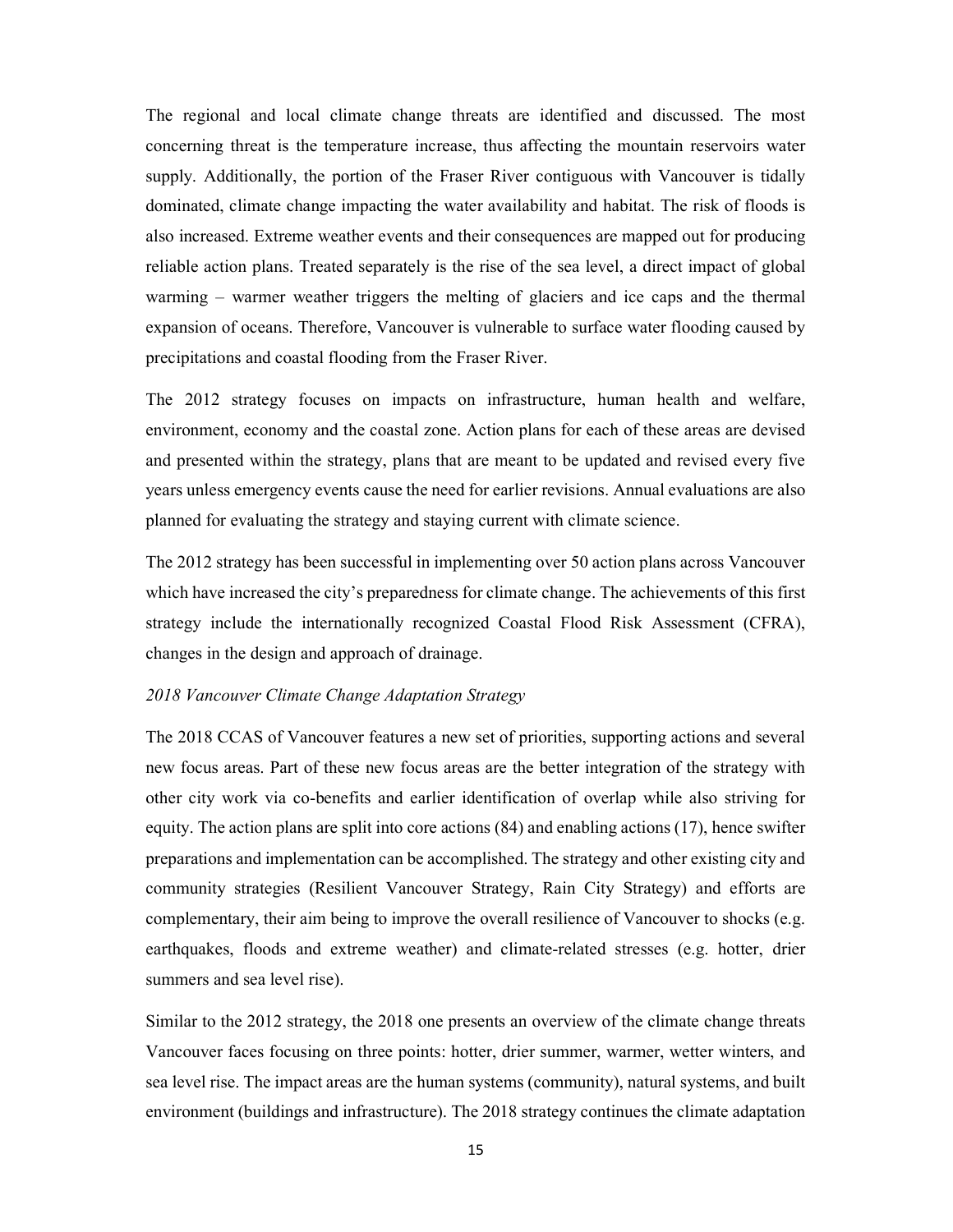through multiple enabling actions divided into four areas: mainstream effectively, improve data and information, build capacity and knowledge, and strong leadership, partnership, governance. There are five core action categories: climate robust infrastructure, climateresilient buildings, healthy and vigorous natural areas and green spaces, connected and prepared communities, and coastline preparedness. The enabling and core actions must be worked on in parallel to support a more integrated, system-wide approach for obtaining a more innovative city-building and transformational adaptation.

Each of the core actions has a set of objectives that are meant to be accomplished through a matching set of priority actions. The action plans needed to be done for achieving the goals are listed within the strategy together with indicators for building a program that over time ensures the actions taken are making Vancouver more climate-resilient.

#### 3.3.2. Progress reports and updates

#### 3.3.2.1. London, UK

For London, there is no progress report on the 2011 CCAS since no data was collected to monitor and assess how well the city is adapting to the impacts of severe weather and climate change. Thus, there is no indication whether the efforts for reducing risks and increasing resilience are working (GLA, 2018, p. 354). However, other documents, such as the 2016 London Sustainable Drainage Action Plan and the 2018 London Environment Strategy, can be used for observing new policies and action plans regarding flood adaptation.

#### 2016 London Sustainable Drainage Action Plan

The 2016 London Sustainable Drainage Action Plan's (LSDAP) scope is adapting to the flooding risk. London's population, the changing land uses as well as the changing climate face an increased flooding risk which the Victorian drains and sewers cannot combat. As such, multiple action plans were set for improving London's Victorian drainage system to work more naturally, thus bringing about a wide range of benefits, e.g. steadily influencing flood risks by easing the burden on drains and sewers, reducing pollution of the tributary rivers and streams. The main objective of the LSDAP is the retrofitting of sustainable drainage to existing buildings, land and infrastructure.

LSDAP complements other documents and strategies, such as the London Environment Strategy and the London Plan. The progress made until February 2021 has been recorded. Many areas have shown promising results (the London Plan, education, transport, health sector), whilst work in other areas has not yet commenced and is programmed for the near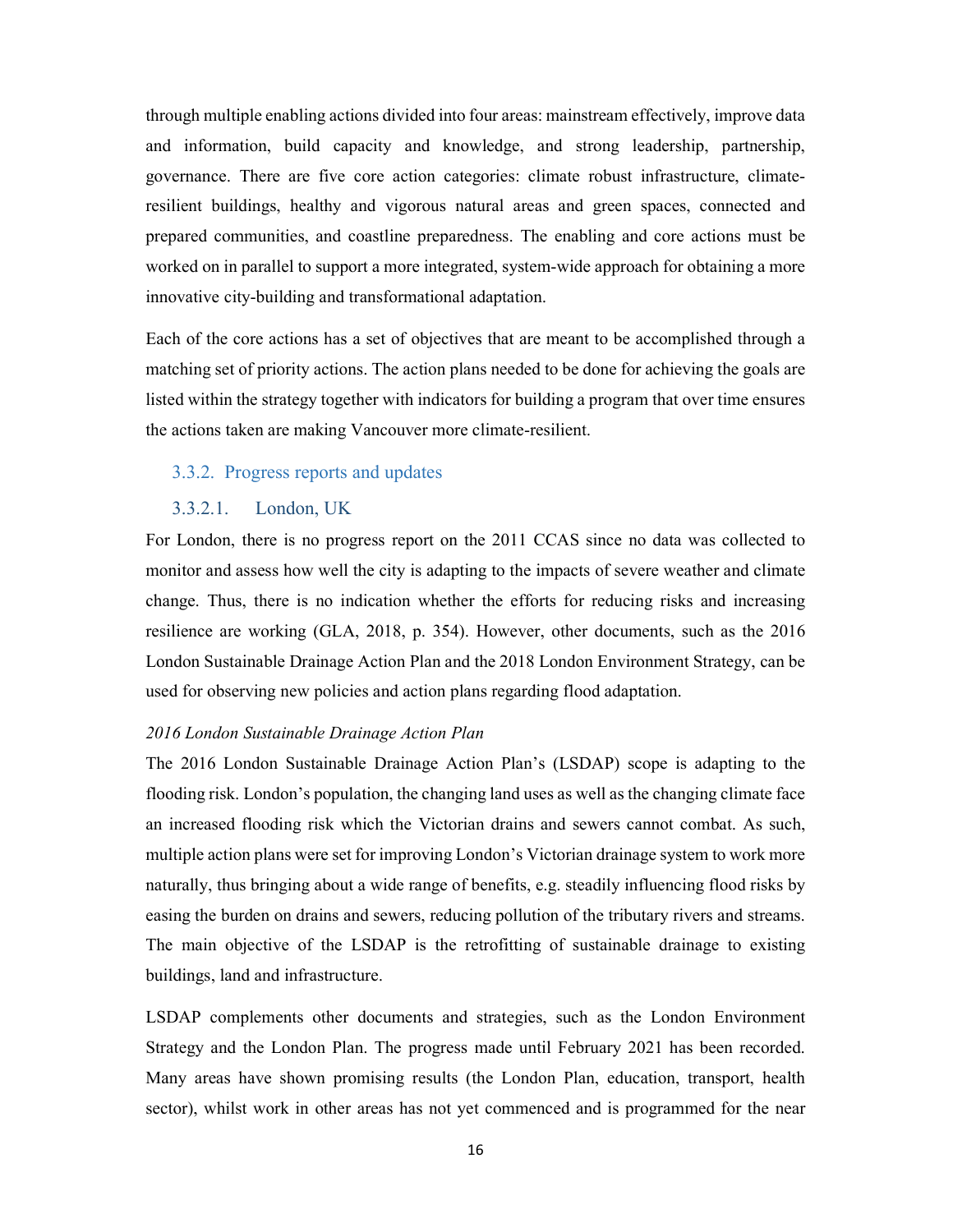future (retail sector, public sector buildings, industrial and major utilities, agriculture). There are several areas in which the work continues, but the Coronavirus pandemic has halted the progress of (recreational land/other open space, commercial offices).

#### 2018 London Environment Strategy

The purpose of the 2018 London Environment Strategy is to ensure a greener, cleaner and ready for the future London. Therefore, the Strategy brings together approaches to every aspect of London's environment, integrating the following areas: air quality, green infrastructure, climate change mitigation and energy, waste, adapting to climate change, ambient noise, and low carbon circular economy.

Within the climate change adaption chapter, the Strategy emphasises the increased flooding risk, especially surface water flooding. London is partly protected from tidal flooding by the Thames Barrier, tidal walls and embankments. However, the standards of protection in the western Thames and its tributaries are lower. A fifth of London is in the Thames floodplain, this area being well-defended by hard-engineered flood defences, yet these can offer protection only from predictable fluvial and tidal flood risk. London is vulnerable to less predictable surface water and sewer flooding caused by heavy rainfall and the existence of impermeable surfacing (roads, roofs, pavements). Policies and policy proposals are set for flood prevention and management.

Accompanying the London Environment Strategy is an annual progress report, the latest being from December 2019. Regarding the green infrastructure for flood prevention area, the Mayor has done considerable efforts, such as joining in on climate change adaptation and mitigation actions, funding more green spaces across London better for holding and slowing down rainwater, therefore reducing surface water flooding, setting in motion the LSDAP, and working together with partners and stakeholders for further improving London's chances to adapt to climate change and build resilience.

#### 3.3.2.2. Vancouver, CA

#### 2019 Rain City Strategy

The 2019 Rain City Strategy has a pivotal role in flooding risk mitigation, therefore further setting the context of climate change adaptation. The Rain City Strategy is part of the green rainwater infrastructure planning process. The goal of the Strategy is to transform and reimagine the rainwater management within Vancouver, having the objectives of improving water quality, resilience, and livability through creating healthy urban ecosystems. Moreover,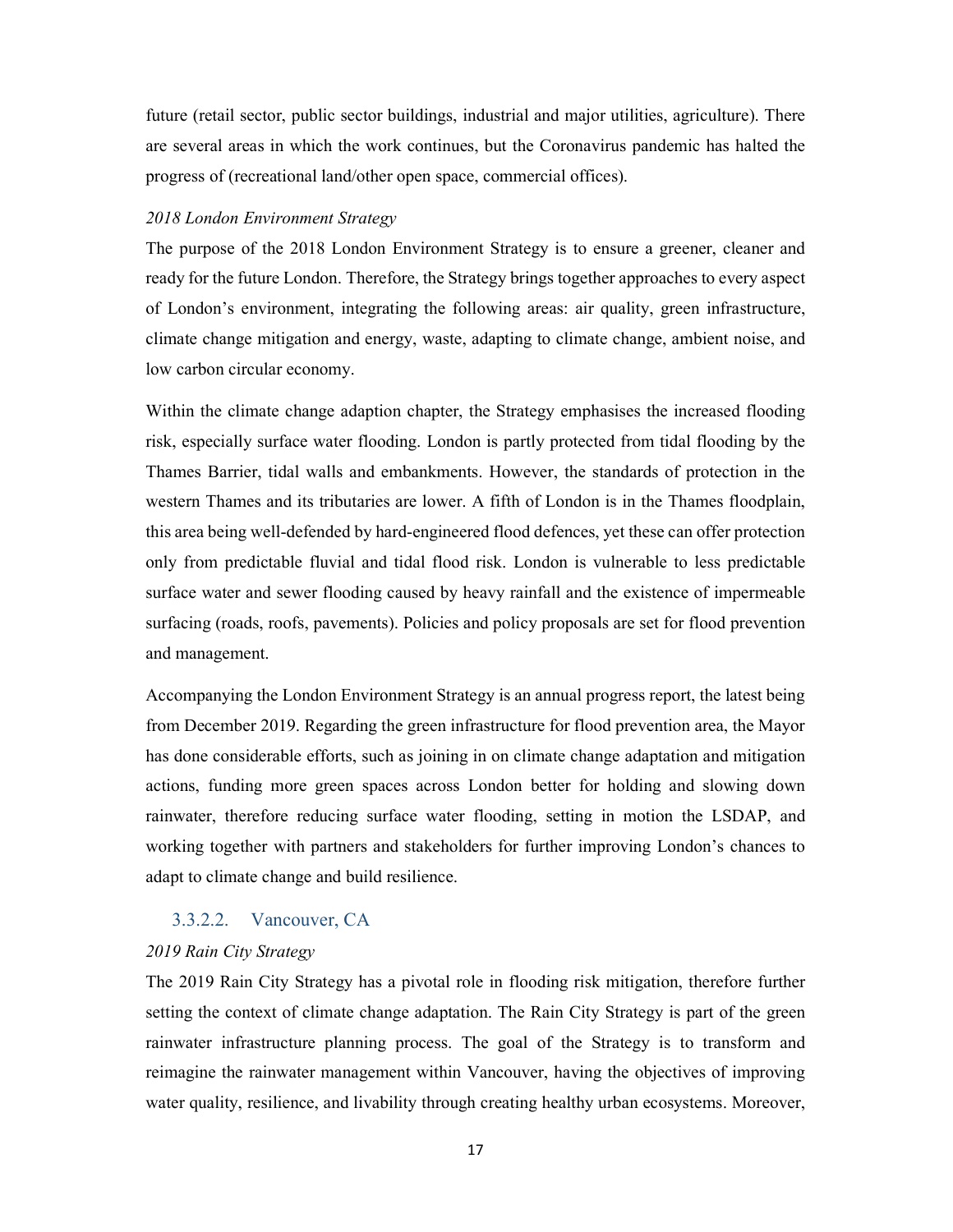the Strategy aims to implement sustainable water management in the scope of using rainwater as a resource rather than a waste product. This plan also aids Vancouver's economy as it is a cost-saving investment. The Rain City Strategy is currently underway, with several action plans already being implemented.

#### 3.3.3. Other documents

#### 3.3.3.1. London, UK

#### 2020 London City Resilience Strategy

The 2020 London City Resilience Strategy aims to ensure the UK capital will remain resilient and prepared for future challenges. The Strategy highlights potential threats to London's safety and stability and emphasises stresses that are likely to affect the city's future success. Furthermore, challenges, as well as mitigation activities, are addressed to ensure London will thrive even when it faces disruption. Projects promoting a collaborative approach to mitigating future challenges are set out within the strategy. These challenges include impacts of climate change and extreme weather events on the urban environment. Additionally, the projects support London's communities, governance and data-led approach to resilience-building. Several of the listed actions are specifically meant for water systems and infrastructure, hence the prevention of floods is a priority of London's government.

#### 2021 London Plan

The 2021 London Plan is the Spatial Development Strategy of London, setting out a framework for how the capital will develop over the next 20-25 years. The Plan is part of the statutory development plan for London, policies being meant to inform decisions on planning applications across London. As such, the Borough's Local Plans must generally conform with the London Plan so that London's planning system is embedded in collaboration and cooperation reflecting the overall strategy for the sustainable development of London.

Regarding the flooding risk and management, the London Plan proceeds to devise several policies that tie in with actions for protecting London against floods. The majority of the policies that tackle the flooding problem is under the Sustainable Infrastructure focus area. One specific policy (Policy SI 12 Flood risk management) provides detailed planning of the actions and actors involved in the achievement of adaptation and mitigation against floods.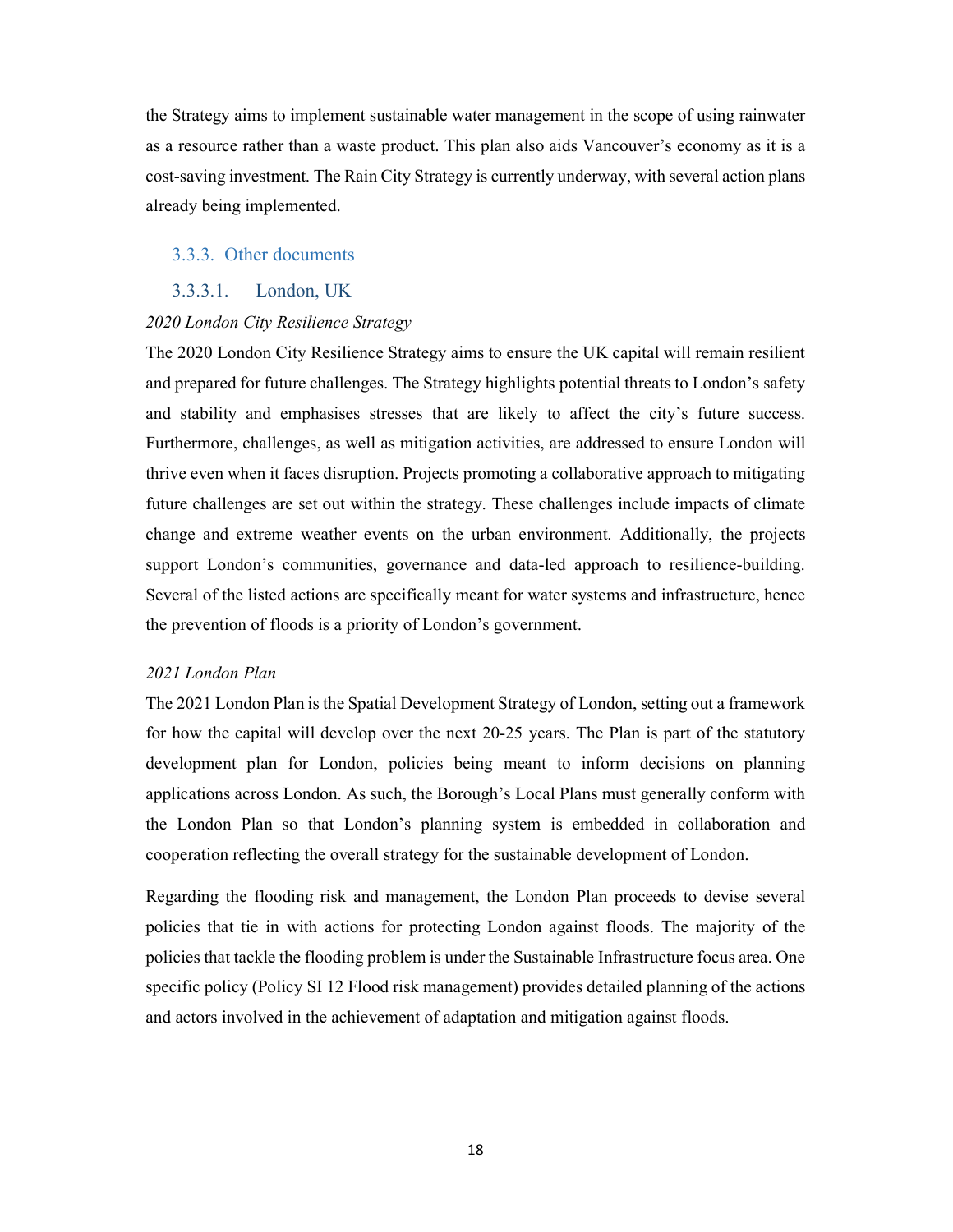#### 3.3.3.2. Vancouver, CA

#### 2018 Coastal Flood Risk Assessment

Vancouver's CFRA project has identified the city's vulnerabilities to coastal flooding and provided approaches and timelines for implementing adaptation measures. The CFRA has three phases and is now ready to be implemented. Phase I confirms Vancouver's high vulnerability to floods caused by the mixed effect of coastal storms and king tides (high tides typically occurring in December and January) and lower vulnerability to river-related floods caused by spring run-off. Phase II emphasises Vancouver's need of flood protections since park spaces, industrial land, critical infrastructure and a high number of residents can be affected by floods. The approaches that Vancouver takes for providing the required protection emphasise costeffectiveness, adaptability over time, and co-benefits. Phase III provides the Sea Level Rise Planning Framework for prioritizing flood management planning and implementation across the city in line with the outputs of Phase I and II. Furthermore, Phase III guides Vancouver's monitoring of sea levels and integration of updates sea level rise information into land-use and infrastructure decisions. The tools within the latest phase are going to aid the future implementation of coastal flood protection.

#### 2019 Resilient Vancouver

The 2019 Resilient Vancouver strategy has been developed in accordance with the values and help of the 100RC. The strategy has three priority areas (thriving and prepared neighbourhoods, proactive and collaborative city, safe and adaptive buildings and infrastructure), each with four main objectives. Multiple of these objectives have goals to gather more necessary information about the flooding risk and developing drainage, sewer and flood management systems and infrastructure for adapting to this risk.

#### 4. Analysis

The following analysis is divided into two major parts: firstly, the cases are analysed individually based on the data obtained from publicly available documents pertaining to the London, respectively Vancouver, governments. Secondly, a comparative analysis will be conducted. The analyses are realised with the aid of a codebook designed for the purpose of this thesis (see Appendix D). The coding was done in three rounds, thus the analysis will be as such: a discussion of the general policies, proposals, recommendations and action plans, followed by the main methods of addressing climate change as well as vulnerabilities, and finishing with the dimensions covered by the policies.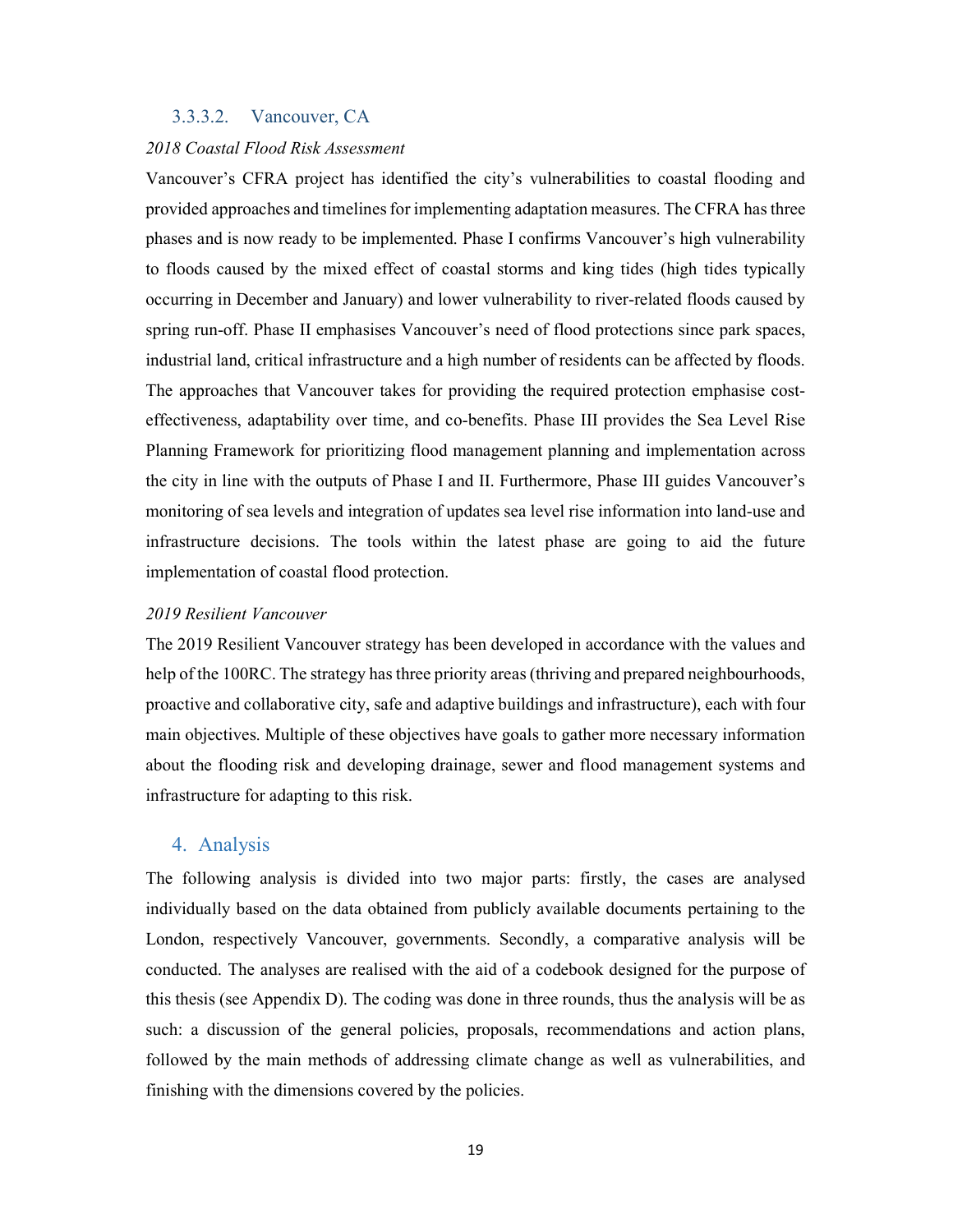#### 4.1. Case-Specific Analyses

#### 4.1.1. London, UK

Within the documents selected, the flood risk is acknowledged by the Mayor of London and other governmental bodies, thus a number of policies, proposals, recommendations, and action plans for managing the flood risk within the city are presented. The majority of the policies and action plans featured within most documents are to be designed and implemented through the cooperation and collaboration of London's government with other actors, for example, the public and private sectors (GLA, 2011; GLA, 2016; GLA, 2020). The policies generally cover a multitude of sectors that are vulnerable to floods, areas considered vulnerable on the basis of data and observations gathered by the London government as well as by its partners (e.g. London Climate Change Partnership, the Environment Agency). The sectors identified as being the most threatened by the flood risk are infrastructure, healthcare, transport, business, and housing (GLA, 2011; GLA, 2016; GLA, 2020). The goal of all policies, proposals, recommendations, and action plans is to enhance the adaptability and resilience of London as a city to the tidal, fluvial, and surface water flood risk (GLA, 2011; GLA, 2016; GLA, 2018; GLA, 2020; GLA, 2021).

Within the CCAS, the policies and actions proposed for flood-risk management are meant as a means for increasing London's resilience. Generally, the policies and action plans aim to provide the public with the necessary information for being aware of and understanding the flood risk, methods for how the public can prepare for floods as well as information about the plans the government has for helping the population prepare and recover from floods (GLA, 2011).

Stemming from the policies and actions plans of the 2011 CCAS and the 2016 London Plan (now replaced by the 2021 London Plan), the 2016 London Sustainable Drainage Action Plan (LSDAP) focuses primarily on managing the surface water flood risk together with the sewerage overflow risk (GLA, 2016). Within the document, direct connections with previously set policies (e.g. 2016 London Plan Policy 5:13 Sustainable Drainage Planning) are made and the newly designed actions have as scope the improvement of London's drainage and sewerage system, so that they are capable of dealing with the scale of the flood risk (GLA, 2016). The LSDAP puts together a list of action plans for each area vulnerable to surface water flooding (e.g. transport, housing, retail/commercial, education, healthcare etc.), thus ensuring that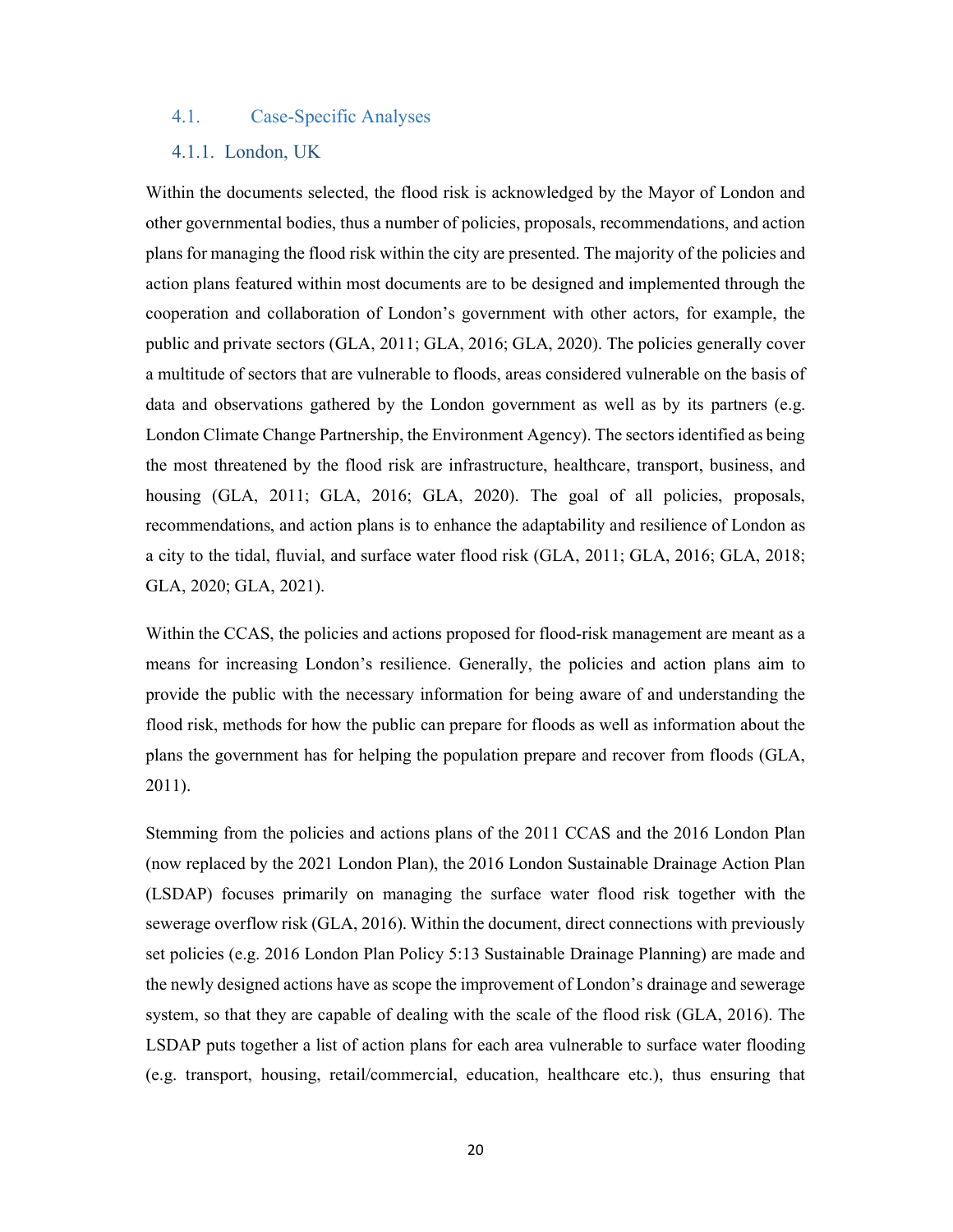recommendations and action plans for sustainable drainage meant to build resilience are brought to the London public.

Unlike previous documents, the 2018 London Environment Strategy (LES) provides better insight into what London's government and its community need to do to become more resilient to the flood risk. The policies presented within the LES build-up on previously set policies, particularly several policies functioning as follow-ups to the recommendations and actions featured in the 2016 LSDAP (GLA, 2018). The 2020 London City Resilience Strategy (LCRS) briefly focuses on managing the flood risk. The 2021 London Plan (LP), although it has few policies and proposals that cover the flood risk, developed a single policy containing several proposals solely dedicated to managing the flood risk.

It can be argued that the mentioned documents are complementary, especially the documents published in 2018 and after. For instance, the policies and action plans featured in the 2020 LCRS complement the ones present in the 2018 LES, whilst the 2021 LP is linked to the 2016 LSDAP through a policy specifically addressing sustainable drainage.

In all documents, adaptation and resilience-building policies are present more often than policies meant for mitigating the flood risk or identifying vulnerabilities. Considering that the general goal is for London to adapt and become more resilient to the flood risk, the heavy presence of adaptation and resilience policies can be argued to be the proper approach for achieving this goal.

The adaptation measures propose further development of policies, regulations, action plans to continuously provide flood protection to the city and its residents. As such, thresholds for identifying the moment when local efforts are no longer sufficient must be set so that aid can be requested from regional and national levels (GLA, 2011). Policies focusing on resilience tend to aim at strengthening the already existing flood defences and further informing the community about what the government is doing to ensure the city's ability to resist, respectively recover, from various types of floods. The policies that aim for mitigating the flood risk are generally related to reducing the fluvial and surface water flood risk mainly by redirecting the run-off to the river or within a designated floodplain area (GLA, 2011; GLA, 2016; GLA, 2018; GLA, 2020). These policies' objectives can be achieved by firstly identifying the vulnerable areas of London that need to be secured, hence several policies for observing vulnerabilities emerged (GLA, 2018).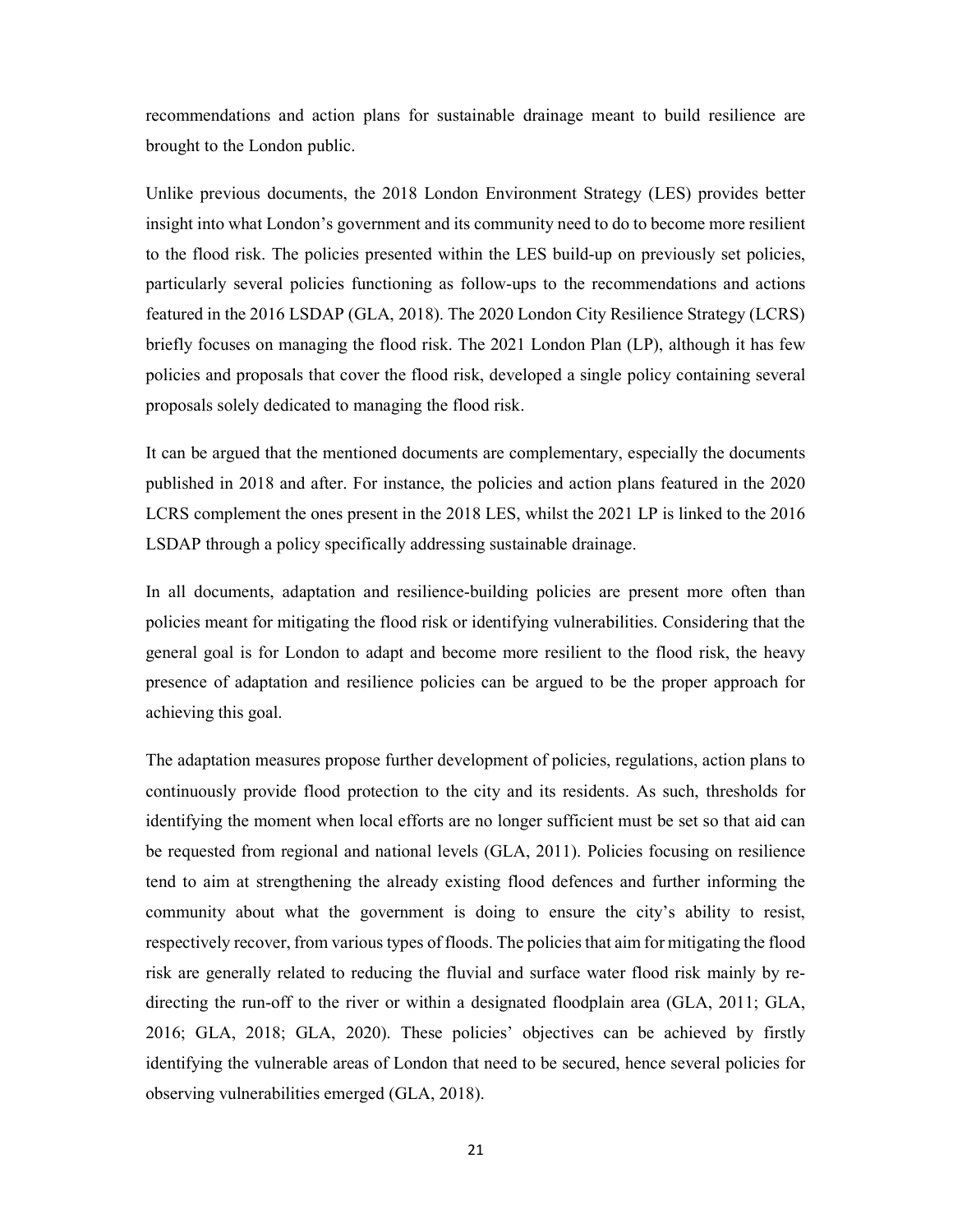Adaptation, resilience, mitigation, and vulnerability policies are part of five dimensions: environmental, economic, social, institutional, and infrastructure. It was observed that the majority of policies from all four previously mentioned domains are part of the infrastructure and institutional dimensions. The environmental and economic dimensions contain several policy proposals and recommendations. However, the social dimension remains one that has few policies prior to 2018 and afterwards none.

The infrastructure dimension encompasses policies, proposals, and action plans that aim to improve the existing infrastructure assets. This leads to further adaptation to the flood risk caused by climate change as well as to increasing London's resilience against floods. Several documents present policies and action plans for upgrading infrastructures, such as drainage and sewerage systems, as to increase its capacity for water flow, while also working towards developing new flood defences (GLA, 2016; GLA, 2018; GLA, 2021). For example, the Thames Tideway Tunnel project is meant to "prevent all but the most severe sewer overflows into the Thames" (GLA, 2016, p. 5). Furthermore, developing sustainable drainage techniques, a hierarchy of broad drainage methods, will allow for re-directing overflow water that can be used for other purposes (GLA, 2016; GLA, 2021). There are also proposals for strategically placing green infrastructure (e.g. vegetation) to further stabilize the land and adapt to the flood risk (GLA, 2011; GLA, 2018). Other infrastructure improvements for transport and business are crucial for increasing London's resilience (GLA, 2016; GLA, 2020; GLA 2021).

The policies within the institutional dimension focus on decisions needed to be taken at the local government level and between actors for gathering new information about plans aimed at resilience-building within flood-vulnerable London areas. There are also policies for developing channels for raising awareness about the flood risk (GLA, 2011). Recommendations and proposals meant to create new standards and plans as to further maintain the proper functioning of the infrastructure are also taken into account (e.g. drains, sewers) (GLA, 2016). Similarly, the 2018 LES, 2020 LRCS, and 2021 LP offer updated and new policies for resilience-building.

The economic, environmental, and social dimensions are much less prominent than the other two. The economic dimension features policies dealing with clean-up costs and loss of businesses revenue post-flood (GLA, 2011; GLA, 2018), recommendations for various flood prevention and reduction projects' budgets (GLA, 2016) and for improving the infrastructure so that businesses will continue prospering in the aftermath of floods (GLA, 2021), and costeffectiveness water catchment strategies (GLA, 2021).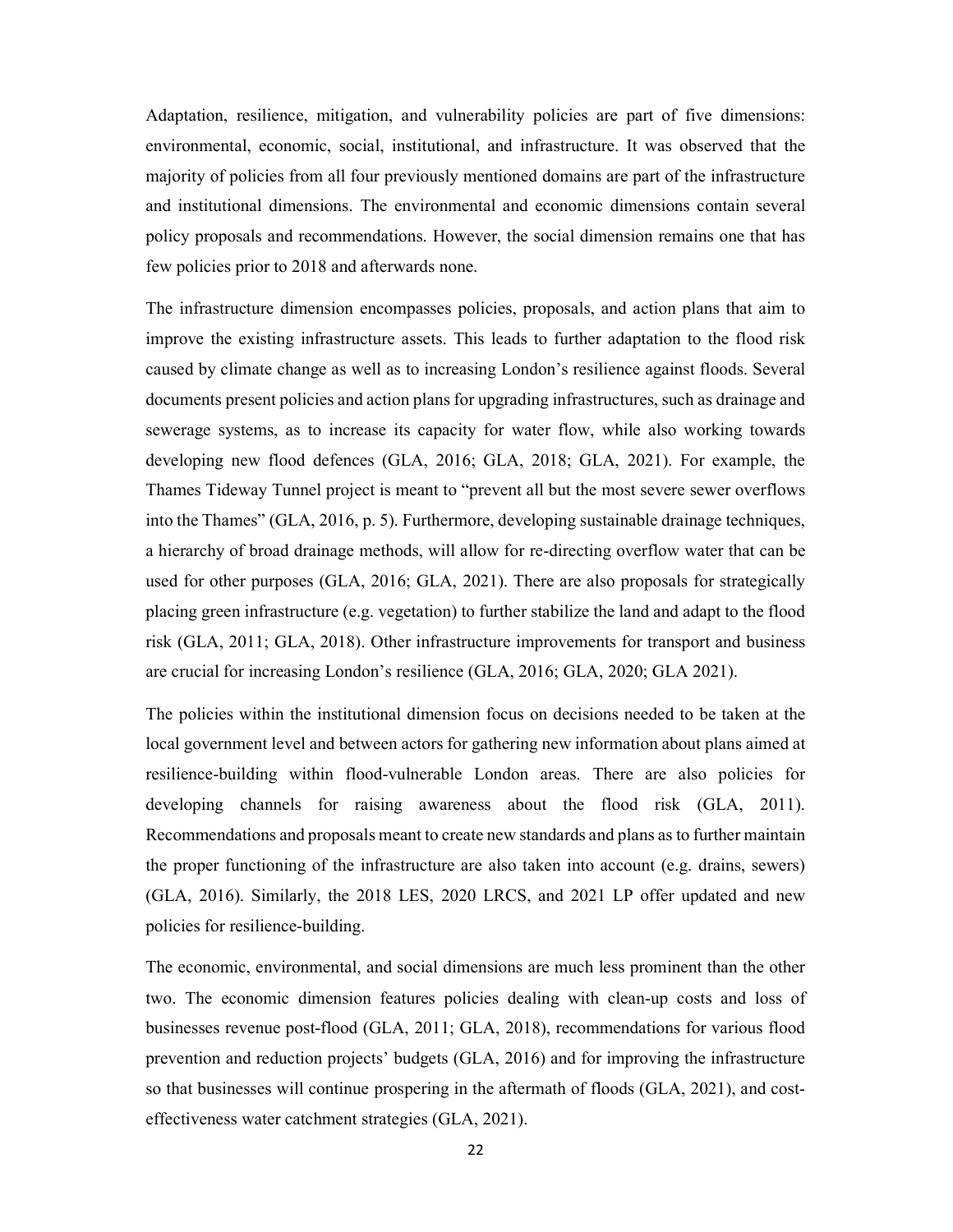Few policies within the environmental dimension exist, yet they are meant to reduce the environment's vulnerability to floods (GLA, 2011; GLA, 2018; GLA, 2021). Similarly, the social dimension encompasses few policies too. In the 2011 CCAS, social dimension policies are introduced, however, in later documents, there is little to no indication of the dimension. The present policies focus on improving the communication channels as to engage the community in adapting and becoming resilient to the flood risk (GLA, 2011).

Overall, the policies within the infrastructure and institutional dimensions pave the path towards London building resilience. These can be argued to be the strongest dimensions for resilience-building as the institutional policies aid the process by setting the basis, while the infrastructure policies deliver concrete action plans to be implemented. The gap existing within the economic, environmental, and social dimensions can be seen as slowing the resiliencebuilding process. For instance, regarding the social dimension, raising awareness is the first step towards involving the community within the process, however, the lack of indications as to what individuals can do to increase their homes' resilience can result in wide-spread residential areas vulnerable to the flood risk. Similarly, the scarce economic and environmental dimension policies may falsely underestimate the scale of the flood risk by overlooking vulnerabilities. Therefore, London's government and decision-making bodies need to broaden their views as to how to make the resilience-building process more efficient and effective.

#### 4.1.2. Vancouver, CA

Within the selected documents, policies and action plans are set as to manage within Vancouver the flood risk emerging from various sources (mainly coastal and surface water). Several sectors have been identified as flood-vulnerable, such as infrastructure, healthcare, community, business, and transport (City of Vancouver, 2012). Throughout the documents, the main goal is for Vancouver to be able to adapt and build resilience against the flood risk. Thus, objectives and accompanying action plans were developed over the decade as to guide the process towards reaching this goal. Vancouver's government often acknowledges that it must be directly involved in the development and implementation of action plans alongside various actors for resilience-building (City of Vancouver, 2012; City of Vancouver, 2018). The 2012 CCAS proposed a variety of action plans as a means for managing the flood risk and building resilience.

The 2018 CCAS builds upon the previously set policies and plans (City of Vancouver, 2018 a). Five core action priorities are featured within the latest CCAS, several addressing recommendations for managing the flood risk. The government provides guidance for the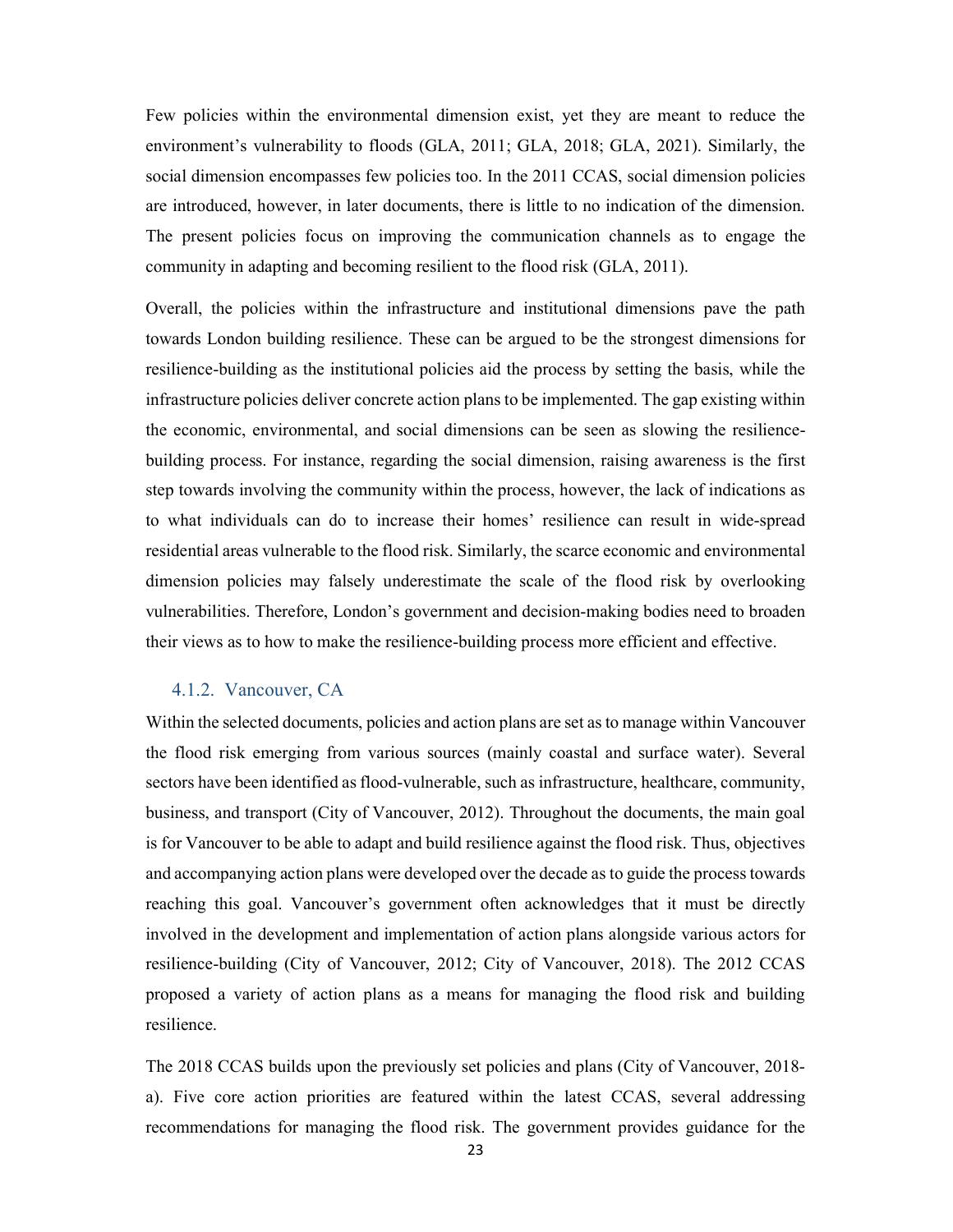community so they can be involved in the resilience-building process. Actions for managing the flood risk by taking into consideration a number of areas in which efforts can be put are an important method of raising awareness about the risk (City of Vancouver, 2018).

The 2019 Rain City Strategy aims for Vancouver to become a water sensitive city (to include the urban water cycle into urban design as to minimize environmental degradation) (City of Vancouver, 2019). Through actions meant to achieve this goal, Vancouver simultaneously works towards reducing the flood risk for various sectors, although mainly on infrastructure.

The 2018 Coastal Flood Risk Assessment (CFRA) partly presents recommendations and proposals that can aid Vancouver to become resilient to the flood risk. The document focuses primarily on the flood risk related to sea level rise, i.e. coastal flood. The recommendations come from the General Manager of the Planning, Urban Design and Sustainability department and are addressed to the Standing Committee on Policy and Strategic Priorities. As such, they are simply designed recommendations that may be transformed into public policy. At the moment of the analysis, the last CFRA report is not published.

The 2019 Resilient Vancouver strategy has multiple objectives for building resilience from which a few are meant for managing the flood risk, both coastal and surface water flooding. The action plans featured within this strategy are considerably more complex compared with those from the first CCAS.

All these documents are complementary, as each new published one focuses on various methods of improving resilience. For instance, the 2018 CCAS further proposed action plans in continuation of the ones within the 2012 CCAS, and the 2019 Rain City Strategy actions are built upon and continuing the efforts the 2018 CCAS started.

Throughout the documents, the majority of policies for managing the flood risk address climate change through adaptation and resilience. Few policies, recommendations, and action plans focus on mitigation and identifying vulnerabilities (City of Vancouver, 2018-a; City of Vancouver, 2018-b; City of Vancouver, 2019-a). There are instances where measures such as adaptation and resilience overlap and documents published more recently have fewer mitigation measures than earlier documents.

Adaptation measures involve further development and new proposals for improving Vancouver's resilience, while resilience actions are focused on strengthening the existing flood-vulnerable services and assets. Mitigation measures are mainly oriented towards upgrading and improving the existing infrastructure systems for combating the flood risk.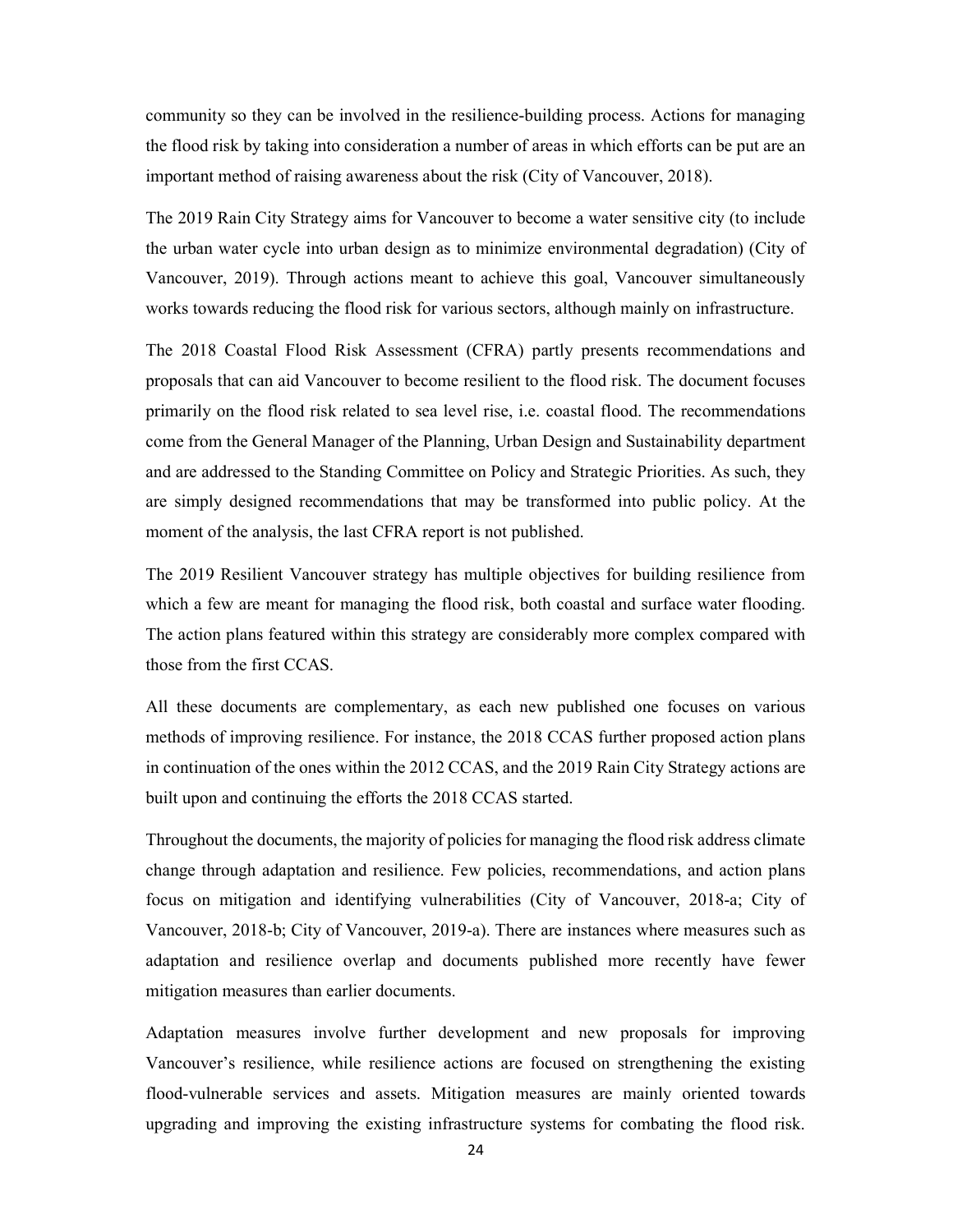These measures can be properly implemented once vulnerable areas are identified, thus recommendations are made for further studies to observe vulnerabilities (City of Vancouver, 2018-b).

Adaptation, resilience, mitigation, and vulnerability policies are part of five dimensions: environmental, economic, social, institutional, and infrastructure. It was observed that the majority of policies from all five previously mentioned domains are part of the infrastructure and institutional dimensions. The environmental and economic dimensions contain several policy proposals and recommendations. However, the social dimension remains one that encompasses few policies throughout the decade.

The infrastructure dimension contains policies that aim at increasing Vancouver's infrastructure resilience and adapting to the flood risk through coastline defences. The infrastructure improvement varies from maintaining and upgrading the existing drain and sewerage systems to identifying and prioritizing the infrastructure for backup power (City of Vancouver, 2012). Also, regular checks and inspections for ensuring that buildings are robust across a range of climate scenarios are proposed to be conducted (City of Vancouver, 2018-a). Within this dimension, policies that encourage the use of green infrastructure for managing the flood risk are present (City of Vancouver, 2012; City of Vancouver, 2018-b). Therefore, the majority of policies within the infrastructure dimension are concerned with building resilience in Vancouver through thorough improvements to various types of infrastructure, goals latest featured in the 2019 Resilient Vancouver strategy (City of Vancouver, 2019-b).

The institutional dimension encompasses policies mainly focused on decisions that need to be taken by the government of Vancouver together with relevant actors for further adapting to the flood risk and building resilience. Thus, more information has to be gathered for understanding the extent to which Vancouver is vulnerable to the flood risk and for seeing which actions must be designed and implemented. Additionally, policies, recommendations, and support for continuously keeping the public informed and involved within the process of building resilience are a constant need (City of Vancouver, 2018-a; City of Vancouver, 2019-a; City of Vancouver, 2019-b). The government is responsible for monitoring and assessing the extent to which policies, recommendations, and actions are successful, so there is always the need of updating the list of indicators (City of Vancouver, 2018-a).

The economic, environmental, and social dimensions are much less prominent than the other two. The economic dimension includes policies for cost-effective adaptation, mitigation and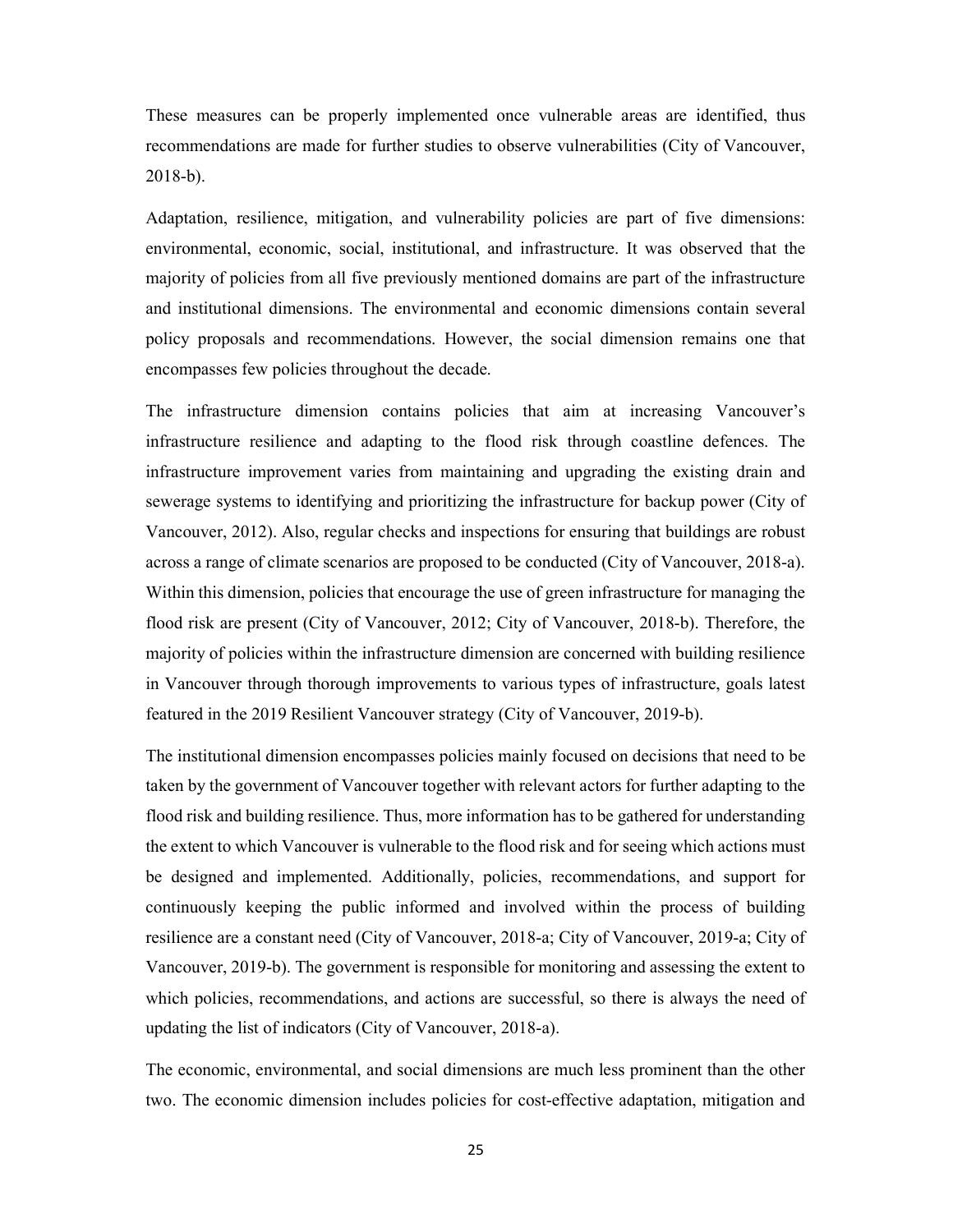resilience measures (e.g. comparing the costs of mobile generators with those built into facilities, insurance budgets etc.) (City of Vancouver, 2012), and monitoring the finances for infrastructure and supply chains (City of Vancouver, 2018-b). Hence, the general policies within the economic dimension are related to infrastructure.

The environmental dimension policies and actions are for protecting the environment from the flood risk and for also building the environment's resilience (City of Vancouver, 2012). For instance, reducing the flood risk is a crucial step that needs to be taken as sea level rise will affect the intertidal habitat for wildlife. The habitat is under threat of being "impacted, reduced and squeezed" (City of Vancouver, 2018-b, p. 7).

The social dimension is not so prominent, yet each document presents policies, recommendations and action plans that encourage the engagement of the community to adopt measures that will ensure their homes and surroundings resilience against the flood risk. Communication channels like competitions to raise awareness and support for the design and implementation of flood management techniques are a step towards achieving adaptation and resilience (City of Vancouver, 2018-a; City of Vancouver, 2019-b).

Overall, the policies within the infrastructure and institutional dimensions are the most impactful for resilience-building in Vancouver. The institutional dimension policies function as the basis on which other policies and action plans will be built, while the infrastructure dimension policies set action plans to be implemented. Although there are few policies belonging to the economic, environmental, and social dimensions, they provide the necessary information and plans for resilience-building, therefore the efforts for building resilience across a variety of sectors and areas are evenly spread. Moreover, the majority of the selected documents contain policies for each dimension, hence most vulnerabilities are acknowledged. Having a list of indicators can be argued to aid Vancouver in keeping track of its actions and to identify where more and urgent action is needed.

#### 4.2. Cross-Case Analysis

London and Vancouver are quite similar in the way their governments make use of policies as to shape the action plans for managing the flood risk, thus adapting to climate change and building resilience. Both cities rely on cooperation and collaboration as a means to effectively and efficiently design and implement policies and action plans. Throughout the decade, London and Vancouver maintained their standard of continuously working towards achieving resilience by engaging not only with public bodies, but also with their communities.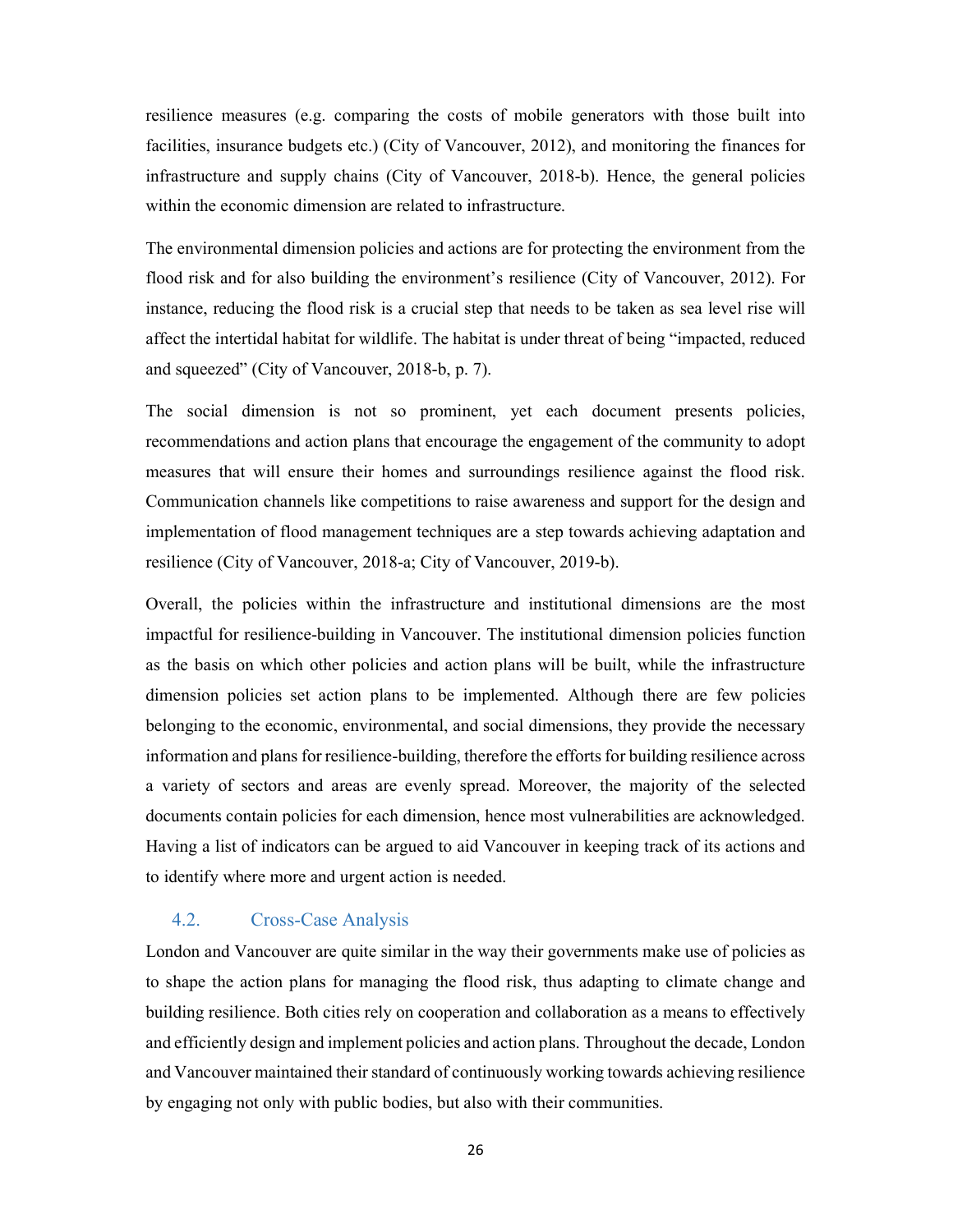The cities are also similar in how they choose to address climate change through the context of managing the flood risk (London – tidal, fluvial, and surface water flooding; Vancouver – coastal and surface water flooding). Identifying vulnerabilities is the first step towards accomplishing their policies' objectives. This step enables the governments to develop the proper measures relevant for the flood-vulnerable areas. As such, adaptation, mitigation, and resilience measures are taken and they are reflected in the policies, proposals, recommendations, and action plans featured within official documents.

In both cities, the selected documents are mainly focused on adaptation and resilience policies. However, it was observed that within early documents, such as the 2011 London CCAS, 2012 Vancouver CCAS and 2016 LSDAP, mitigation policies were also prominent. In later years, the focus shifted solely on adaptation and resilience policies, though. Therefore, London and Vancouver prioritized the efforts for building resilience through adaptation and recovery measures rather than mitigation ones.

As for the dimensions which describe the five resilience drivers, the main ones are seen to be the infrastructure and institutional dimensions. Throughout the years, both London and Vancouver maintained the focus of their policies on designing and implementing various forms of infrastructure (e.g. drainage and sewerage systems, buildings, roads etc.), thus ensuring full coverage and security action plans for flood-vulnerable areas and sectors (e.g. healthcare, housing, education etc.). Continuous efforts of the governments and relevant actors will lead to more policies, recommendations, and action plans meant for improving the resilience of London, respectively Vancouver, as illustrated within the latest documents – the 2021 London Plan, and the 2019 Resilient Vancouver Strategy.

The economic, environmental, and social dimensions are also present within documents, however, policies pertaining to these dimensions are scarce. Thus, the major difference between the two leading cities is featured on the basis of these policies. Additional differences can be observed in the policies that are part of the infrastructure, respectively institutional dimension.

Although both cities strive to use green infrastructure as a means of managing the flood risk caused by climate change, for London, the infrastructure dimension is concerned mainly with upgrading the existing drain and sewer infrastructure and developing new sustainable drainage techniques. The policies focused on infrastructure within London pay attention thoroughly to the drainage and sewerage systems which are meant for mainly reducing the surface water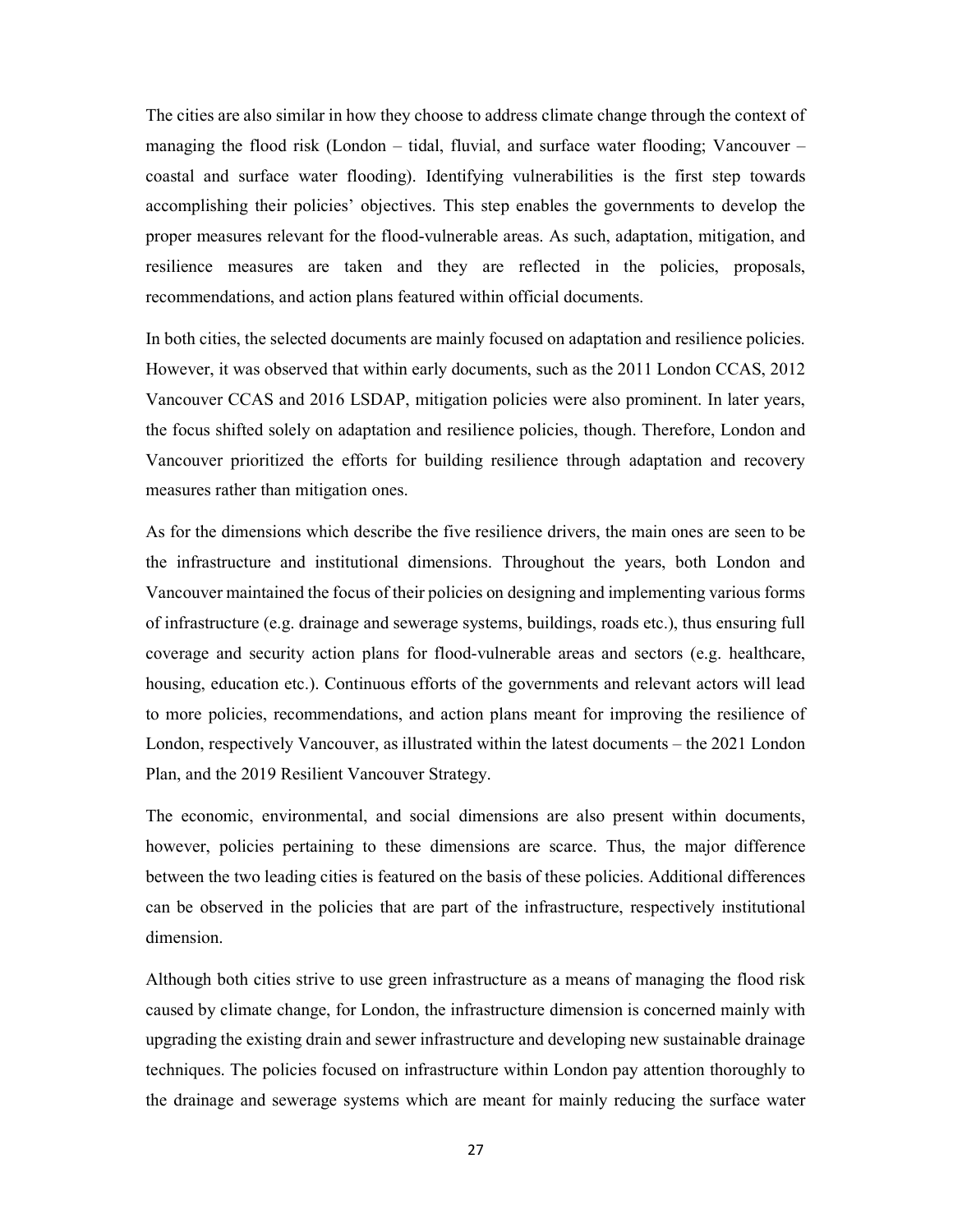flood risk. Additionally, London is aware of the need of a new Thames Barrier in the near future (infrastructure implemented for flood protection), therefore part of the government's efforts goes into designing plans on how to cope with this issue. Vancouver also designed and implemented most policies as part of the infrastructure dimension. In comparison to London, however, Vancouver solely took action for improving the existing drainage system, but set other actions for strengthening other infrastructures, such as buildings and roads. Vancouver seeks to build resilience across multiple sectors, simultaneously.

Regarding the institutional dimension, London and Vancouver, are mostly similar. Yet, the major difference is that Vancouver has a set of indicators features within the latest CCAS, so it can measure the extent to which building resilience is successful, whilst London lacks them. As such, besides the institutional dimension policies concerning the development of new policies, plans and projects for increasing the city's resilience, London has to also focus on developing a list of indicators for measuring resilience-building.

Although both London and Vancouver aim to find cost-effective ways of adapting and building resilience against the flood risk, London briefly focuses in few documents on cost-effectiveness in the context of the costs that will be needed to recover from a flood scenario. Vancouver, though also scarcely focuses on economic dimension policies, sets out within each document policies relevant for this dimension, such as planning budgets for resilience-building projects, ensuring business continuity in the aftermath of a flood. Also, the city searches for costeffective methods to build resilience.

Vancouver is concerned with the flood-protection of the natural environment more than London. The former presents within various documents, such as in the 2018 CFRA, its concern over tidal flooding and sea level rise having a negative impact on wildlife habitat. The latter lacks the environmental dimension within several documents and within early ones' sets policies concerned with protecting the green infrastructure.

As for the social dimension, Vancouver put forth multiple policies that have as scope the engagement of the population with resilience-building actions as to increase the resilience of the community as a whole. In comparison, London has mentioned engaging the community briefly in the 2011 CCAS, however, since then, few proposals and recommendations have been made for direct community engagement. Nevertheless, London continues to raise awareness about the flood risk and to develop the necessary means of communication as to inform the people in case flooding occurs.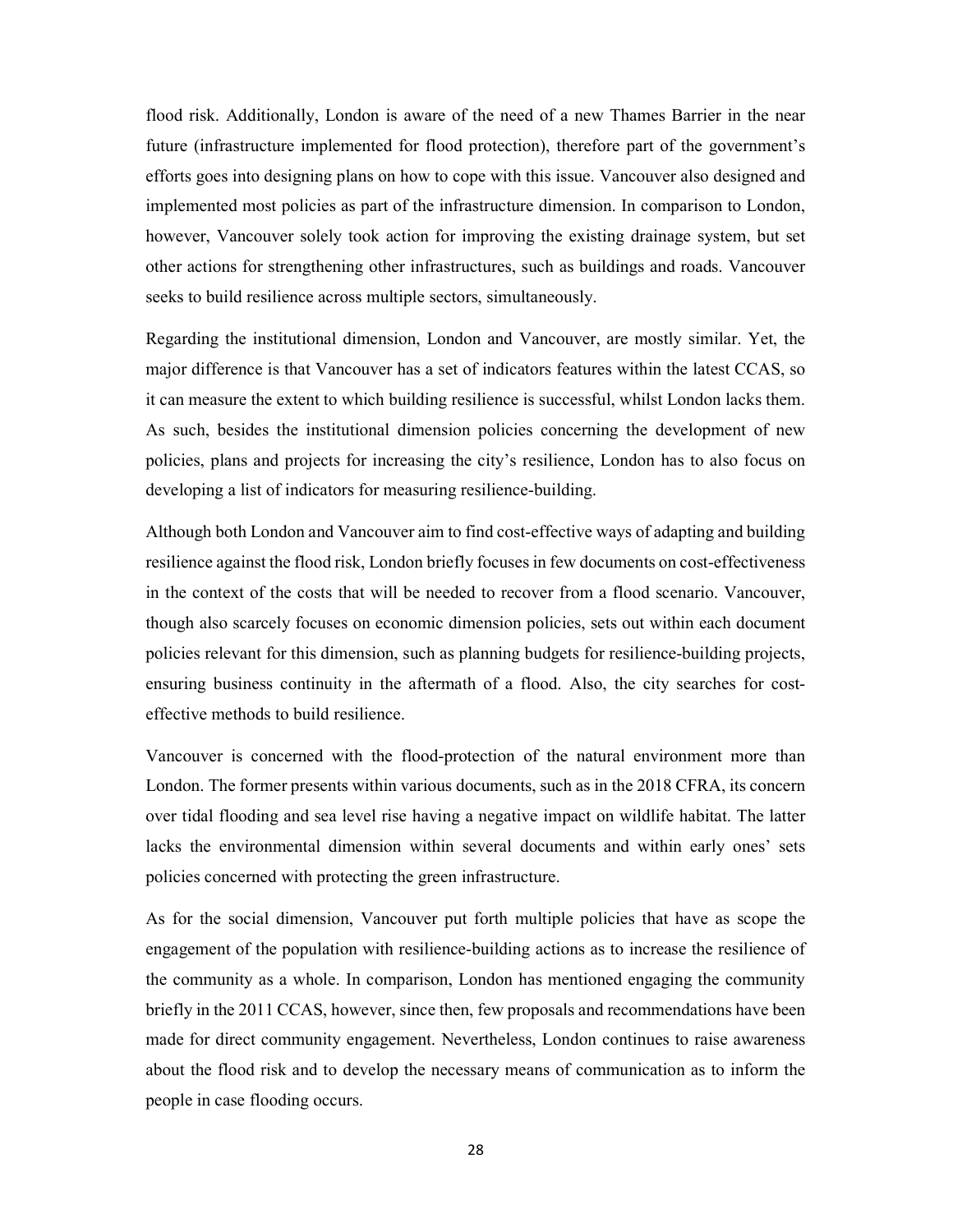Overall, London's policies heavily focus on the infrastructure and institutional dimensions for upgrading and developing new infrastructure for managing the flood risk. As a consequence, the other dimensions, economic, environmental, and social are less covered by policies, therefore gaps are created within the resilience-building process. The lack of a set of indicators for monitoring and assessing the process can be argued to be one of the reasons why London's policies for resilience are unbalanced. The government has acknowledged this issue and is currently preparing indicators as to properly evaluate the progress that has been done so far. Thus, although London has strived for improving the city's resilience against the flood risk and completed as well as implemented various action plans for attaining this goal, there is more to be done before the city can call itself flood-resilient.

Although Vancouver, like London, focuses its policies on the infrastructure and institutional dimensions by maintaining and upgrading its infrastructure to manage the flood risk, the city recognises the importance of all five dimensions. As such, throughout the decade, policies from the economic, environmental, and social dimensions have been designed and implemented for resilience-building. Furthermore, considering that since the 2012 CCAS Vancouver has had a set of indicators to help monitor and assess the resilience-building process, the city has managed to directly identify the areas which needed actions to be taken. Thus, Vancouver has improved its resilience across a variety of sectors and is continuously working to maintain and further increase resilience.

## 5. Conclusion

This thesis aims to answer the research question "How can leading cities in the field of environmental sustainability, such as London and Vancouver, become more resilient to climate change?". In the attempt to answer it, official papers such as climate change adaptation strategies, resilience strategies and other related documents on London and Vancouver were analysed as to observe how the need of urban resilience against the flood risk caused by climate change impacts the policy-making scene within these two cities. While both cities developed policies for addressing the flood risk through adaptation, mitigation, and resilience, and presented policies pertaining to all five dimensions acting as resilience drivers, the methods through which London and Vancouver planned to adapt and build resilience, so far and for the future, are quite different.

The sub-questions to assist in answering the main research question were: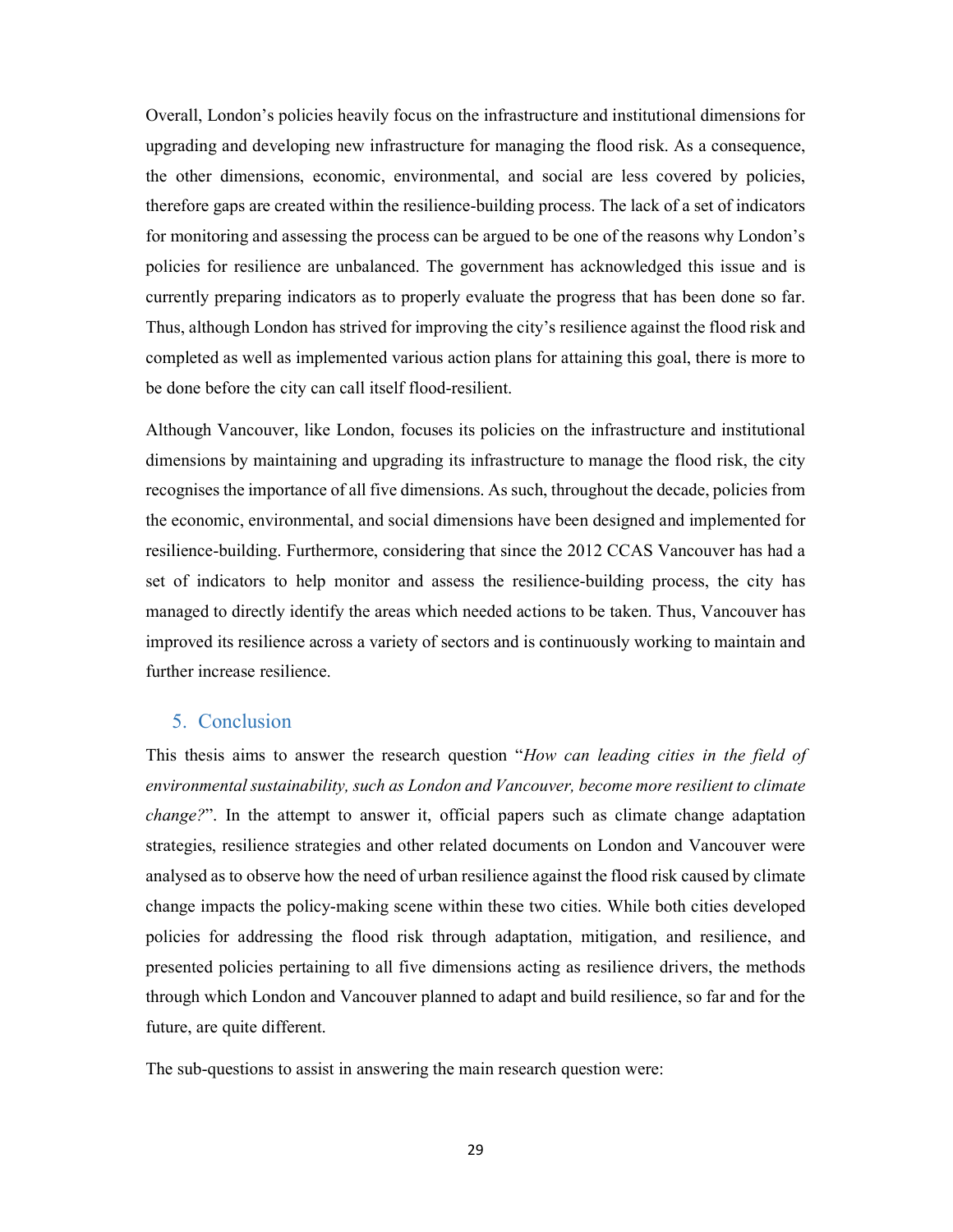- To what extent does the need of climate change adaptation shape the policies for London, respectively Vancouver?
- What are the indispensable elements climate change adaptation strategies must have?
- What are the common limitations to climate change adaptation strategies?

To answer the first one, both cities developed policies, proposals, recommendations, and action plans across all discussed dimensions, as such, it can be argued that climate change adaptation plays an extensive role in the shaping of policies. Considering that all major documents, such as the CCASs, the 2018 London Environment Strategy and 2021 London Plan, as well as the 2019 Resilient Vancouver Strategy, feature policies having as purpose the management of the flood risk, the policy landscape is heavily influenced by the need of resilience-building through government and other important actors' engagement, including the community.

The second and third sub-questions are answered through the previous analysis chapter. The CCASs' policies and action plans proposed within them have been taken up and implemented throughout the course of a decade. Other policies and plans that have stemmed from the original CCAS and were introduced in several other documents enrich the resilience-building process, as they set out not only adaptation and resilience-building measures, but also aimed to inform and raise awareness about the flood risk problem. The five dimensions, the resilience drivers, are the core of the strategies as they can be used for analysing the extent to which the cities plan to build resilience. The rest of the documents seldom feature all dimensions, nonetheless, they are still highly relevant.

However, there are limitations to London and Vancouver's CCASs: the lack of a set of indicators within the former and the lack of a publicly available progress report of the resilience-building process based on existing indicators within the latter. The policies covering all five resilience drivers function as proxies for evaluating resilience-building. The dimensions allow for a broad comprehension of which areas need further resilience-building actions and they offer an overview of the areas the London and Vancouver governments consider to be priorities for resilience-building. Hence, through this research, the crucial role policy indicators have within measuring the extent to which the cities survive the impact of climate change is emphasised. The dimensions can stand on their own and provide a general indication of the strategies' success on resilience-building, however, the policy indicators are the ones needed for appropriately determining the extent to which resilience is spread across the cities. For now, the indicators determined within Chapter 2 are enough, however, in the future, more research needs to be done on whether additional indicators will be required.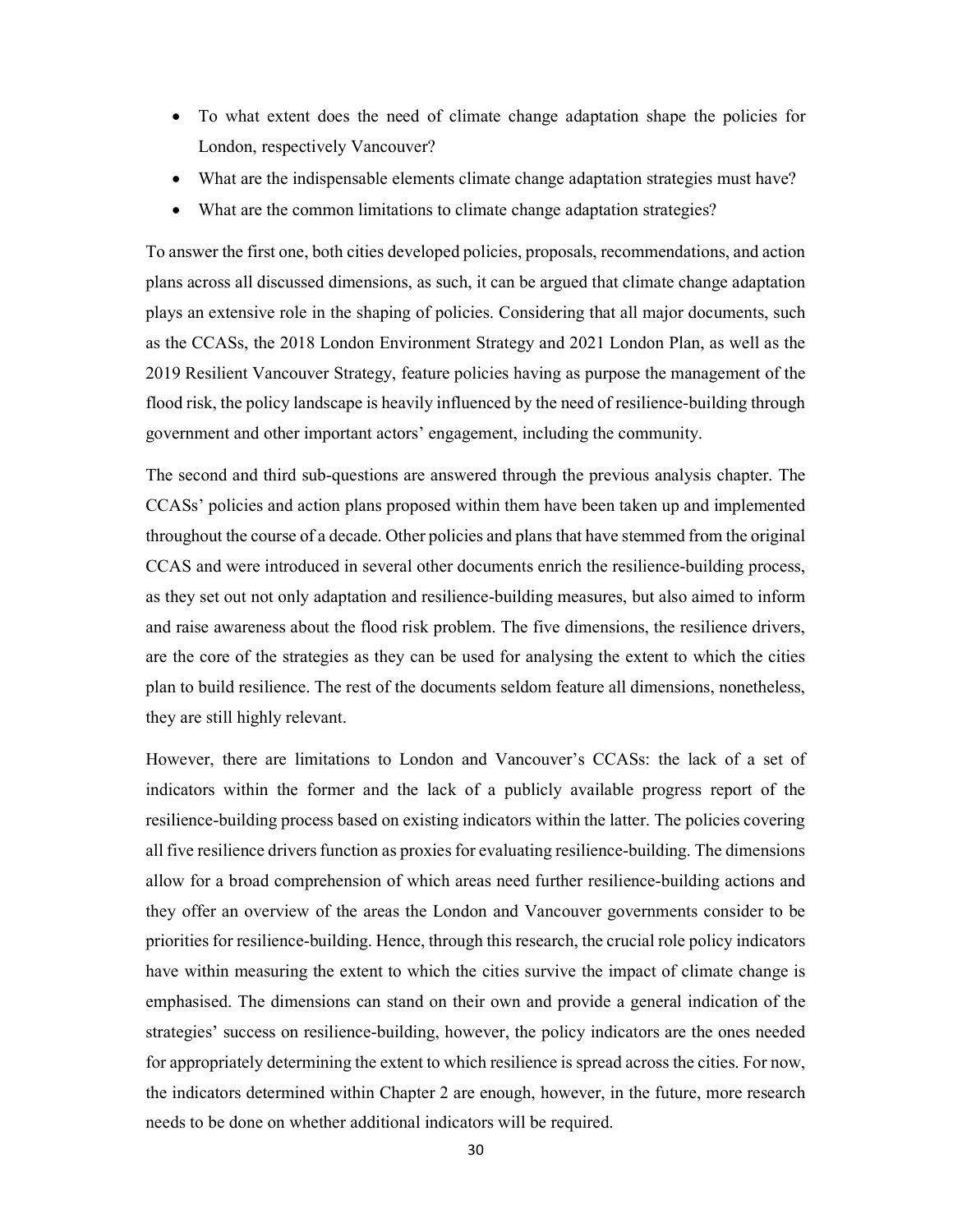According to the theoretical discussion within Chapter 2, policy indicators would be the most appropriate measurement method for deeming the CCASs successful or not. As such, the major limitations for successful CCASs are as follows. For London, determining the success of its 2011 CCAS is difficult to measure because there is a lack of an indicator list that would make possible the proper evaluation of the policies within the strategy. For Vancouver, although a list of indicators exists within both the 2012 and 2018 CCASs, there is no publicly available data that would allow the evaluation of their success.

Finally, to answer the central research question, both London and Vancouver, as leading cities within the environmental sustainability field, aim to become urban resilient through designing and implementing policies that primarily focus on upgrading and developing their existing infrastructure (e.g. drains, buildings, roads) for managing the flood risk. Additionally, the cities also view as crucial the creation of new policies and action plans for further raising awareness of the flood risk and to continue bringing together relevant stakeholders for identifying the best next course of action.

#### 5.1. Limitations of the study

There are no direct progress reports on the CCASs of London and Vancouver. As such, documents that have emerged from the proposed actions featured in the CCASs are considered indicating the progress towards resilience-building, meaning that there might be actions that have been taken, but not noted. The lack of a final report for Vancouver's CFRA means that there is a possibility the recommendations featured within the latest report are not going to be fully adopted, thus policy dimensions might be left out. Therefore, the analysis of Vancouver would be less accurate. Furthermore, the document analysis has been conducted by a single person, thus it might be the case of cognitive bias within the analysis itself.

### 5.2. Opportunities for further research

This thesis offers a descriptive insight into the policies designed and implemented by the London and Vancouver governments in their endeavour to increase their cities' resilience. Although the resilience-building process is ongoing, further research could show how effective the implemented action plans and measures have been so far. Moreover, by gathering qualitative data from interviews with, for instance, policymakers, experts or community members, another method of determining the success of CCASs can be developed. Beyond the cities of London and Vancouver, studies can be conducted as to observe how cities around the world build resilience together and how leaders, can influence the resilience-building process of cities facing similar threats and having similar resources.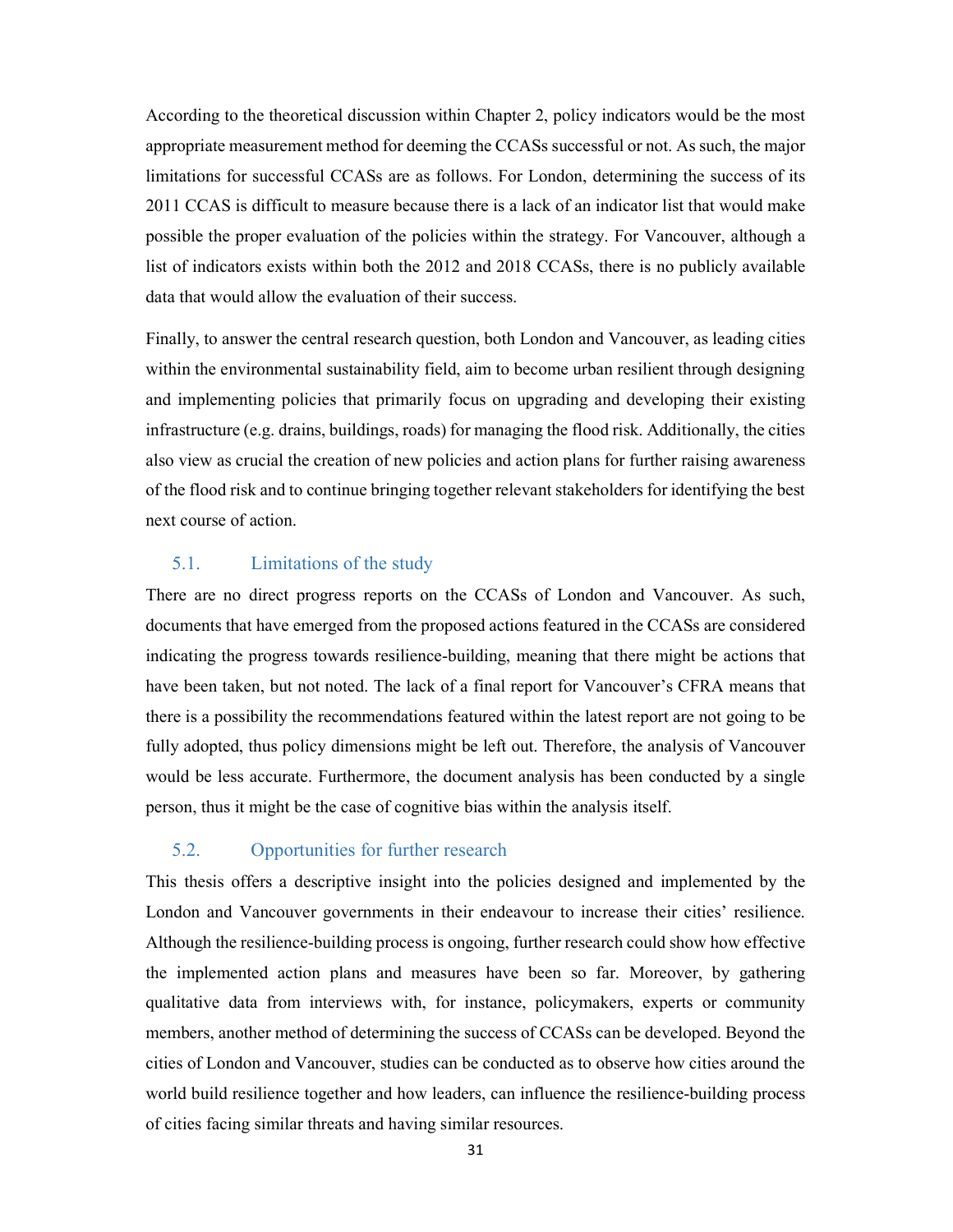## 6. References

- 100 Resilient Cities. (n.d.) 100 Resilient Cities (100RC). Retrieved from https://www.preventionweb.net/organizations/18316#:~:text=Mission-,100%20Resilient%20Cities%E2%80%94Pioneered%20by%20the%20Rockefeller%20 Foundation%20(100RC),part%20of%20the%2021st%20century.
- C40. (2012). C40 announces new guidelines for membership categories. Retrieved from https://c40-productionimages.s3.amazonaws.com/press\_releases/images/25\_C40\_20Guidelines\_20FINAL\_20 11.14.12.original.pdf?1388095701
- C40. (n.d.-a). C40 Cities. Retrieved from https://www.c40.org/
- C40. (n.d.-b). History of the C40. Retrieved from https://www.c40.org/history
- Cho, Y.I. (2008). Intercoder reliability. In P.J. Lavrakas (Eds.), Encyclopedia of Survey Research Methods, 2, 344-345. http://dx.doi.org/10.4135/9781412963947.n228
- City of Vancouver. (2012). Climate Change Adaptation Strategy. Retrieved from https://vancouver.ca/files/cov/Vancouver-Climate-Change-Adaptation-Strategy-2012- 11-07.pdf
- City of Vancouver. (2018-a). Climate Change Adaptation Strategy. Retrieved from https://vancouver.ca/files/cov/climate-change-adaptation-strategy.pdf
- City of Vancouver. (2018-b). Sea Level Rise Planning Update. Administrative Report. Retrieved from https://council.vancouver.ca/20180725/documents/pspc2.pdf
- City of Vancouver. (2019-a). Rain City Strategy. Retrieved from https://vancouver.ca/files/cov/rain-city-strategy.pdf
- City of Vancouver. (2019-b). Resilient Vancouver. Retrieved from https://vancouver.ca/files/cov/resilient-vancouver-strategy.pdf
- Figueiredo, L., T. Honiden, & A. Schumann (2018). Indicators for Resilient Cities. OECD Regional Development Working Papers, No. 2018/02, OECD Publishing, Paris, https://doi.org/10.1787/6f1f6065-en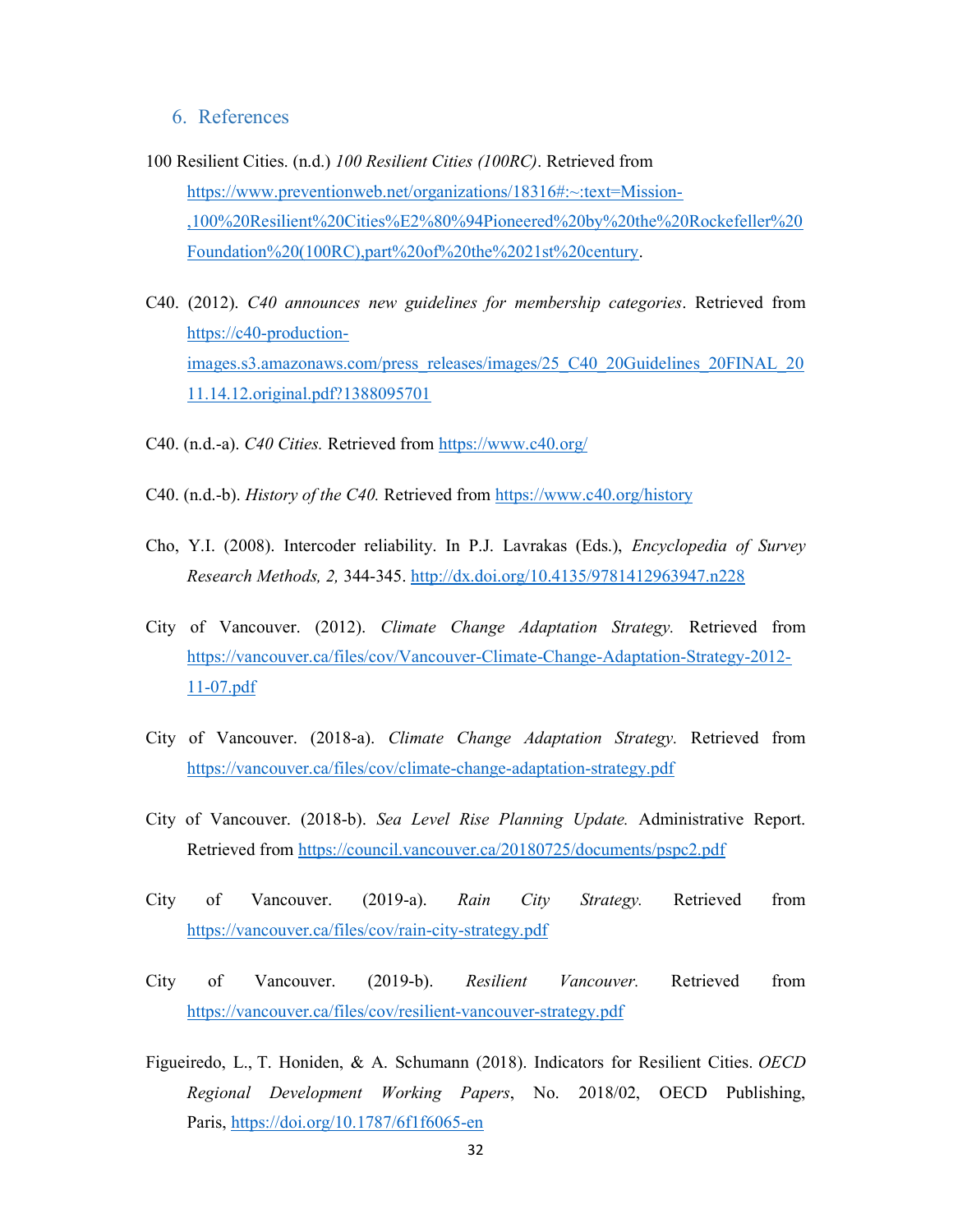- GLA. (2011). Managing Risk and Increasing Resilience. The Mayor's climate change adaptation strategy. Mayor of London. Retrieved from https://www.london.gov.uk/sites/default/files/gla\_migrate\_files\_destination/Adaptation -oct11.pdf
- GLA. (2016). London Sustainable Drainage Action Plan. Mayor of London. Retrieved from https://www.london.gov.uk/sites/default/files/lsdap\_december\_2016.pdf
- GLA. (2018). London Environment Strategy. Mayor of London. Retrieved from https://www.london.gov.uk/sites/default/files/london\_environment\_strategy\_0.pdf
- GLA. (2020). London City Resilience Strategy 2020. Mayor of London. Retrieved from https://www.london.gov.uk/sites/default/files/london\_city\_resilience\_strategy\_2020\_di gital\_0.pdf
- GLA. (2021). The London Plan. The Spatial Development Strategy for Greater London. Mayor of **London.** Condon. Retrieved from https://www.london.gov.uk/sites/default/files/the\_london\_plan\_2021.pdf
- Howlett, M., & Cashore, B. (2014). Conceptualizing Public Policy. In I. Engeli & C. R. Allison (Eds.), Comparative Policy Studies: Conceptual and Methodological Challenges (pp. 17- 33). Palgrave Macmillan.
- IPCC. (2014). Climate Change 2014: Mitigation of Climate Change. Contribution of Working Group III to the Fifth Assessment Report of the Intergovernmental Panel on Climate Change [Edenhofer, O., R. Pichs-Madruga, Y. Sokona, E. Farahani, S. Kadner, K. Seyboth, A. Adler, I. Baum, S. Brunner, P. Eickemeier, B. Kriemann, J. Savolainen, S. Schlömer, C. von Stechow, T. Zwickel, & J.C. Minx (eds.)]. Cambridge University Press, Cambridge, United Kingdom and New York, NY, USA
- Lewis, J., & Ritchie, J. (2003). Generalising from Qualitative Research. In J. Lewis & J. Ritchie (Eds.), Qualitative Research Practice - A Guide for Social Science Students and Researchers (First Edit, pp. 263–286). London, United Kingdom: SAGE Publications Ltd.
- Meerow, S., Newell, J. P., & Stults, M. (2016). Defining urban resilience: A review. Landscape and Urban Planning, 147, 38-49. doi:10.1016/j.landurbplan.2015.11.011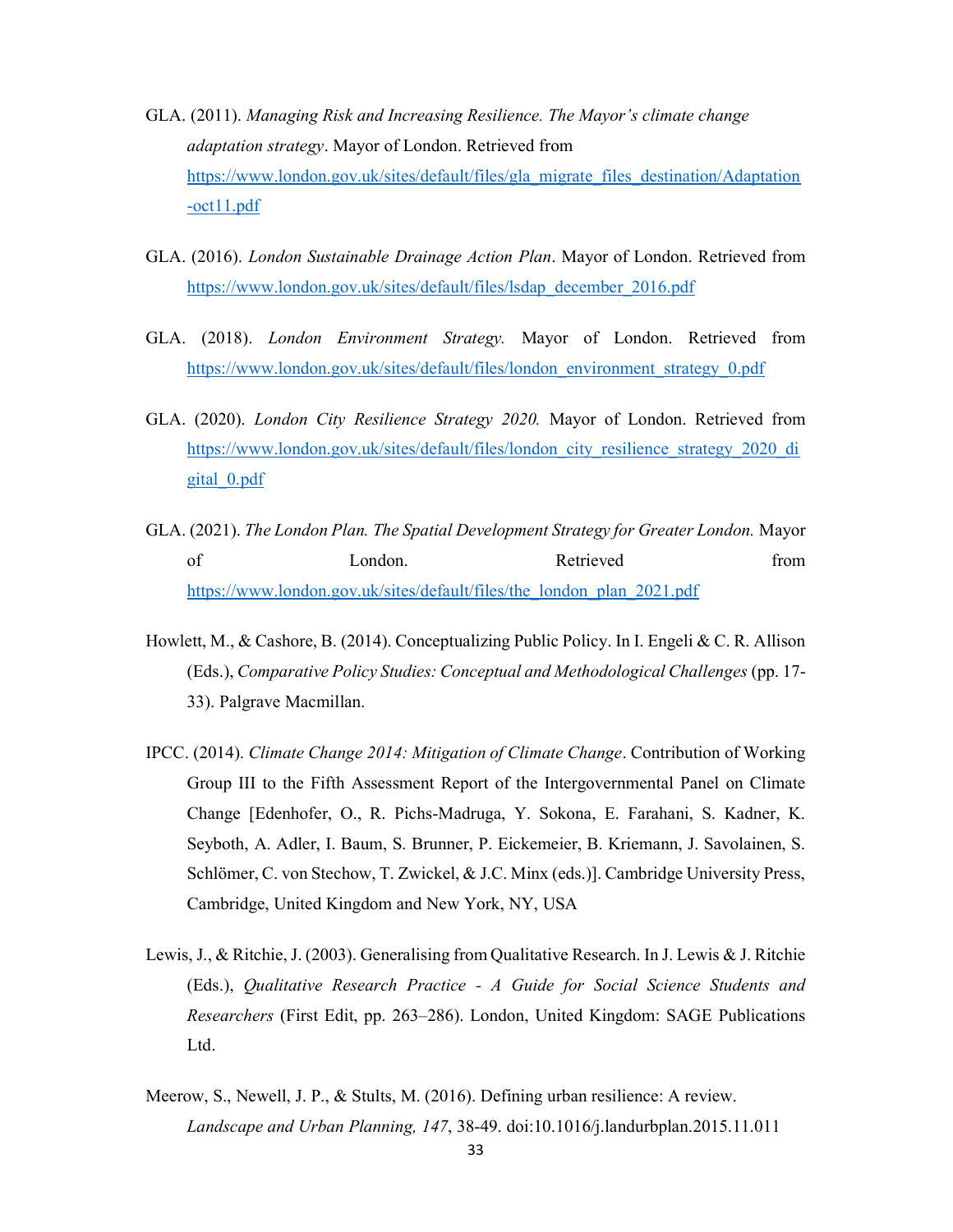- Nelson, D. R. (2010). Adaptation and resilience: responding to a changing climate. Wiley Interdisciplinary Reviews: Climate Change, 2(1), 113–120. https://doi.org/10.1002/wcc.91
- Patton, M. Q. (2015). *Qualitative Research & Evaluation Methods* (Fourth Edi, Vol. 6). Thousand Oaks, California, USA: SAGE Publications Ltd.
- Ployhart, R. E., & Vandenberg, R. J. (2010). Longitudinal Research: The Theory, Design, and Analysis of Change. *Journal of Management*, 36(1), 94–120. https://doi.org/10.1177/0149206309352110
- Resilient Cities Network. (2020). Our Story. Retrieved from https://resilientcitiesnetwork.org/our-story/
- Ribeiro, P. J., & Pena Jardim Gonçalves, L. A. (2019). Urban resilience: A conceptual framework. Sustainable Cities and Society, 50, 101625. doi:10.1016/j.scs.2019.101625
- Sanchez, A., Van der Heijden, J., & Osmond, P. (2018). The city politics of an urban age: Urban resilience conceptualisations and policies. Palgrave Communications, 4(1). doi:10.1057/s41599-018-0074-z
- Seawright, J., & Gerring, J. (2008). Case Selection Techniques in Case Study Research: A Menu of Qualitative Options. Political Research Quarterly, 61(2), 294-308. https://doi.org/10.1177/1065912907313077
- Sharifi, A., & Yamagata, Y. (2014). Resilient urban planning: Major principles and criteria. Energy Procedia, 61, 1491-1495. doi:10.1016/j.egypro.2014.12.154
- Snape, D., & Spencer, L. (2003). The Foundations of Qualitative Research. In J. Ritchie & J. Lewis (Eds.), Qualitative Research Practice - A Guide for Social Science Students and Researchers (First Edit, pp. 1–46). London, UK: SAGE Publications Ltd.
- The Rockefeller Foundation, & ARUP. (2015). City Resilience Framework. Retrieved from https://www.rockefellerfoundation.org/wp-content/uploads/City-Resilience-Framework-2015.pdf
- Tyler, S., & Moench, M. (2012). A framework for urban climate resilience. Climate and Development, 4(4), 311-326. doi:10.1080/17565529.2012.745389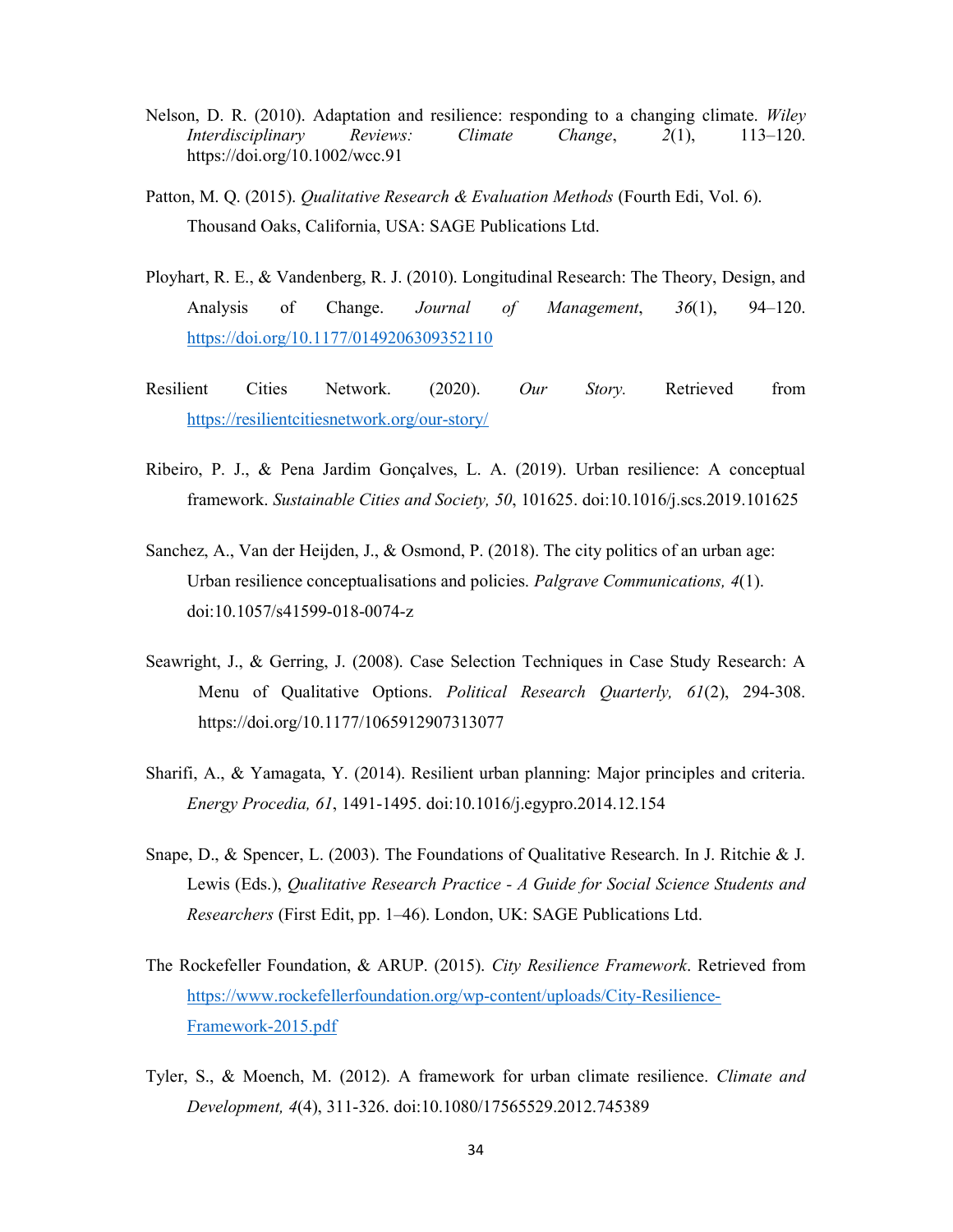- Yin, R. K. (2016). Qualitative Research from Start to Finish (Second Edi). New York City, New York, USA; London, UK: The Guilford Press.
- Zhao, P., Chapman, R., Randal, E., & Howden-Chapman, P. (2013). Understanding resilient Urban Futures: A Systemic modelling approach. Sustainability, 5(7), 3202-3223. doi:10.3390/su5073202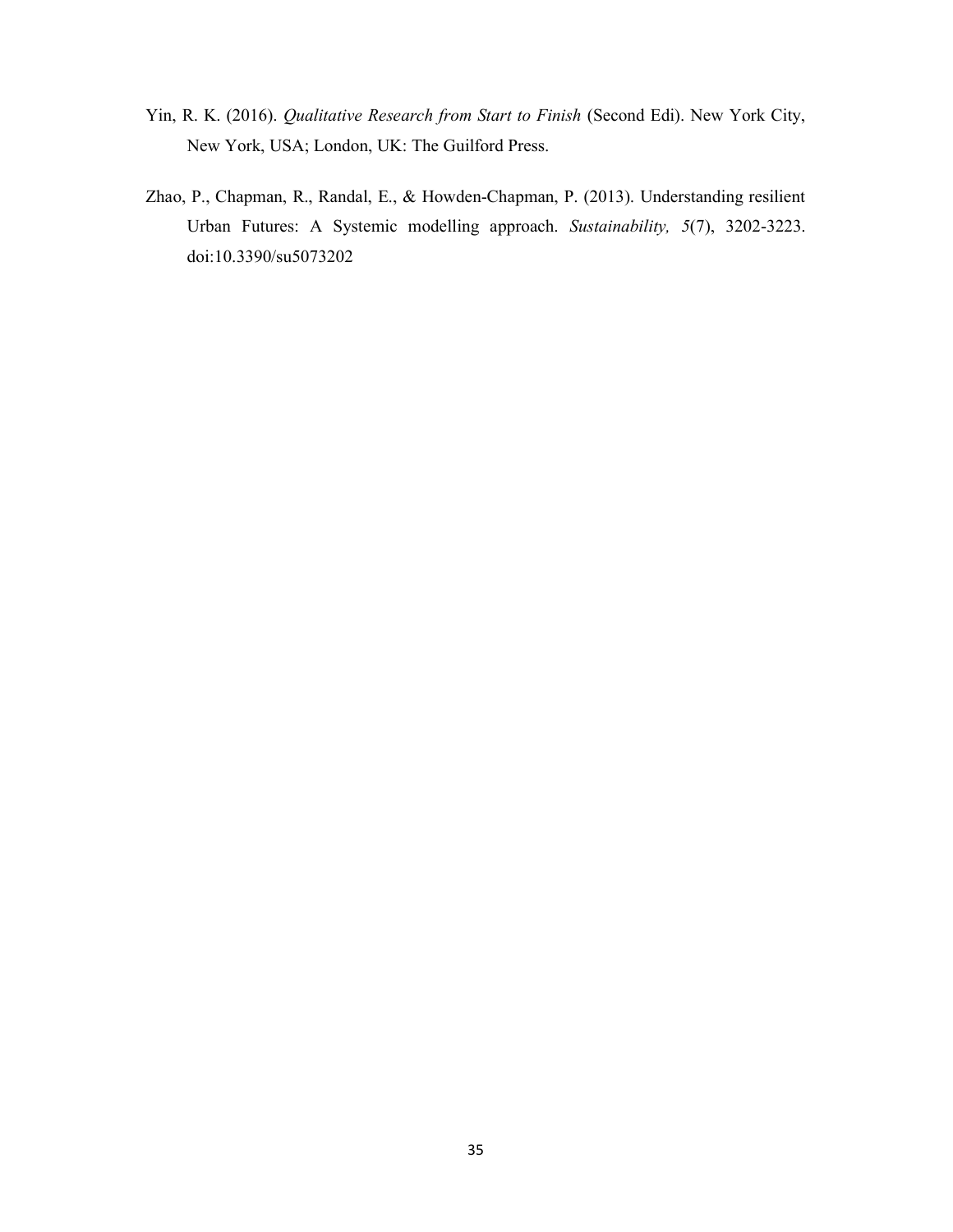| <b>Dimensions</b> |                   | <b>Article</b>     | <b>Notes</b>                                   |                                                 |
|-------------------|-------------------|--------------------|------------------------------------------------|-------------------------------------------------|
|                   | 1. Economic       | Figueiredo,        | Indicators as part of the policy-making        | <b>Indicators</b>                               |
|                   | 2. Social         | Honiden<br>$\&$    | process (informing policy-makers, providing    | Baseline = measurements of demographic          |
|                   | 3. Institutional  | Schumann (2018)    | info on the implementation and performance     | characteristics                                 |
|                   | Enviornmental     |                    | of policies).                                  | Policy indicators $=$ measure performance of    |
|                   |                   |                    | Indicators of each dimension, although not     | policies along different dimensions (4          |
|                   |                   |                    | explicitly stated which are those specific     | categories: input, output, outcome and          |
|                   |                   |                    | indicators                                     | process indicators)                             |
|                   |                   |                    |                                                | Direct and indirect indicators                  |
|                   | Materials and     | Sharifi & Yamagata | criteria<br>Various<br>(indicators) useful for | Indicators/criteria                             |
|                   | Environmental     | (2016)             | measuring urban resilience brought together    | Materials and Environmental Resources e.g.      |
|                   | Resources         |                    | for creating an urban resilience assessment    | availability and accessibility of resources     |
| 2.                | Society and Well- |                    | tool                                           | (air, energy, water, food, soil, etc.) etc.     |
|                   | Being             |                    | Helpful as well for creating assessment        | Society and Well-Being Assets: e.g. equity      |
| 3.                | Economy           |                    | frameworks for urban resilience                | and diversity, socio-economic characteristics   |
|                   | 4. Built          |                    | Quite a long list of indicators, some          | etc.                                            |
|                   | Environment and   |                    | relating/overlapping with indicators from the  | <i>Economy</i> Assets: e.g. structure, dynamism |
|                   | Infrastructure    |                    | previously mentioned texts, some other         | etc.                                            |
|                   |                   |                    | indicators being new                           |                                                 |

# Appendix A: Literature list featuring policy dimensions and indicators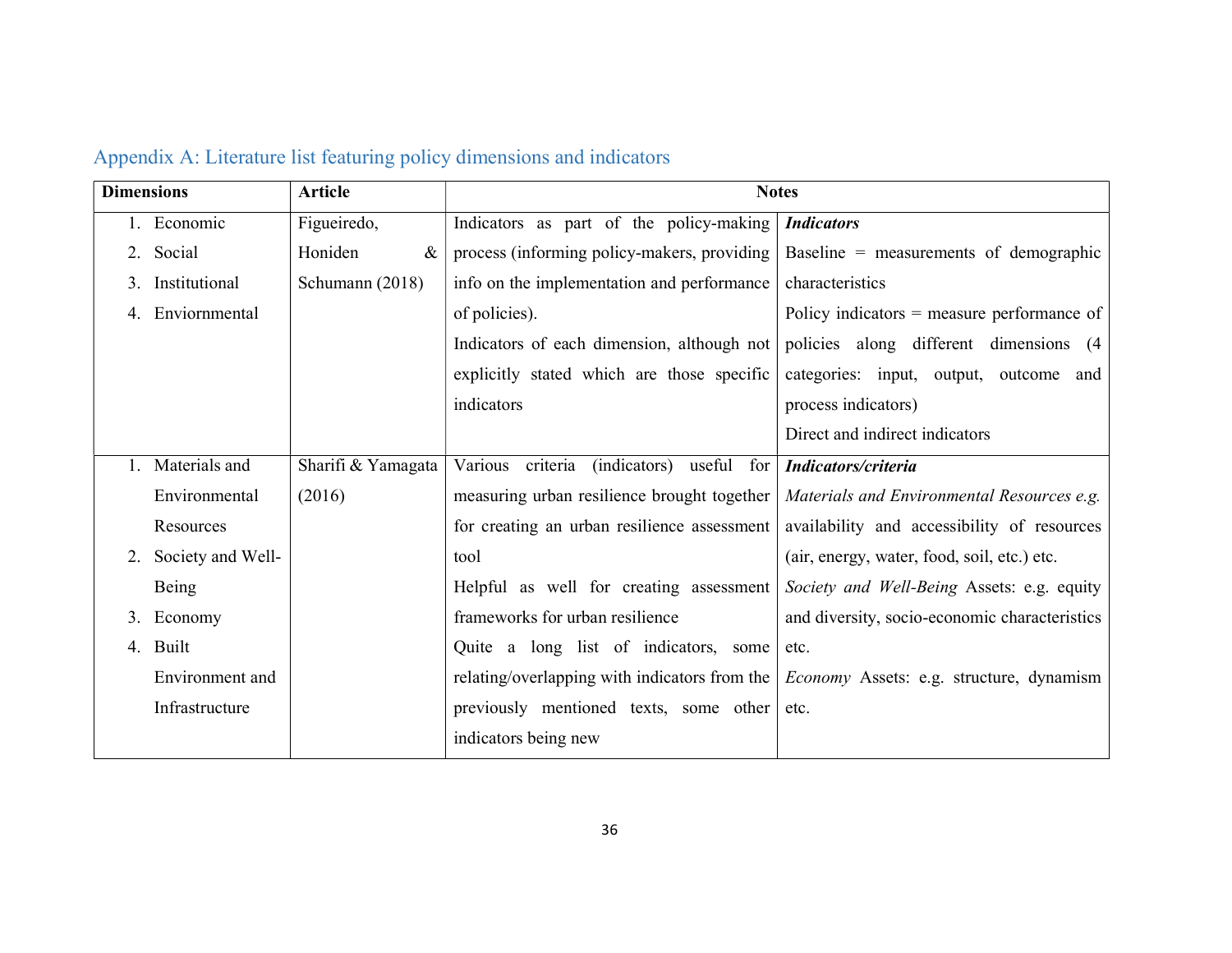|               |                  | Several dimensions consist of criteria related | <b>Built Environment and Infrastructure Assets:</b> |
|---------------|------------------|------------------------------------------------|-----------------------------------------------------|
|               |                  | to assets $-$ for thesis more helpful, in my   | e.g. robustness and redundancy of critical          |
|               |                  | opinion, to focus on assets                    | infrastructure, land use and urban design etc.      |
|               |                  | Easy to follow and understand indicators as    | Governance and institutions Assets: e.g.            |
|               |                  | they are features in Tables                    | collaboration, education and training etc.          |
| 1. Natural    | Ribeiro<br>$\&$  | The article features 11 characteristics of     | No clear indicators                                 |
| 2. Economic   | Goncalves (2019) | urban resilience                               |                                                     |
| Social<br>3.  |                  | Broader understanding of urban resilience, its |                                                     |
| 4. Physical   |                  | characteristics and what kind of indicators    |                                                     |
| Institutional |                  | should be prioritized for measuring urban      |                                                     |
|               |                  | resilience which, in turn, leads to            |                                                     |
|               |                  | understanding of what kind of policies must    |                                                     |
|               |                  | be prioritized                                 |                                                     |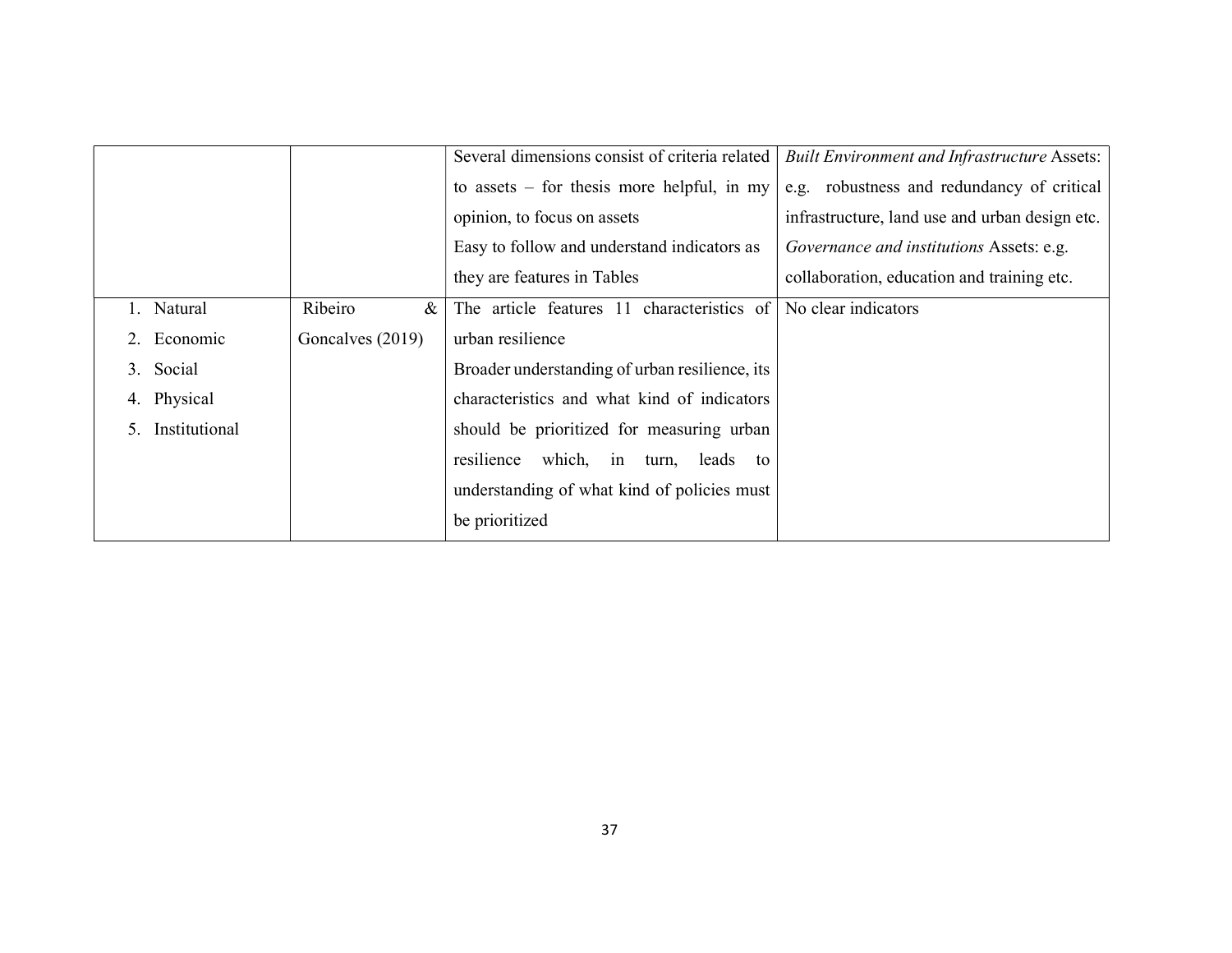## Appendix B: 100 Resilient Cities and the C40 Climate

#### 100 Resilient Cities

The Rockefeller Foundation pioneered the 100 Resilient Cities (100RC) programme which ran from December 2013 until April 2019. The programme was part of the Foundation's Global Centennial Initiative. 100RC was dedicated to helping cities around the world become more resilient to various challenges of the  $21<sup>st</sup>$  century, such as physical, social and economic ones (100 Resilience Cities, n.d.). The Rockefeller Foundation invested substantially so that 100RC could be built and thrive. Engagement with city leaders, communities, and the private sector allowed for considerable change in cities through The Rockefeller Foundation supporting resilience plans and implementation projects. Through the Foundation's investment, the cities were able to hire a Chief Resilience Officer, develop a resilience strategy, access pro-bono services from private sector as well as from NGO partners, and share and receive ideas, innovation and knowledge through the global network of Chief Resilience Officers (CROs). All 100 cities involved in the project developed individual City Resilience Strategies with technical support from a CRO (Resilient Cities Network, 2020).

The development of resilience strategies throughout the cities enabled 100RC to strategically use the resilience lens for planning a portfolio of actions meant to create higher-impact projects as to deliver benefits to various sectors, in particular to vulnerable communities. Moreover, the actions taken by 100RC led to the discovery that cities are limited in shaping and/or developing their most innovative ideas. This market gap hinders cities from delivering their most urgent objectives, and prevents funders from identifying pipelines of transformational projects (Resilient Cities Network, 2020).

Although the 100RC programme ended in April 2019, The Rockefeller Foundation and other funding partners go on supporting the Resilient Cities Network, a network created for further continuing the work of 100RC. The Resilient Cities Network aims to aid cities and their CROs in future-proofing their communities and critical infrastructure (Resilient Cities Network, 2020).

#### C40 Cities Climate Leadership Group

C40 continues to be a leading network on mitigating the risks of climate change by using innovative and effective approaches.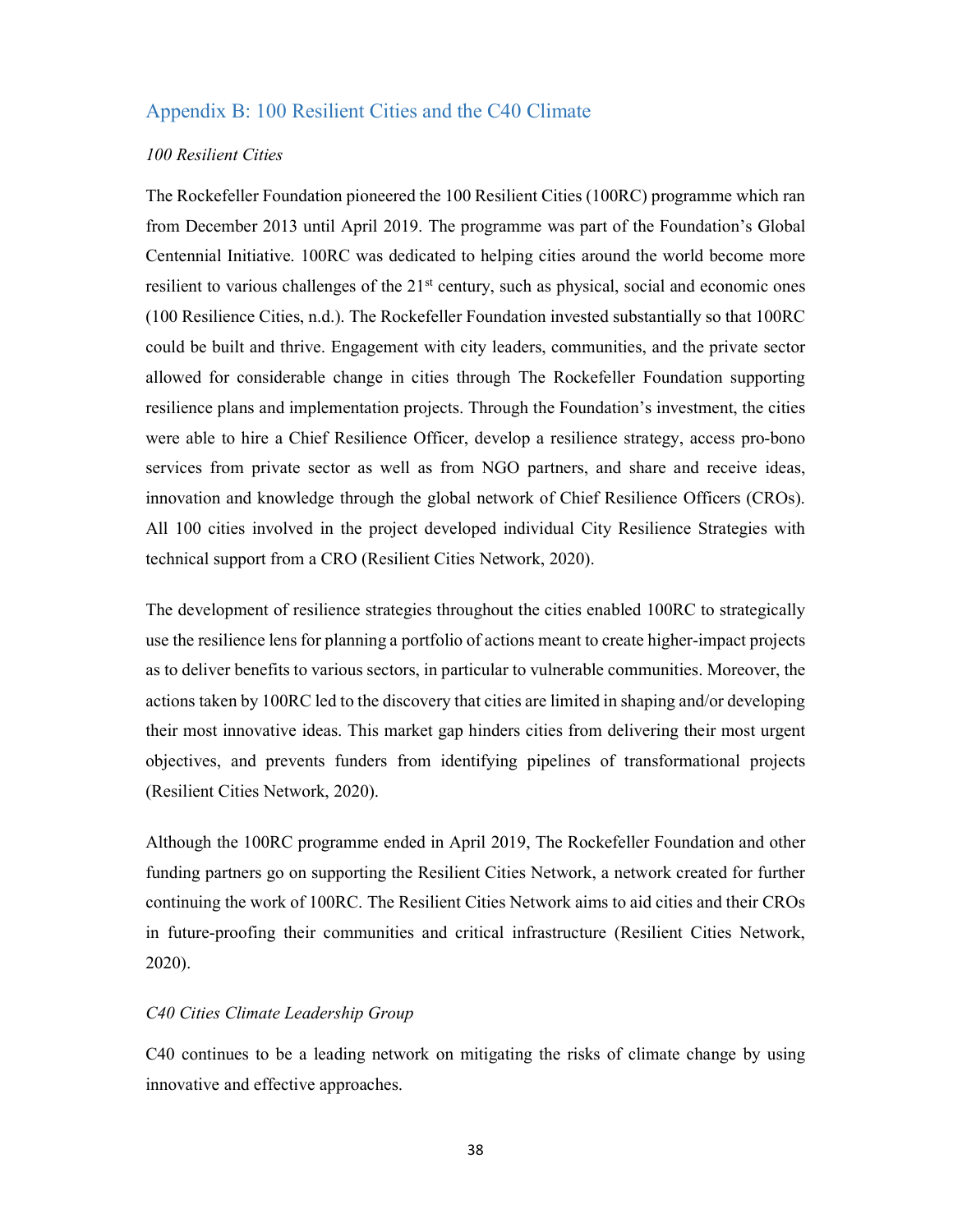The C40 Cities Climate Leadership Group is a "global network of large cities acting to address climate change by developing and implementing policies and programmes that generate measurable reductions in both greenhouse gas emissions and climate risks" (C40, n.d.-b).

The network was started in October 2015, when the Mayor of London Ken Livingstone gathered representatives from 18 megacities in order to act and cooperate on reducing greenhouse gas emissions. An agreement was reached between these cities to create procurement policies and alliances for accelerating the uptake of climate-friendly technologies and influence the market place. The Clinton Climate Initiative (CCI) became a delivery partner to what would soon become the C40 network. Both organisations worked towards delivering world-class projects for optimizing emissions reductions (C40, n.d.-b).

Mayor Livingstone served as first Chair of the C40, he established the C40 Secretariat in London, set up the Steering Committee and initiated the use of C40 workshops to exchange best practices between the C40 Cities. In coming years, as the Chair changed, multiple actions and plans have been developed and implemented: the launch of practical action initiatives for cities, for instance, the C40-CCI Climate Positive Development Programme and the Carbon Finance Capacity Building programme (2009), full integration of C40 with the CCI Cities Program (2011), thus C40 executives and staff working together with CCI City Directors and programmatic teams to support climate action in cities, new C40 partnership with the World Bank and ICLEI – Local Governments for Sustainability – for accelerating climate action in cities through streamlined financing, greenhouse has accounting and uniform reporting. In collaboration with the Carbon Disclosure Project and ARUP – a British multinational professional services firm providing engineering, architecture, design, planning, project management and consulting services for all aspects of the built environment – two reports were created emphasising the role of measurement and transparency in tackling climate change in megacities (C40, n.d.-b).

## Appendix C: C40 Membership Categories

The steering committee consists of 13 cities elected by the members of the C40 network. The innovator cities are ones that do not qualify as megacities, yet have shown clear leadership in environmental and climate change work. Megacities are cities with a population of 3 million or more, and/or metropolitan area population of 10 million or more or is one of the top 25 global cities, ranked by current GDP output, at purchasing-power parity. Lastly, the observer cities are, as short-term category, new cities applying to join the C40 for the first time, and, as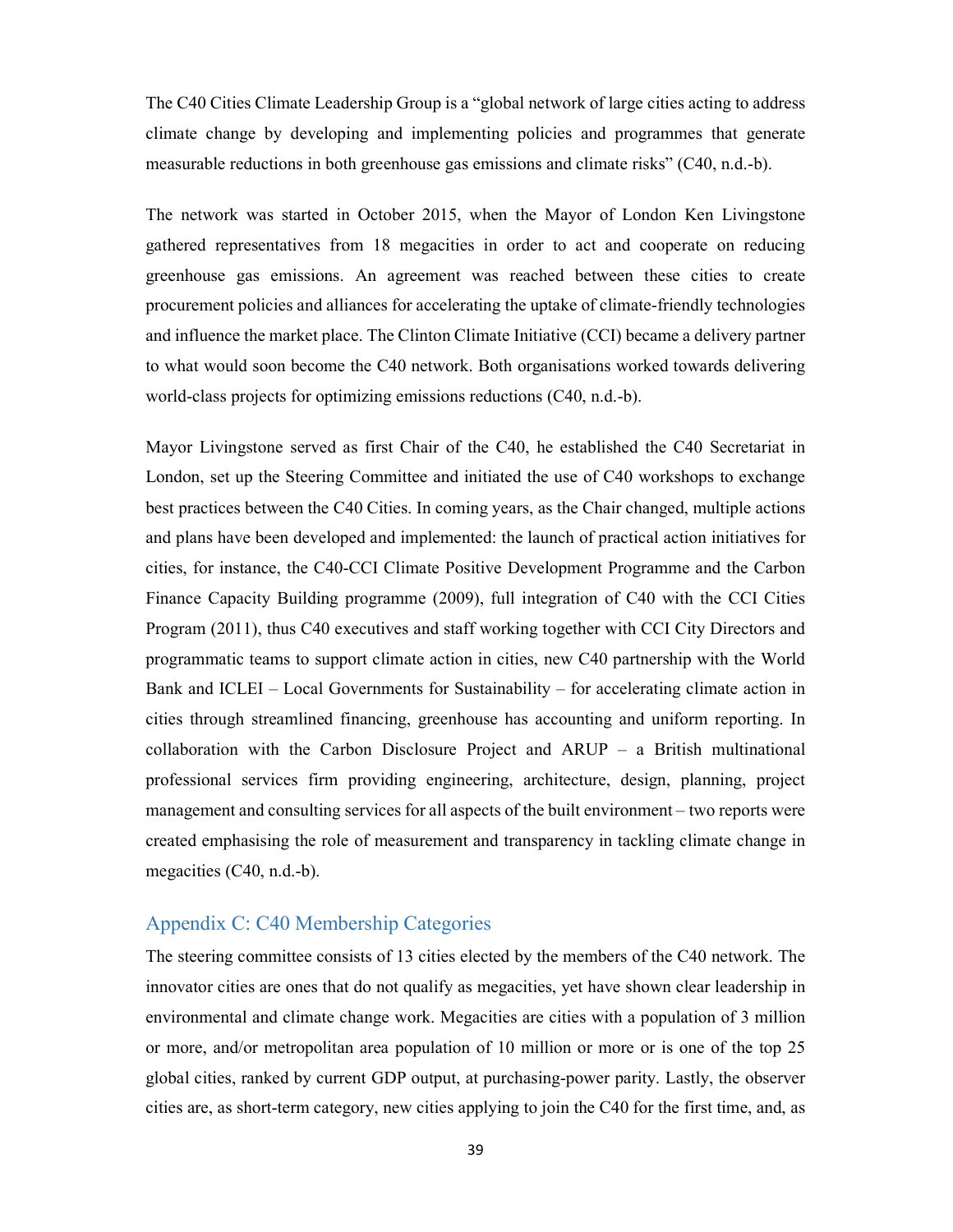long-term category, are cities that meet the megacity and innovator city guidelines and participation requirement, yet for various regulatory or procedural reasons, are unable to approve participation as a megacity or innovator city (C40, 2012).

## Appendix D: Codebook

## Coding Round 1

Public policy: a catch-all code for all policies regarding the flood risk.

## Coding Round 2

Vulnerability: code which describes the exposure of various areas to the flood risk (e.g. infrastructure, community).

Addressing climate change: these are the codes which describe the methods through which threats determined by climate change are meant to be addressed.

| Code       | When to use                                                               |  |
|------------|---------------------------------------------------------------------------|--|
| Adaptation | Efforts for improving the ability of various areas to adjust to the flood |  |
|            | risk                                                                      |  |
| Resilience | Efforts for improving the ability of various areas to bounce back from    |  |
|            | shocks and stresses produced by the flood risk                            |  |
| Mitigation | Efforts for the management and control of the flood water movement        |  |
|            | (e.g. redirecting the flood run-off)                                      |  |

## Coding Round 3

Dimensions: these are the codes which describe the five drivers of resilience. The dimensions encompass indicators useful for measuring resilience.

| Code          | When to use                                                              |  |
|---------------|--------------------------------------------------------------------------|--|
| Environmental | Creating maps for observing the extent to which areas are exposed to     |  |
|               | floods as to protect the natural environment                             |  |
| Economic      | Keeping track of public finances, ensuring business continuity           |  |
|               | planning, and the extent to which there is integration with regional and |  |
|               | global economies as to ensure appropriate flood risk management          |  |
|               | (including recovery)                                                     |  |